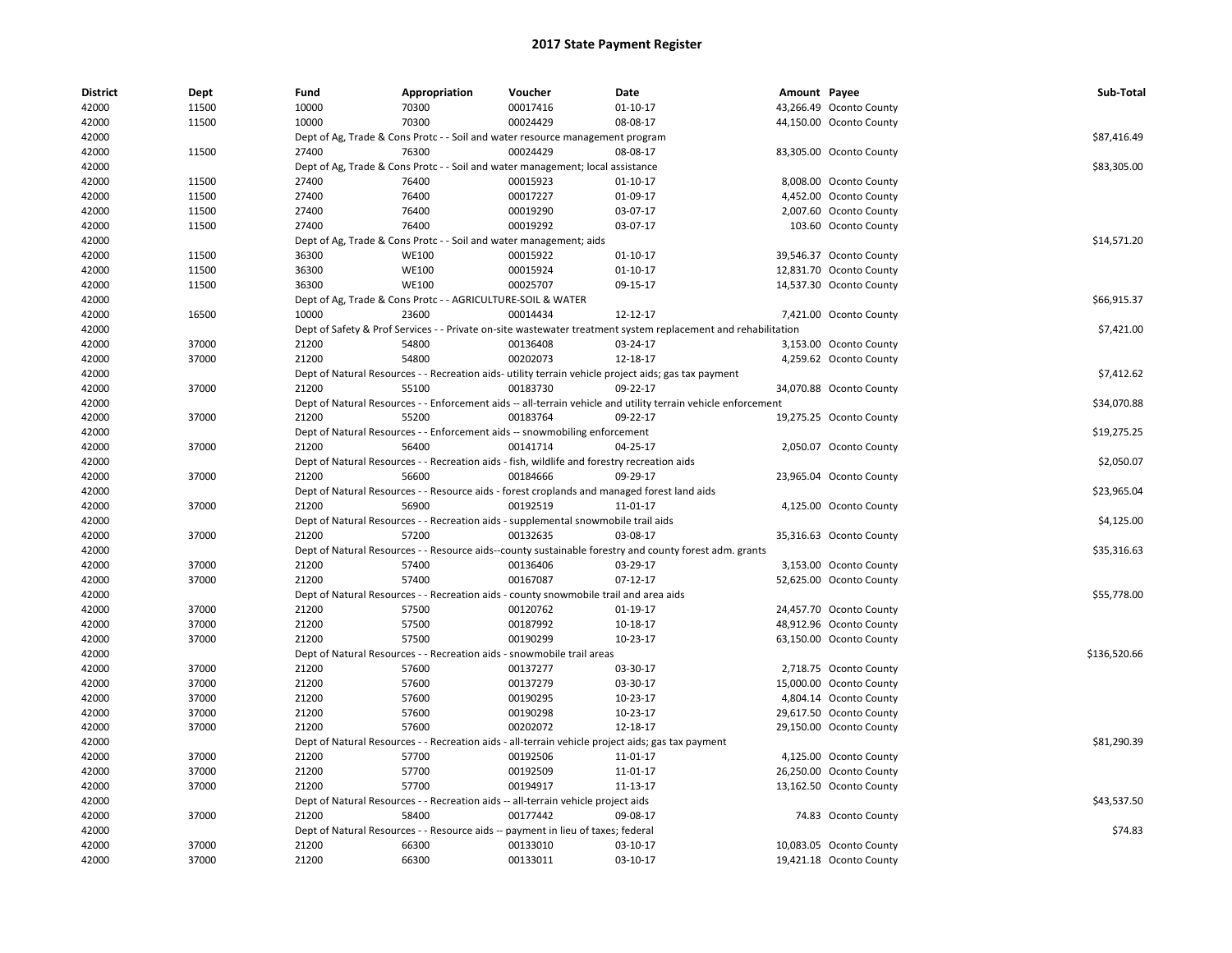| <b>District</b> | Dept           | Fund           | Appropriation                                                                       | Voucher              | Date                                                                                                 | Amount Payee |                                                     | Sub-Total    |
|-----------------|----------------|----------------|-------------------------------------------------------------------------------------|----------------------|------------------------------------------------------------------------------------------------------|--------------|-----------------------------------------------------|--------------|
| 42000           | 37000          | 21200          | 66300                                                                               | 00149429             | 05-15-17                                                                                             |              | 2,468.65 Oconto County                              |              |
| 42000           | 37000          | 21200          | 66300                                                                               | 00149431             | 05-15-17                                                                                             |              | 2,393.78 Oconto County                              |              |
| 42000           | 37000          | 21200          | 66300                                                                               | 00178349             | 08-31-17                                                                                             |              | 8,233.55 Oconto County                              |              |
| 42000           | 37000          | 21200          | 66300                                                                               | 00178352             | 08-31-17                                                                                             |              | 4,832.42 Oconto County                              |              |
| 42000           | 37000          | 21200          | 66300                                                                               | 00178354             | 08-31-17                                                                                             |              | 2,236.12 Oconto County                              |              |
| 42000           | 37000          | 21200          | 66300                                                                               | 00178356             | 09-01-17                                                                                             |              | 2,727.26 Oconto County                              |              |
| 42000           |                |                | Dept of Natural Resources - - Environmental aids - lake protection                  |                      |                                                                                                      |              |                                                     | \$52,396.01  |
| 42000           | 37000          | 27400          | 67000                                                                               | 00154746             | 06-01-17                                                                                             |              | 159,759.56 Oconto County                            |              |
| 42000           |                |                | Dept of Natural Resources - - Financial assistance for responsible units            |                      |                                                                                                      |              |                                                     | \$159,759.56 |
| 42000           | 37000          | 27400          | 67300                                                                               | 00154746             | 06-01-17                                                                                             |              | 9,106.60 Oconto County                              |              |
| 42000           |                |                | Dept of Natural Resources - - Recycling consolidation grants                        |                      |                                                                                                      |              |                                                     | \$9,106.60   |
| 42000           | 37000          | 36300          | TF100                                                                               | 00139115             | 04-11-17                                                                                             |              | 150,000.00 Oconto County                            |              |
| 42000           |                |                | Dept of Natural Resources - - DNR-NONPOINT SOURCE                                   |                      |                                                                                                      |              |                                                     | \$150,000.00 |
| 42000           | 37000          | 36300          | <b>TX100</b>                                                                        | 00123625             | 02-01-17                                                                                             |              | 8,698.05 Oconto County                              |              |
| 42000           |                |                | Dept of Natural Resources - - DNR-DAM SAFETY PROJECTS                               |                      |                                                                                                      |              |                                                     | \$8,698.05   |
| 42000           | 39500          | 21100          | 16800                                                                               | 00107601             | 04-20-17                                                                                             |              | 100,204.00 Oconto County                            |              |
| 42000           |                |                | WI Dept of Transportation - - Elderly and disabled county aids, state funds         |                      |                                                                                                      |              |                                                     | \$100,204.00 |
| 42000           | 39500          | 21100          | 17000                                                                               | 00088059             | 02-23-17                                                                                             |              | 11,748.77 Oconto County                             |              |
| 42000           |                |                | WI Dept of Transportation - - County forest road aids, state funds                  |                      |                                                                                                      |              |                                                     | \$11,748.77  |
| 42000           | 39500          | 21100          | 19000                                                                               | 00065438             | 01-03-17                                                                                             |              | 234,217.91 Oconto County                            |              |
| 42000           | 39500          | 21100          | 19000                                                                               | 00133987             | 07-03-17                                                                                             |              | 468,435.82 Oconto County                            |              |
| 42000           | 39500          | 21100          | 19000                                                                               | 00169253             | 10-02-17                                                                                             |              | 234,217.94 Oconto County                            |              |
| 42000           |                |                | WI Dept of Transportation - - Transportation aids to counties, state funds          |                      |                                                                                                      |              |                                                     | \$936,871.67 |
| 42000           | 39500          | 21100          | 27800                                                                               | 00200777             | 12-13-17                                                                                             |              | 6,876.78 Oconto County                              |              |
| 42000           |                |                | WI Dept of Transportation - - Local roads improvement program, state funds          |                      |                                                                                                      |              |                                                     | \$6,876.78   |
| 42000           | 39500          | 21100          | 36300                                                                               | 00110416             | 04-26-17                                                                                             |              | 33.00 Oconto County                                 |              |
| 42000           | 39500          | 21100          | 36300                                                                               | 00117667             | 05-16-17                                                                                             |              | 66.00 Oconto County                                 |              |
| 42000           | 39500          | 21100          | 36300                                                                               | 00158360             | 08-25-17                                                                                             |              | 30.00 Oconto County                                 |              |
| 42000           | 39500          | 21100          | 36300                                                                               | 00166849             | 09-19-17                                                                                             |              | 40.00 Oconto County                                 |              |
| 42000           | 39500          | 21100          | 36300                                                                               | 00205656             | 12-20-17                                                                                             |              | 75.00 Oconto County                                 |              |
| 42000           |                |                | WI Dept of Transportation - - State highway rehabilitation, state funds             |                      |                                                                                                      |              |                                                     | \$244.00     |
| 42000           | 39500          | 21100          | 36500                                                                               | 00081688             | 02-02-17                                                                                             |              | 525.00 Oconto County                                |              |
| 42000           | 39500          | 21100          | 36500                                                                               | 00154944             | 08-15-17                                                                                             |              | 405.00 Oconto County                                |              |
| 42000           | 39500          | 21100          | 36500                                                                               | 00085404             | 02-13-17                                                                                             |              | 241.57 Oconto County                                |              |
| 42000           | 39500          | 21100          | 36500                                                                               | 00091267             | 03-02-17                                                                                             |              | 1,050.00 Oconto County                              |              |
| 42000           | 39500          | 21100          | 36500                                                                               | 00099809             | 03-23-17                                                                                             |              | 577.31 Oconto County                                |              |
| 42000           | 39500          | 21100          | 36500                                                                               | 00101059             | 03-29-17                                                                                             |              | 384.87 Oconto County                                |              |
| 42000           | 39500          | 21100          | 36500                                                                               | 00103681             | 04-06-17                                                                                             |              | 525.00 Oconto County                                |              |
| 42000           | 39500          | 21100          | 36500                                                                               | 00112517             | 05-02-17                                                                                             |              | 405.00 Oconto County                                |              |
| 42000           | 39500          | 21100          | 36500                                                                               | 00138694             | 06-30-17                                                                                             |              | 405.00 Oconto County                                |              |
| 42000           | 39500          | 21100          | 36500                                                                               | 00145896             | 07-25-17                                                                                             |              | 405.00 Oconto County                                |              |
| 42000           | 39500          | 21100          | 36500                                                                               | 00163317             | 09-11-17                                                                                             |              | 405.00 Oconto County                                |              |
| 42000           | 39500          | 21100          | 36500                                                                               | 00177775             | 10-11-17                                                                                             |              | 405.00 Oconto County                                |              |
| 42000           |                |                | WI Dept of Transportation - - Highway system management and operations, state funds |                      |                                                                                                      |              |                                                     | \$5,733.75   |
| 42000           | 39500          | 21100          | 96100                                                                               | 00132016             | 06-27-17                                                                                             |              | 120.53 Oconto County                                |              |
|                 |                |                |                                                                                     |                      |                                                                                                      |              |                                                     |              |
| 42000           | 39500<br>39500 | 21100<br>21100 | 96100                                                                               | 00159907             | 09-12-17<br>09-13-17                                                                                 |              | 106,219.49 Oconto County<br>23,890.01 Oconto County |              |
| 42000           |                |                | 96100                                                                               | 00163321             |                                                                                                      |              |                                                     |              |
| 42000           | 39500          | 21100          | 96100<br>96100                                                                      | 00171311<br>00195024 | 09-28-17                                                                                             |              | 18,072.57 Oconto County                             |              |
| 42000           | 39500          | 21100          |                                                                                     |                      | 11-24-17                                                                                             |              | 2,114.63 Oconto County                              | \$150,417.23 |
| 42000           |                |                | 36800                                                                               |                      | WI Dept of Transportation - - Highways, bridges and local transportation assistance clearing account |              |                                                     |              |
| 42000           | 39500          | 21100          |                                                                                     | 00071363             | 01-05-17                                                                                             |              | 35,821.57 Oconto County                             |              |
| 42000           | 39500          | 21100          | 36800                                                                               | 00071364             | 01-05-17                                                                                             |              | 258.76 Oconto County                                |              |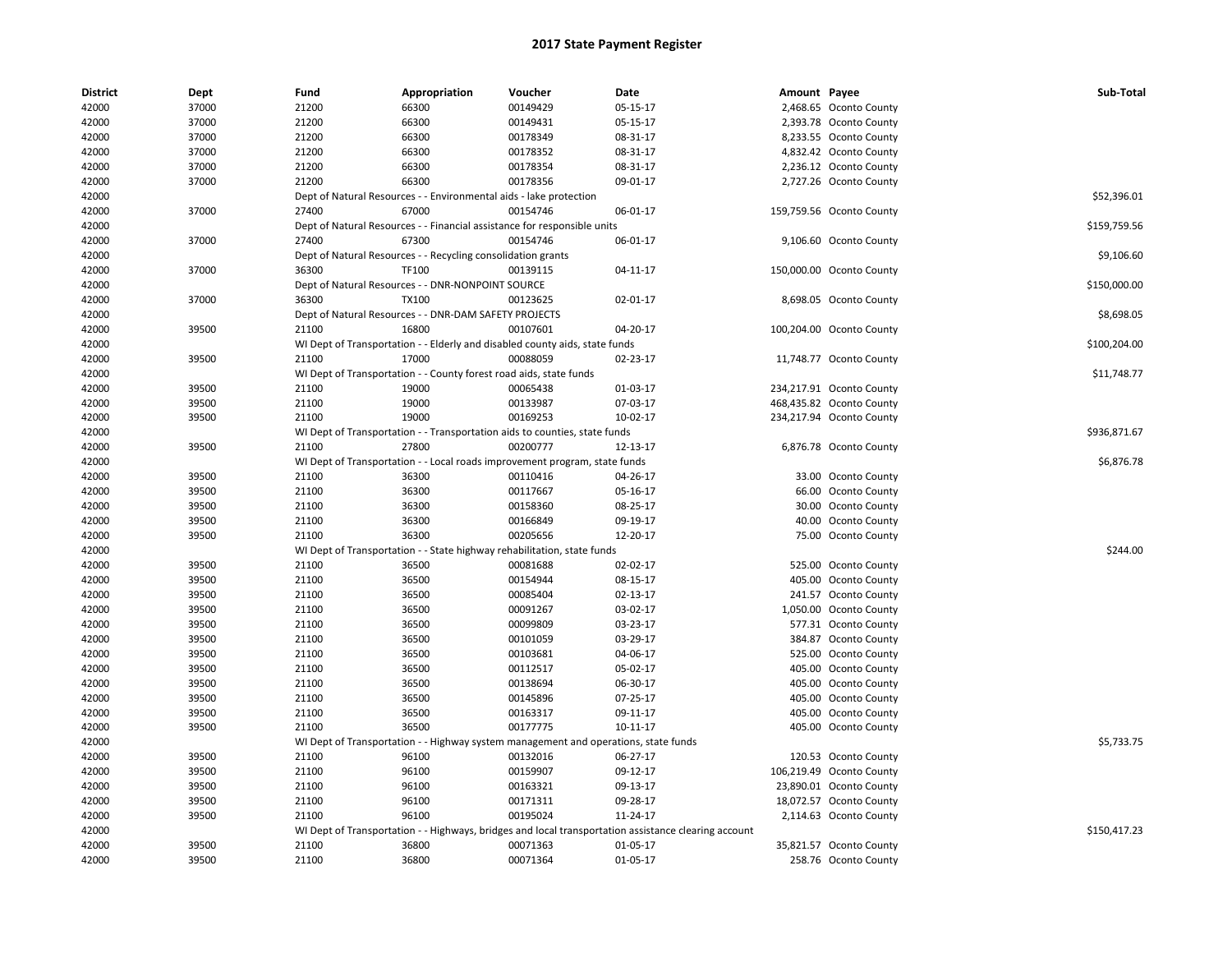| <b>District</b> | Dept  | Fund  | Appropriation                                             | Voucher                                                                               | Date                                                                                                    | Amount Payee |                          | Sub-Total      |
|-----------------|-------|-------|-----------------------------------------------------------|---------------------------------------------------------------------------------------|---------------------------------------------------------------------------------------------------------|--------------|--------------------------|----------------|
| 42000           | 39500 | 21100 | 36800                                                     | 00094226                                                                              | 03-14-17                                                                                                |              | 22,202.30 Oconto County  |                |
| 42000           | 39500 | 21100 | 36800                                                     | 00085404                                                                              | 02-13-17                                                                                                |              | 222,309.86 Oconto County |                |
| 42000           | 39500 | 21100 | 36800                                                     | 00099809                                                                              | 03-23-17                                                                                                |              | 186,019.16 Oconto County |                |
| 42000           | 39500 | 21100 | 36800                                                     | 00101059                                                                              | 03-29-17                                                                                                |              | 150,074.98 Oconto County |                |
| 42000           | 39500 | 21100 | 36800                                                     | 00108106                                                                              | 04-19-17                                                                                                |              | 170,463.58 Oconto County |                |
| 42000           | 39500 | 21100 | 36800                                                     | 00129051                                                                              | 06-15-17                                                                                                |              | 178,382.07 Oconto County |                |
| 42000           | 39500 | 21100 | 36800                                                     | 00132015                                                                              | 06-23-17                                                                                                |              | 324.09 Oconto County     |                |
| 42000           | 39500 | 21100 | 36800                                                     | 00139047                                                                              | 06-30-17                                                                                                |              | 65,462.72 Oconto County  |                |
| 42000           | 39500 | 21100 | 36800                                                     | 00150330                                                                              | 08-02-17                                                                                                |              | 209,442.85 Oconto County |                |
| 42000           | 39500 | 21100 | 36800                                                     | 00159906                                                                              | 09-01-17                                                                                                |              | 50,399.71 Oconto County  |                |
| 42000           | 39500 | 21100 | 36800                                                     | 00161633                                                                              | 09-05-17                                                                                                |              | 2,776.23 Oconto County   |                |
| 42000           | 39500 | 21100 | 36800                                                     | 00163317                                                                              | 09-11-17                                                                                                |              | 45,125.60 Oconto County  |                |
| 42000           | 39500 | 21100 | 36800                                                     | 00171309                                                                              | 09-26-17                                                                                                |              | 36,218.93 Oconto County  |                |
| 42000           | 39500 | 21100 | 36800                                                     | 00190615                                                                              | 11-09-17                                                                                                |              | 48,311.87 Oconto County  |                |
| 42000           |       |       |                                                           | WI Dept of Transportation - - Routine maintenance activities, state funds             |                                                                                                         |              |                          | \$1,423,594.28 |
| 42000           | 39500 | 21100 | 37500                                                     | 00129051                                                                              | 06-15-17                                                                                                |              | 299.71 Oconto County     |                |
| 42000           |       |       |                                                           | WI Dept of Transportation - - Highway system management and operations, local funds   |                                                                                                         |              |                          | \$299.71       |
| 42000           | 39500 | 21100 | 38500                                                     | 00190615                                                                              | 11-09-17                                                                                                |              | 12,126.91 Oconto County  |                |
| 42000           | 39500 | 21100 | 38500                                                     | 00201769                                                                              | 12-14-17                                                                                                |              | 182.09 Oconto County     |                |
| 42000           |       |       |                                                           | WI Dept of Transportation - - Highway system management and operations, federal funds |                                                                                                         |              |                          | \$12,309.00    |
| 42000           | 41000 | 10000 | 11600                                                     | 00168031                                                                              | 11-07-17                                                                                                |              | 15,110.38 Oconto County  |                |
| 42000           |       |       |                                                           |                                                                                       | Department of Corrections - - Reimbursing counties for probation, extended supervision and parole holds |              |                          | \$15,110.38    |
| 42000           | 43500 | 10000 | 00000                                                     | 90708                                                                                 | 01-02-17                                                                                                |              | 6,592.00 Oconto County   |                |
| 42000           | 43500 | 10000 | 00000                                                     | 90710                                                                                 | 02-01-17                                                                                                |              | 8,995.00 Oconto County   |                |
| 42000           | 43500 | 10000 | 00000                                                     | 90711                                                                                 | 03-01-17                                                                                                |              | 7,732.00 Oconto County   |                |
| 42000           | 43500 | 10000 | 00000                                                     | 90715                                                                                 | 05-01-17                                                                                                |              | 153,341.00 Oconto County |                |
| 42000           | 43500 | 10000 | 00000                                                     | 90716                                                                                 | 06-01-17                                                                                                |              | 30,582.00 Oconto County  |                |
| 42000           | 43500 | 10000 | 00000                                                     | 90717                                                                                 | 06-15-17                                                                                                |              | 48,263.00 Oconto County  |                |
| 42000           | 43500 | 10000 | 00000                                                     | 90800                                                                                 | 07-01-17                                                                                                |              | 20,273.00 Oconto County  |                |
| 42000           | 43500 | 10000 | 00000                                                     | 90801                                                                                 | 08-01-17                                                                                                |              | 20,010.00 Oconto County  |                |
| 42000           | 43500 | 10000 | 00000                                                     | 90802                                                                                 | 09-01-17                                                                                                |              | 5,702.00 Oconto County   |                |
| 42000           | 43500 | 10000 | 00000                                                     | 90805                                                                                 | 10-02-17                                                                                                |              | 5,694.00 Oconto County   |                |
| 42000           | 43500 | 10000 | 00000                                                     | 90806                                                                                 | 11-01-17                                                                                                |              | 25,895.00 Oconto County  |                |
| 42000           | 43500 | 10000 | 00000                                                     | 90807                                                                                 | 12-01-17                                                                                                |              | 24,829.00 Oconto County  |                |
| 42000           | 43500 | 10000 | 00000                                                     | 90713                                                                                 | 04-01-17                                                                                                |              | 13,004.00 Oconto County  |                |
| 42000           | 43500 | 10000 | 00000                                                     | 90714                                                                                 | 04-03-17                                                                                                |              | 3,710.00 Oconto County   |                |
| 42000           |       |       | Department of Health Services - - State/Federal Aids      |                                                                                       |                                                                                                         |              |                          | \$374,622.00   |
| 42000           | 45500 | 10000 | 22100                                                     | 00035939                                                                              | 10-13-17                                                                                                |              | 2,610.00 Oconto County   |                |
| 42000           |       |       |                                                           | Department of Justice - - Crime laboratories; deoxyribonucleic acid analysis          |                                                                                                         |              |                          | \$2,610.00     |
| 42000           | 45500 | 10000 | 22600                                                     | 00022011                                                                              | 01-12-17                                                                                                |              | 23,049.41 Oconto County  |                |
| 42000           |       |       | Department of Justice - - County law enforcement services |                                                                                       |                                                                                                         |              |                          | \$23,049.41    |
| 42000           | 45500 | 10000 | 23100                                                     | 00021518                                                                              | 01-03-17                                                                                                |              | 7,040.00 Oconto County   |                |
| 42000           | 45500 | 10000 | 23100                                                     | 00033823                                                                              | 08-31-17                                                                                                |              | 7,040.00 Oconto County   |                |
| 42000           |       |       |                                                           | Department of Justice - - Law enforcement training fund, local assistance             |                                                                                                         |              |                          | \$14,080.00    |
| 42000           | 45500 | 10000 | 24100                                                     | 00027277                                                                              | 05-02-17                                                                                                |              | 289.10 Oconto County     |                |
| 42000           |       |       | Department of Justice - - Federal aid, state operations   |                                                                                       |                                                                                                         |              |                          | \$289.10       |
| 42000           | 45500 | 10000 | 25100                                                     | 00023240                                                                              | 02-06-17                                                                                                |              | 2,044.74 Oconto County   |                |
| 42000           | 45500 | 10000 | 25100                                                     | 00029060                                                                              | 06-02-17                                                                                                |              | 247.80 Oconto County     |                |
| 42000           | 45500 | 10000 | 25100                                                     | 00030975                                                                              | 07-03-17                                                                                                |              | 1,923.13 Oconto County   |                |
| 42000           | 45500 | 10000 | 25100                                                     | 00033165                                                                              | 08-28-17                                                                                                |              | 736.33 Oconto County     |                |
| 42000           | 45500 | 10000 | 25100                                                     | 00035577                                                                              | 10-06-17                                                                                                |              | 185.85 Oconto County     |                |
| 42000           | 45500 | 10000 | 25100                                                     | 00037814                                                                              | 11-21-17                                                                                                |              | 144.55 Oconto County     |                |
|                 |       |       |                                                           |                                                                                       |                                                                                                         |              |                          |                |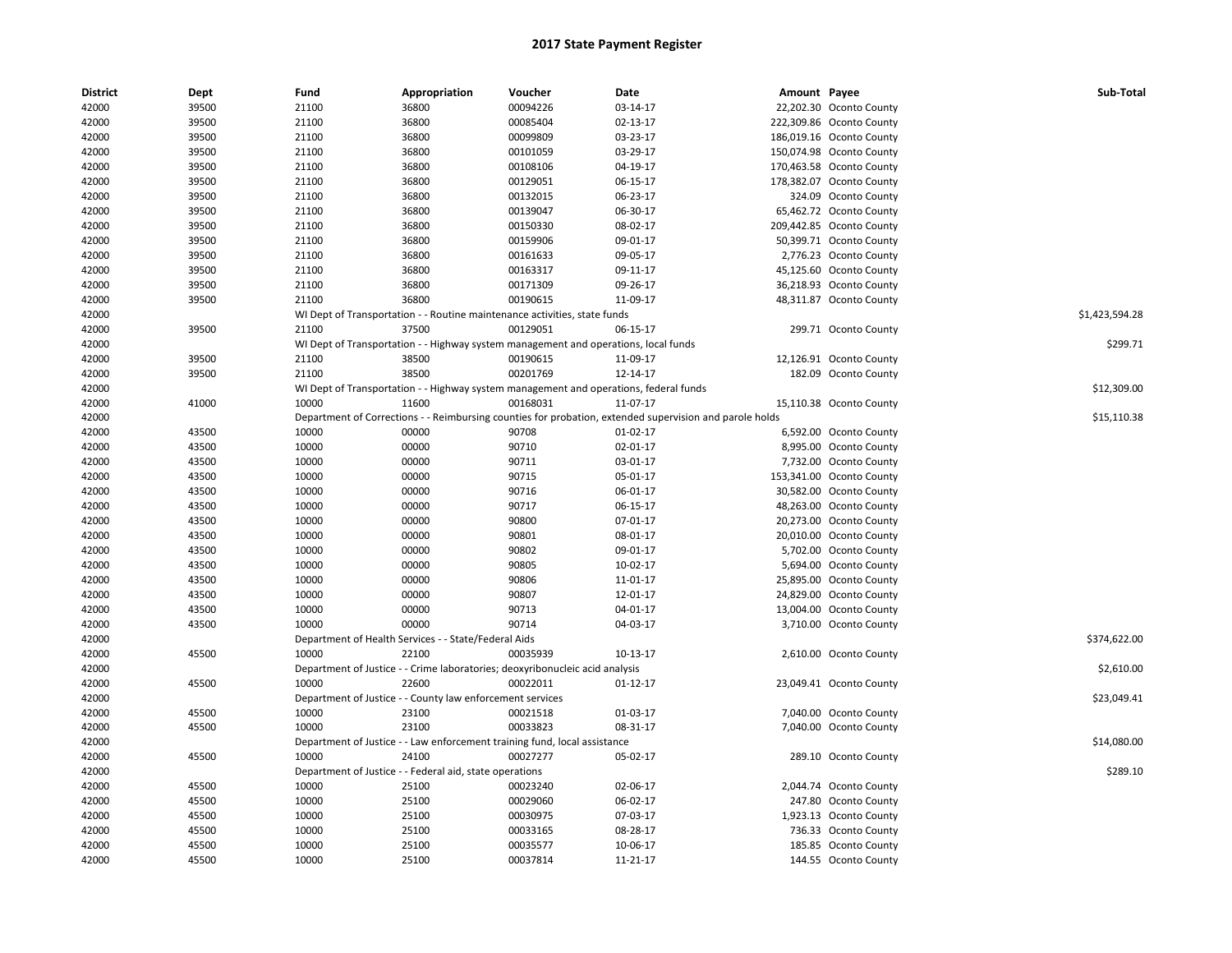| <b>District</b><br>42000 | Dept  | Fund                                  | Appropriation<br>Department of Justice - - Federal aid, local assistance                  | Voucher                         | Date                                                                                           | Amount Payee |                         | Sub-Total<br>\$5,282.40 |
|--------------------------|-------|---------------------------------------|-------------------------------------------------------------------------------------------|---------------------------------|------------------------------------------------------------------------------------------------|--------------|-------------------------|-------------------------|
| 42000                    | 45500 | 10000                                 | 28400                                                                                     | 00025386                        | 03-15-17                                                                                       |              | 450.88 Oconto County    |                         |
| 42000                    |       |                                       | Department of Justice - - Internet Crimes Against Childr                                  |                                 |                                                                                                |              |                         | \$450.88                |
| 42000                    | 45500 | 10000                                 | 53200                                                                                     | 00024975                        | 03-03-17                                                                                       |              | 18,016.50 Oconto County |                         |
| 42000                    | 45500 | 10000                                 | 53200                                                                                     | 00031720                        | 07-20-17                                                                                       |              | 16,730.42 Oconto County |                         |
| 42000                    |       |                                       | Department of Justice - - Crime victim and witness assistance surcharge, general services |                                 |                                                                                                |              |                         | \$34,746.92             |
| 42000                    | 46500 | 10000                                 | 34200                                                                                     | 00030738                        | 08-23-17                                                                                       |              | 21,522.94 Oconto County |                         |
| 42000                    |       |                                       | Department of Military Affairs - - Federal aid, local assistance                          |                                 |                                                                                                |              |                         | \$21,522.94             |
| 42000                    | 46500 | 27200                                 | 36400                                                                                     | 00027696                        | 06-14-17                                                                                       |              | 5,691.89 Oconto County  |                         |
| 42000                    |       |                                       |                                                                                           |                                 | Department of Military Affairs - - Division of emergency management; petroleum inspection fund |              |                         | \$5,691.89              |
| 42000                    | 48500 | 15200                                 | 12700                                                                                     | 00024208                        | 01-24-17                                                                                       |              | 1,000.00 Oconto County  |                         |
| 42000                    |       |                                       | Department of Veterans Affairs - - Grants to counties                                     |                                 |                                                                                                |              |                         | \$1,000.00              |
|                          |       | 58200                                 | 26700                                                                                     |                                 |                                                                                                |              |                         |                         |
| 42000                    | 48500 |                                       |                                                                                           | 00024208                        | 01-24-17                                                                                       |              | 4,500.00 Oconto County  |                         |
| 42000                    |       |                                       | Department of Veterans Affairs - - County grants                                          |                                 |                                                                                                |              |                         | \$4,500.00              |
| 42000                    | 48500 | 58200                                 | 28000                                                                                     | 00037716                        | 10-25-17                                                                                       |              | 3,727.81 Oconto County  |                         |
| 42000                    |       |                                       | Department of Veterans Affairs - - Transportation payment                                 |                                 |                                                                                                |              |                         | \$3,727.81              |
| 42000                    | 48500 | 58300                                 | 37000                                                                                     | 00024208                        | 01-24-17                                                                                       |              | 4,500.00 Oconto County  |                         |
| 42000                    |       |                                       | Department of Veterans Affairs - - County grants                                          |                                 |                                                                                                |              |                         | \$4,500.00              |
| 42000                    | 50500 | 10000                                 | 15500                                                                                     | 00041364                        | 01-30-17                                                                                       |              | 8,841.65 Oconto County  |                         |
| 42000                    | 50500 | 10000                                 | 15500                                                                                     | 00043746                        | 02-28-17                                                                                       |              | 2,492.66 Oconto County  |                         |
| 42000                    | 50500 | 10000                                 | 15500                                                                                     | 00046128                        | 03-28-17                                                                                       |              | 774.72 Oconto County    |                         |
| 42000                    | 50500 | 10000                                 | 15500                                                                                     | 00048880                        | 04-28-17                                                                                       |              | 448.24 Oconto County    |                         |
| 42000                    | 50500 | 10000                                 | 15500                                                                                     | 00051816                        | 05-30-17                                                                                       |              | 1,383.15 Oconto County  |                         |
| 42000                    | 50500 | 10000                                 | 15500                                                                                     | 00054240                        | 06-29-17                                                                                       |              | 4,626.14 Oconto County  |                         |
| 42000                    | 50500 | 10000                                 | 15500                                                                                     | 00055740                        | 07-14-17                                                                                       |              | 12,944.29 Oconto County |                         |
| 42000                    | 50500 | 10000                                 | 15500                                                                                     | 00058904                        | 08-28-17                                                                                       |              | 5,973.17 Oconto County  |                         |
| 42000                    | 50500 | 10000                                 | 15500                                                                                     | 00066450                        | 11-28-17                                                                                       |              | 1,391.51 Oconto County  |                         |
| 42000                    |       | Department of Administration          |                                                                                           | - Federal aid; local assistance |                                                                                                |              |                         | \$38,875.53             |
| 42000                    | 50500 | 10000                                 | 74300                                                                                     | 00042324                        | 02-16-17                                                                                       |              | 2,230.89 Oconto County  |                         |
| 42000                    | 50500 | 10000                                 | 74300                                                                                     | 00049054                        | 05-19-17                                                                                       |              | 5,968.18 Oconto County  |                         |
| 42000                    | 50500 | 10000                                 | 74300                                                                                     | 00049055                        | 05-19-17                                                                                       |              | 3,835.66 Oconto County  |                         |
| 42000                    | 50500 | 10000                                 | 74300                                                                                     | 00049057                        | 05-19-17                                                                                       |              | 5,158.83 Oconto County  |                         |
| 42000                    | 50500 | 10000                                 | 74300                                                                                     | 00049059                        | 05-19-17                                                                                       |              | 5,309.32 Oconto County  |                         |
| 42000                    | 50500 | 10000                                 | 74300                                                                                     | 00051753                        | 06-02-17                                                                                       |              | 4,967.51 Oconto County  |                         |
| 42000                    | 50500 | 10000                                 | 74300                                                                                     | 00054520                        | 07-07-17                                                                                       |              | 6,225.93 Oconto County  |                         |
| 42000                    | 50500 | 10000                                 | 74300                                                                                     | 00057349                        | 08-14-17                                                                                       |              | 5,967.37 Oconto County  |                         |
| 42000                    | 50500 | 10000                                 | 74300                                                                                     | 00059792                        | 09-13-17                                                                                       |              | 4,535.53 Oconto County  |                         |
| 42000                    | 50500 | 10000                                 | 74300                                                                                     | 00060926                        | 09-26-17                                                                                       |              | 4,234.15 Oconto County  |                         |
| 42000                    | 50500 | 10000                                 | 74300                                                                                     | 00064159                        | 11-03-17                                                                                       |              | 8,995.20 Oconto County  |                         |
| 42000                    |       |                                       | Department of Administration - - Federal aid; local assistance                            |                                 |                                                                                                |              |                         | \$57,428.57             |
| 42000                    | 50500 | 23500                                 | 37100                                                                                     | 00041364                        | 01-30-17                                                                                       |              | 6,699.43 Oconto County  |                         |
| 42000                    | 50500 | 23500                                 | 37100                                                                                     | 00043746                        | 02-28-17                                                                                       |              | 1,714.83 Oconto County  |                         |
| 42000                    | 50500 | 23500                                 | 37100                                                                                     | 00046128                        | 03-28-17                                                                                       |              | 999.47 Oconto County    |                         |
| 42000                    | 50500 | 23500                                 | 37100                                                                                     | 00054240                        | 06-29-17                                                                                       |              | 27.54 Oconto County     |                         |
| 42000                    | 50500 | 23500                                 | 37100                                                                                     | 00058904                        | 08-28-17                                                                                       |              | 12,569.46 Oconto County |                         |
| 42000                    | 50500 | 23500                                 | 37100                                                                                     | 00066450                        | 11-28-17                                                                                       |              | 1,945.66 Oconto County  |                         |
| 42000                    |       | Department of Administration          |                                                                                           | - Low-income assistance grants  |                                                                                                |              |                         | \$23,956.39             |
| 42000                    | 50500 | 26900                                 | 16600                                                                                     | 00041105                        | 02-07-17                                                                                       |              | 1,000.00 Oconto County  |                         |
| 42000                    | 50500 | 26900                                 | 16600                                                                                     | 00042890                        | $02 - 21 - 17$                                                                                 |              | 30,864.00 Oconto County |                         |
| 42000                    | 50500 | 26900                                 | 16600                                                                                     | 00048513                        | 05-09-17                                                                                       |              | 25,000.00 Oconto County |                         |
| 42000                    | 50500 | 26900                                 | 16600                                                                                     | 00066074                        | 12-05-17                                                                                       |              | 25,000.00 Oconto County |                         |
| 42000                    |       | Department of Administration - - Land |                                                                                           |                                 |                                                                                                |              |                         | \$81.864.00             |
|                          |       |                                       |                                                                                           |                                 |                                                                                                |              |                         |                         |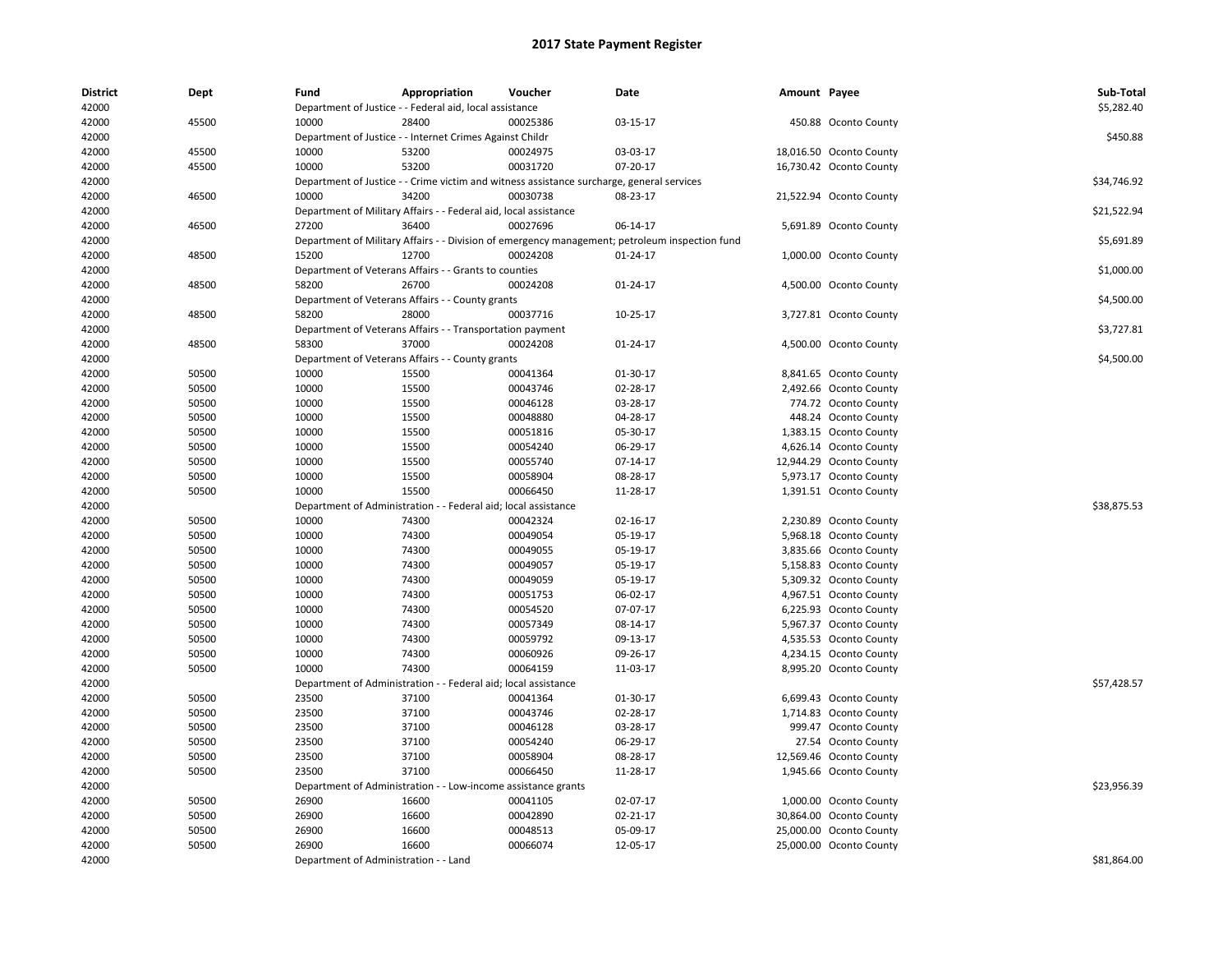| <b>District</b> | Dept  | Fund                                                             | Appropriation                                                                    | Voucher     | Date     | Amount Payee |                            | Sub-Total       |
|-----------------|-------|------------------------------------------------------------------|----------------------------------------------------------------------------------|-------------|----------|--------------|----------------------------|-----------------|
| 42000           | 51000 | 10000                                                            | 12000                                                                            | 00000306    | 02-03-17 |              | 31,015.44 Oconto County    |                 |
| 42000           |       | Elections Commission - - Recount fees                            |                                                                                  |             |          |              |                            | \$31,015.44     |
| 42000           | 83500 | 10000                                                            | 10500                                                                            | 00021322    | 07-24-17 |              | 72,270.52 Oconto County    |                 |
| 42000           | 83500 | 10000                                                            | 10500                                                                            | 00024344    | 11-20-17 |              | 409,532.92 Oconto County   |                 |
| 42000           |       |                                                                  | Shared Revenue and Tax Relief - - County and municipal aid account               |             |          |              |                            | \$481,803.44    |
| 42000           | 83500 | 10000                                                            | 10900                                                                            | 00017356    | 07-24-17 |              | 13,054.00 Oconto County    |                 |
| 42000           |       | Shared Revenue and Tax Relief - - State aid; tax exempt property |                                                                                  | \$13,054.00 |          |              |                            |                 |
| 42000           | 83500 | 10000                                                            | 11000                                                                            | 00021322    | 07-24-17 |              | 19,718.16 Oconto County    |                 |
| 42000           | 83500 | 10000                                                            | 11000                                                                            | 00024344    | 11-20-17 |              | 117,678.60 Oconto County   |                 |
| 42000           |       |                                                                  | Shared Revenue and Tax Relief - - Public utility distribution account            |             |          |              |                            | \$137,396.76    |
| 42000           | 83500 | 10000                                                            | 30200                                                                            | 00020142    | 07-24-17 |              | 1,413,714.41 Oconto County |                 |
| 42000           | 83500 | 10000                                                            | 30200                                                                            | 00022187    | 07-24-17 |              | 5,629,116.92 Oconto County |                 |
| 42000           |       |                                                                  | Shared Revenue and Tax Relief - - School levy tax credit and first dollar credit |             |          |              |                            | \$7,042,831.33  |
| 42000           | 83500 | 52100                                                            | 36300                                                                            | 00016192    | 03-27-17 |              | 1,380,645.92 Oconto County |                 |
| 42000           |       |                                                                  | Shared Revenue and Tax Relief - - Lottery and gaming credit                      |             |          |              |                            | \$1,380,645.92  |
| 42000 Total     |       |                                                                  |                                                                                  |             |          |              |                            | \$13,531,360.45 |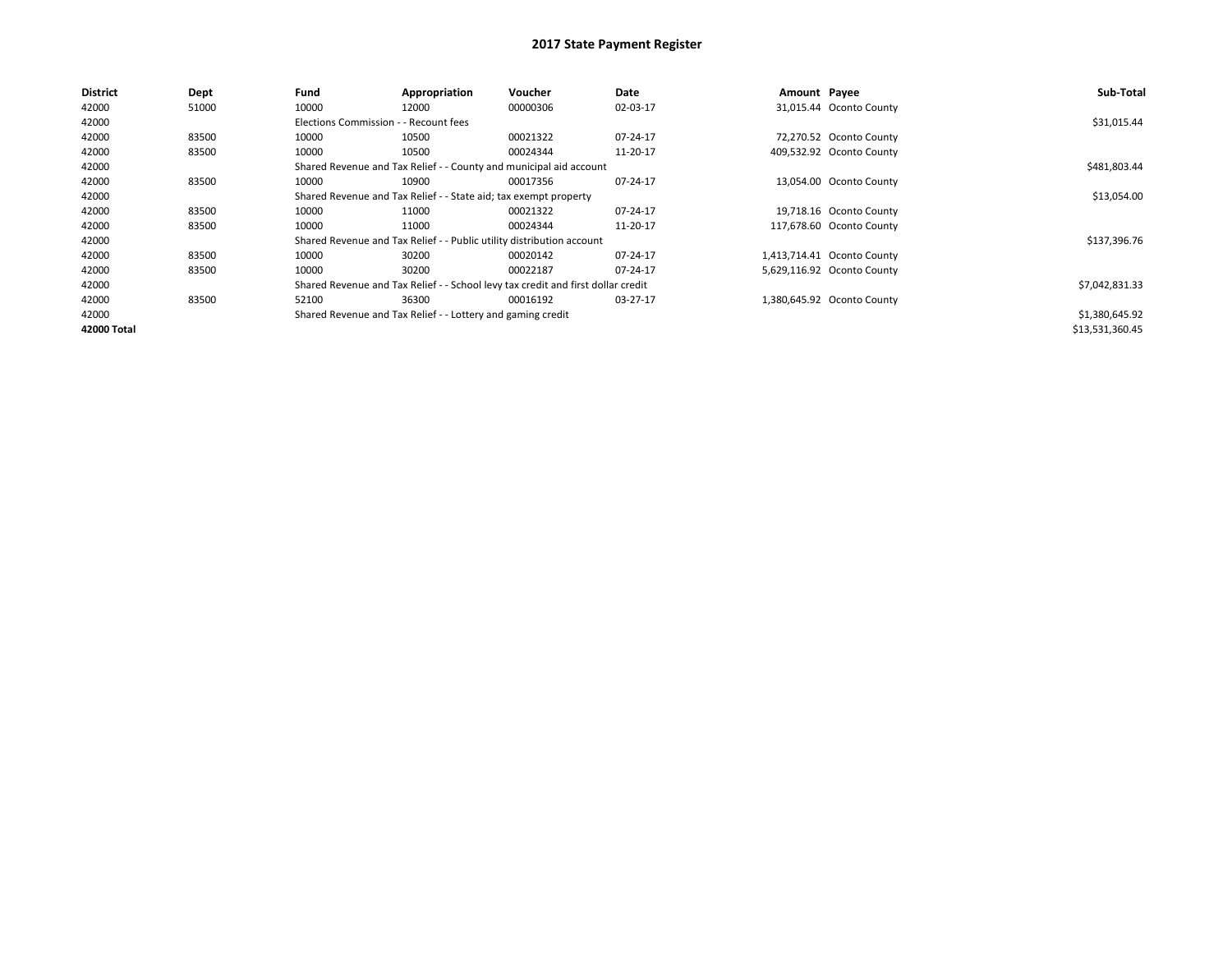| <b>District</b> | Dept  | Fund                                                                             | Appropriation                                                                      | Voucher    | Date                                                                                                         | Amount Payee |                          | Sub-Total    |  |  |
|-----------------|-------|----------------------------------------------------------------------------------|------------------------------------------------------------------------------------|------------|--------------------------------------------------------------------------------------------------------------|--------------|--------------------------|--------------|--|--|
| 42002           | 16500 | 10000                                                                            | 22500                                                                              | 00011496   | 06-26-17                                                                                                     |              | 6,443.39 Town Of Abrams  |              |  |  |
| 42002           |       |                                                                                  | Dept of Safety & Prof Services - - Fire dues distribution                          |            |                                                                                                              |              |                          | \$6,443.39   |  |  |
| 42002           | 37000 | 21200                                                                            | 16600                                                                              | 00157723   | 06-19-17                                                                                                     |              | 1,167.14 Town Of Abrams  |              |  |  |
| 42002           |       | Dept of Natural Resources - - General program operations - state funds; forestry |                                                                                    | \$1,167.14 |                                                                                                              |              |                          |              |  |  |
| 42002           | 37000 | 21200                                                                            | 57100                                                                              | 00157723   | 06-19-17                                                                                                     |              | 2,239.78 Town Of Abrams  |              |  |  |
| 42002           |       |                                                                                  |                                                                                    |            | Dept of Natural Resources - - Resource aids -- county forests, forest croplands and managed forest land aids |              |                          | \$2,239.78   |  |  |
| 42002           | 37000 | 21200                                                                            | 58900                                                                              | 00157723   | 06-19-17                                                                                                     |              | 5,368.82 Town Of Abrams  |              |  |  |
| 42002           |       |                                                                                  | Dept of Natural Resources - - Resource aids - distribution of closed acreage fees. |            |                                                                                                              |              |                          |              |  |  |
| 42002           | 39500 | 21100                                                                            | 19100                                                                              | 00066528   | 01-03-17                                                                                                     |              | 31,813.39 Town Of Abrams |              |  |  |
| 42002           | 39500 | 21100                                                                            | 19100                                                                              | 00097651   | 04-03-17                                                                                                     |              | 31,813.39 Town Of Abrams |              |  |  |
| 42002           | 39500 | 21100                                                                            | 19100                                                                              | 00135077   | 07-03-17                                                                                                     |              | 31,813.39 Town Of Abrams |              |  |  |
| 42002           | 39500 | 21100                                                                            | 19100                                                                              | 00170343   | 10-02-17                                                                                                     |              | 31,813.41 Town Of Abrams |              |  |  |
| 42002           |       |                                                                                  | WI Dept of Transportation - - Transportation aids to municipalities, state funds   |            |                                                                                                              |              |                          | \$127,253.58 |  |  |
| 42002           | 83500 | 10000                                                                            | 10500                                                                              | 00021295   | 07-24-17                                                                                                     |              | 5,363.58 Town Of Abrams  |              |  |  |
| 42002           | 83500 | 10000                                                                            | 10500                                                                              | 00024316   | 11-20-17                                                                                                     |              | 30,393.64 Town Of Abrams |              |  |  |
| 42002           |       |                                                                                  | Shared Revenue and Tax Relief - - County and municipal aid account                 |            |                                                                                                              |              |                          | \$35,757.22  |  |  |
| 42002           | 83500 | 10000                                                                            | 10900                                                                              | 00018389   | 07-24-17                                                                                                     |              | 237.00 Town Of Abrams    |              |  |  |
| 42002           |       |                                                                                  | Shared Revenue and Tax Relief - - State aid; tax exempt property                   |            |                                                                                                              |              |                          | \$237.00     |  |  |
| 42002           | 83500 | 52100                                                                            | 36300                                                                              | 00015929   | 03-27-17                                                                                                     |              | 1,062.84 Town Of Abrams  |              |  |  |
| 42002           |       |                                                                                  | Shared Revenue and Tax Relief - - Lottery and gaming credit                        |            |                                                                                                              |              |                          | \$1,062.84   |  |  |
| 42002 Total     |       |                                                                                  |                                                                                    |            |                                                                                                              |              |                          | \$179,529.77 |  |  |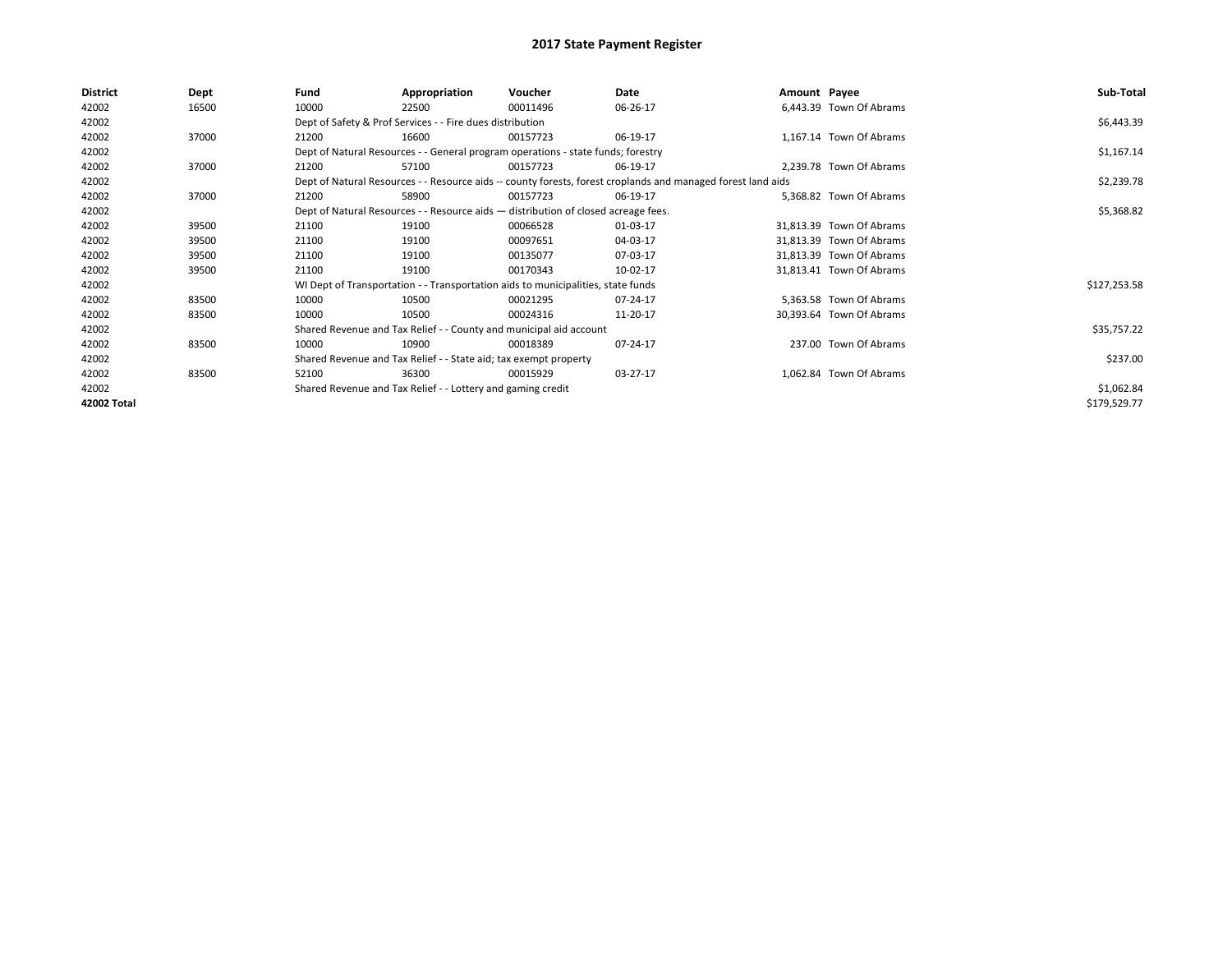| District    | Dept  | Fund  | Appropriation                                                                                                | Voucher  | Date       | Amount Payee |                          | Sub-Total    |
|-------------|-------|-------|--------------------------------------------------------------------------------------------------------------|----------|------------|--------------|--------------------------|--------------|
| 42006       | 16500 | 10000 | 22500                                                                                                        | 00011497 | 06-26-17   |              | 1,423.20 Town Of Bagley  |              |
| 42006       |       |       | Dept of Safety & Prof Services - - Fire dues distribution                                                    |          |            |              |                          | \$1,423.20   |
| 42006       | 37000 | 10000 | 50300                                                                                                        | 00126352 | 02-06-17   |              | 763.91 Town Of Bagley    |              |
| 42006       |       |       | Dept of Natural Resources - - Aids in lieu of taxes - general fund                                           |          |            |              |                          | \$763.91     |
| 42006       | 37000 | 21200 | 16600                                                                                                        | 00157724 | 06-19-17   |              | 868.51 Town Of Bagley    |              |
| 42006       |       |       | Dept of Natural Resources - - General program operations - state funds; forestry                             |          |            |              |                          | \$868.51     |
| 42006       | 37000 | 21200 | 57100                                                                                                        | 00157724 | 06-19-17   |              | 3,543.95 Town Of Bagley  |              |
| 42006       |       |       | Dept of Natural Resources - - Resource aids -- county forests, forest croplands and managed forest land aids |          |            |              |                          | \$3,543.95   |
| 42006       | 37000 | 21200 | 57900                                                                                                        | 00144131 | 04-21-17   |              | 1,865.60 Town Of Bagley  |              |
| 42006       | 37000 | 21200 | 57900                                                                                                        | 00144132 | 04-21-17   |              | 35.20 Town Of Bagley     |              |
| 42006       |       |       | Dept of Natural Resources - - Aids in lieu of taxes - sum sufficient                                         |          | \$1,900.80 |              |                          |              |
| 42006       | 37000 | 21200 | 58900                                                                                                        | 00157724 | 06-19-17   |              | 3,995.13 Town Of Bagley  |              |
| 42006       |       |       | Dept of Natural Resources - - Resource aids - distribution of closed acreage fees.                           |          |            |              |                          | \$3,995.13   |
| 42006       | 39500 | 21100 | 19100                                                                                                        | 00066529 | 01-03-17   |              | 24,546.79 Town Of Bagley |              |
| 42006       | 39500 | 21100 | 19100                                                                                                        | 00097652 | 04-03-17   |              | 24,546.79 Town Of Bagley |              |
| 42006       | 39500 | 21100 | 19100                                                                                                        | 00135078 | 07-03-17   |              | 24,546.79 Town Of Bagley |              |
| 42006       | 39500 | 21100 | 19100                                                                                                        | 00170344 | 10-02-17   |              | 24,546.81 Town Of Bagley |              |
| 42006       |       |       | WI Dept of Transportation - - Transportation aids to municipalities, state funds                             |          |            |              |                          | \$98,187.18  |
| 42006       | 39500 | 21100 | 27800                                                                                                        | 00190224 | 11-09-17   |              | 11,500.00 Town Of Bagley |              |
| 42006       |       |       | WI Dept of Transportation - - Local roads improvement program, state funds                                   |          |            |              |                          | \$11,500.00  |
| 42006       | 83500 | 10000 | 10500                                                                                                        | 00021296 | 07-24-17   |              | 1,395.65 Town Of Bagley  |              |
| 42006       | 83500 | 10000 | 10500                                                                                                        | 00024317 | 11-20-17   |              | 7,908.65 Town Of Bagley  |              |
| 42006       |       |       | Shared Revenue and Tax Relief - - County and municipal aid account                                           |          |            |              |                          | \$9,304.30   |
| 42006 Total |       |       |                                                                                                              |          |            |              |                          | \$131,486.98 |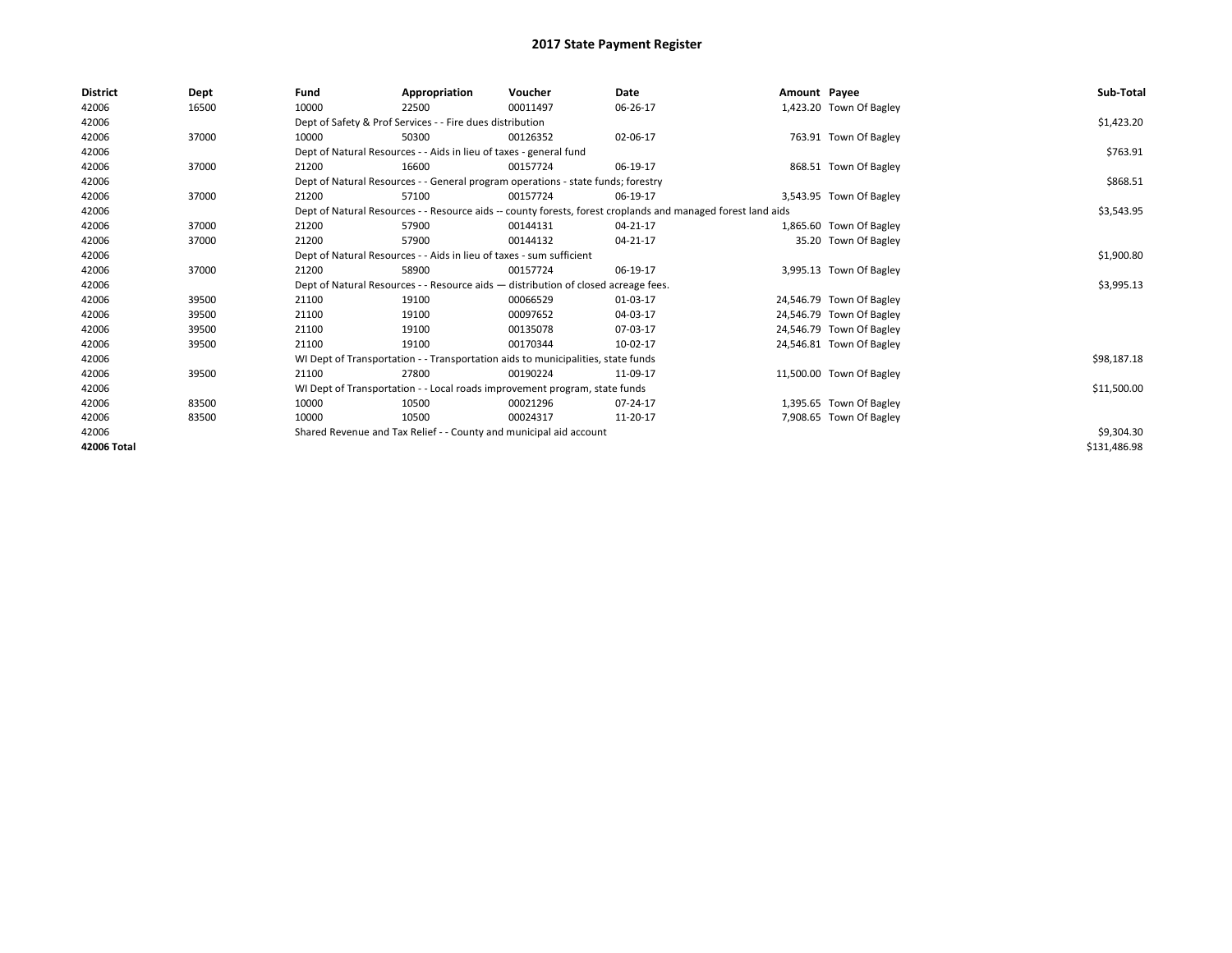| <b>District</b>    | Dept  | Fund                                                             | Appropriation                                                                      | Voucher  | Date                                                                                                         | Amount Payee |                           | Sub-Total    |  |  |  |
|--------------------|-------|------------------------------------------------------------------|------------------------------------------------------------------------------------|----------|--------------------------------------------------------------------------------------------------------------|--------------|---------------------------|--------------|--|--|--|
| 42008              | 16500 | 10000                                                            | 22500                                                                              | 00011498 | 06-26-17                                                                                                     |              | 7,334.07 Town Of Brazeau  |              |  |  |  |
| 42008              |       |                                                                  | Dept of Safety & Prof Services - - Fire dues distribution                          |          |                                                                                                              |              |                           | \$7,334.07   |  |  |  |
| 42008              | 37000 | 21200                                                            | 16600                                                                              | 00157725 | 06-19-17                                                                                                     |              | 1,500.83 Town Of Brazeau  |              |  |  |  |
| 42008              |       |                                                                  | Dept of Natural Resources - - General program operations - state funds; forestry   |          |                                                                                                              |              |                           | \$1,500.83   |  |  |  |
| 42008              | 37000 | 21200                                                            | 57100                                                                              | 00157725 | 06-19-17                                                                                                     |              | 4,578.00 Town Of Brazeau  |              |  |  |  |
| 42008              |       |                                                                  |                                                                                    |          | Dept of Natural Resources - - Resource aids -- county forests, forest croplands and managed forest land aids |              |                           | \$4,578.00   |  |  |  |
| 42008              | 37000 | 21200                                                            | 58900                                                                              | 00157725 | 06-19-17                                                                                                     |              | 6,903.83 Town Of Brazeau  |              |  |  |  |
| 42008              |       |                                                                  | Dept of Natural Resources - - Resource aids - distribution of closed acreage fees. |          |                                                                                                              |              |                           | \$6,903.83   |  |  |  |
| 42008              | 37000 | 27400                                                            | 67000                                                                              | 00154343 | 06-01-17                                                                                                     |              | 1,705.20 Town Of Brazeau  |              |  |  |  |
| 42008              |       |                                                                  | Dept of Natural Resources - - Financial assistance for responsible units           |          |                                                                                                              |              |                           |              |  |  |  |
| 42008              | 39500 | 21100                                                            | 19100                                                                              | 00066530 | 01-03-17                                                                                                     |              | 60,868.78 Town Of Brazeau |              |  |  |  |
| 42008              | 39500 | 21100                                                            | 19100                                                                              | 00097653 | 04-03-17                                                                                                     |              | 60.868.78 Town Of Brazeau |              |  |  |  |
| 42008              | 39500 | 21100                                                            | 19100                                                                              | 00135079 | 07-03-17                                                                                                     |              | 60,868.78 Town Of Brazeau |              |  |  |  |
| 42008              | 39500 | 21100                                                            | 19100                                                                              | 00170345 | 10-02-17                                                                                                     |              | 60,868.80 Town Of Brazeau |              |  |  |  |
| 42008              |       |                                                                  | WI Dept of Transportation - - Transportation aids to municipalities, state funds   |          |                                                                                                              |              |                           | \$243,475.14 |  |  |  |
| 42008              | 43500 | 10000                                                            | 11900                                                                              | 00152375 | 09-01-17                                                                                                     |              | 4,904.59 Town Of Brazeau  |              |  |  |  |
| 42008              |       |                                                                  | Department of Health Services - - Emergency medical services; aids                 |          |                                                                                                              |              |                           | \$4,904.59   |  |  |  |
| 42008              | 43500 | 00005                                                            | 16300                                                                              | 01LGS    | 11-17-17                                                                                                     |              | 2,000.00 Town Of Brazeau  |              |  |  |  |
| 42008              |       |                                                                  | Department of Health Services - - Guardianship grant program                       |          |                                                                                                              |              |                           | \$2,000.00   |  |  |  |
| 42008              | 83500 | 10000                                                            | 10500                                                                              | 00021297 | 07-24-17                                                                                                     |              | 3,417.13 Town Of Brazeau  |              |  |  |  |
| 42008              | 83500 | 10000                                                            | 10500                                                                              | 00024318 | 11-20-17                                                                                                     |              | 17,363.76 Town Of Brazeau |              |  |  |  |
| 42008              |       |                                                                  | Shared Revenue and Tax Relief - - County and municipal aid account                 |          |                                                                                                              |              |                           | \$20,780.89  |  |  |  |
| 42008              | 83500 | 10000                                                            | 10900                                                                              | 00018390 | 07-24-17                                                                                                     |              | 5.00 Town Of Brazeau      |              |  |  |  |
| 42008              |       | Shared Revenue and Tax Relief - - State aid; tax exempt property |                                                                                    | \$5.00   |                                                                                                              |              |                           |              |  |  |  |
| 42008              | 83500 | 10000                                                            | 11000                                                                              | 00021297 | 07-24-17                                                                                                     |              | 80.22 Town Of Brazeau     |              |  |  |  |
| 42008              | 83500 | 10000                                                            | 11000                                                                              | 00024318 | 11-20-17                                                                                                     |              | 444.40 Town Of Brazeau    |              |  |  |  |
| 42008              |       |                                                                  | Shared Revenue and Tax Relief - - Public utility distribution account              |          |                                                                                                              |              |                           | \$524.62     |  |  |  |
| <b>42008 Total</b> |       |                                                                  |                                                                                    |          |                                                                                                              |              |                           | \$293,712.17 |  |  |  |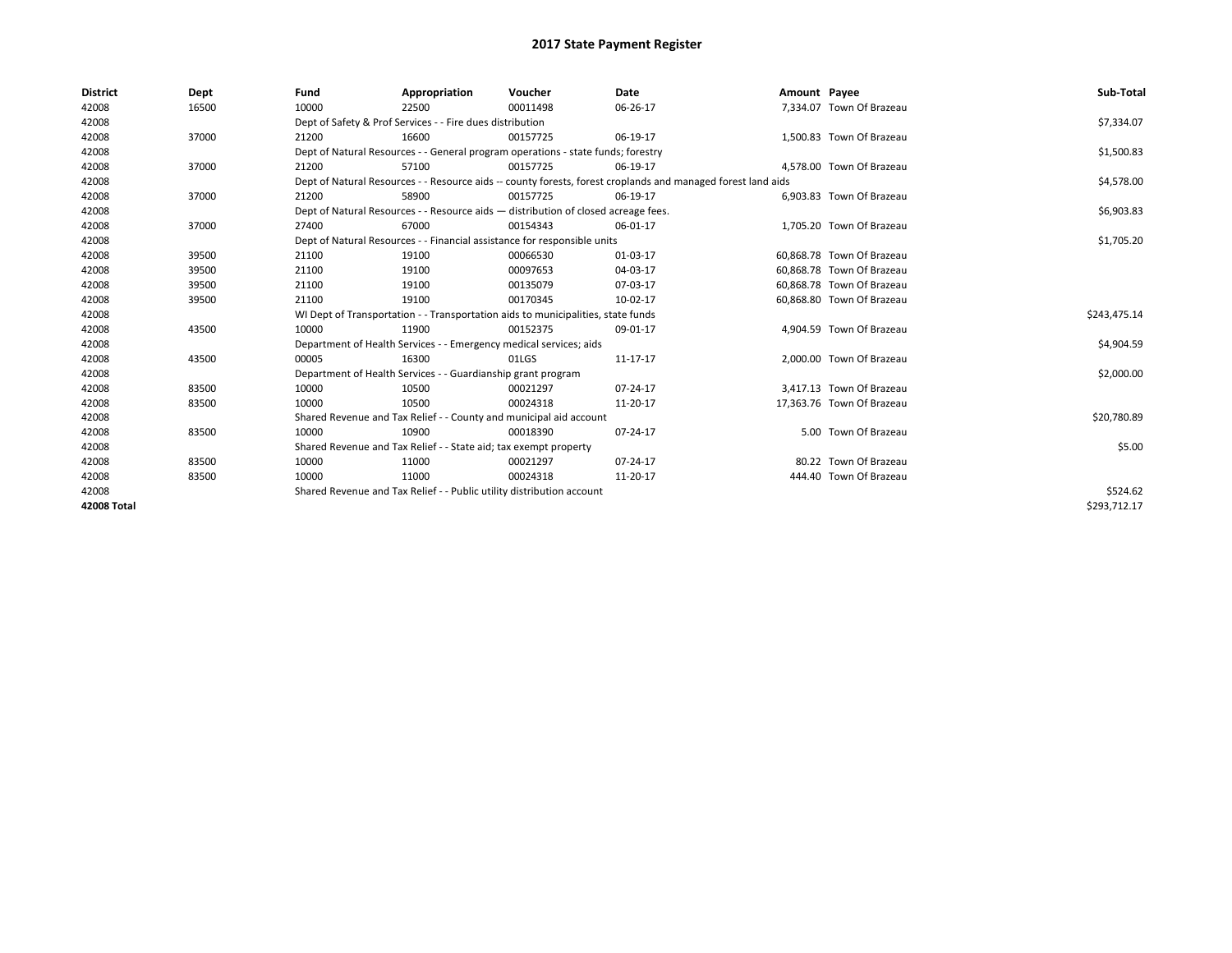| <b>District</b> | Dept  | Fund                                                                 | Appropriation                                                                                                | Voucher     | Date       | Amount Payee |                         | Sub-Total    |
|-----------------|-------|----------------------------------------------------------------------|--------------------------------------------------------------------------------------------------------------|-------------|------------|--------------|-------------------------|--------------|
| 42010           | 16500 | 10000                                                                | 22500                                                                                                        | 00011499    | 06-26-17   |              | 2,659.60 Town Of Breed  |              |
| 42010           |       |                                                                      | Dept of Safety & Prof Services - - Fire dues distribution                                                    |             |            |              |                         | \$2,659.60   |
| 42010           | 37000 | 10000                                                                | 50300                                                                                                        | 00125969    | 02-06-17   |              | 6.911.54 Town Of Breed  |              |
| 42010           | 37000 | 10000                                                                | 50300                                                                                                        | 00125970    | 02-06-17   |              | 2,338.78 Town Of Breed  |              |
| 42010           | 37000 | 10000                                                                | 50300                                                                                                        | 00143081    | 04-21-17   |              | 283.44 Town Of Breed    |              |
| 42010           |       |                                                                      | Dept of Natural Resources - - Aids in lieu of taxes - general fund                                           |             |            |              |                         | \$9,533.76   |
| 42010           | 37000 | 21200                                                                | 16600                                                                                                        | 00157726    | 06-19-17   |              | 795.57 Town Of Breed    |              |
| 42010           |       |                                                                      | Dept of Natural Resources - - General program operations - state funds; forestry                             |             |            |              |                         | \$795.57     |
| 42010           | 37000 | 21200                                                                | 57100                                                                                                        | 00157726    | 06-19-17   |              | 2,504.56 Town Of Breed  |              |
| 42010           |       |                                                                      | Dept of Natural Resources - - Resource aids -- county forests, forest croplands and managed forest land aids |             | \$2,504.56 |              |                         |              |
| 42010           | 37000 | 21200                                                                | 57900                                                                                                        | 00143080    | 04-21-17   |              | 52.08 Town Of Breed     |              |
| 42010           |       | Dept of Natural Resources - - Aids in lieu of taxes - sum sufficient |                                                                                                              | \$52.08     |            |              |                         |              |
| 42010           | 37000 | 21200                                                                | 58900                                                                                                        | 00157726    | 06-19-17   |              | 3,659.64 Town Of Breed  |              |
| 42010           |       |                                                                      | Dept of Natural Resources - - Resource aids - distribution of closed acreage fees.                           |             |            |              |                         | \$3,659.64   |
| 42010           | 39500 | 21100                                                                | 19100                                                                                                        | 00066531    | 01-03-17   |              | 32,567.58 Town Of Breed |              |
| 42010           | 39500 | 21100                                                                | 19100                                                                                                        | 00097654    | 04-03-17   |              | 32,567.58 Town Of Breed |              |
| 42010           | 39500 | 21100                                                                | 19100                                                                                                        | 00135080    | 07-03-17   |              | 32,567.58 Town Of Breed |              |
| 42010           | 39500 | 21100                                                                | 19100                                                                                                        | 00170346    | 10-02-17   |              | 32,567.58 Town Of Breed |              |
| 42010           |       |                                                                      | WI Dept of Transportation - - Transportation aids to municipalities, state funds                             |             |            |              |                         | \$130,270.32 |
| 42010           | 83500 | 10000                                                                | 10500                                                                                                        | 00021298    | 07-24-17   |              | 1,661.26 Town Of Breed  |              |
| 42010           | 83500 | 10000                                                                | 10500                                                                                                        | 00024319    | 11-20-17   |              | 9,413.82 Town Of Breed  |              |
| 42010           |       | Shared Revenue and Tax Relief - - County and municipal aid account   |                                                                                                              | \$11,075.08 |            |              |                         |              |
| 42010           | 83500 | 10000                                                                | 10900                                                                                                        | 00018391    | 07-24-17   |              | 13.00 Town Of Breed     |              |
| 42010           |       |                                                                      | Shared Revenue and Tax Relief - - State aid; tax exempt property                                             |             |            |              |                         | \$13.00      |
| 42010 Total     |       |                                                                      |                                                                                                              |             |            |              |                         | \$160,563.61 |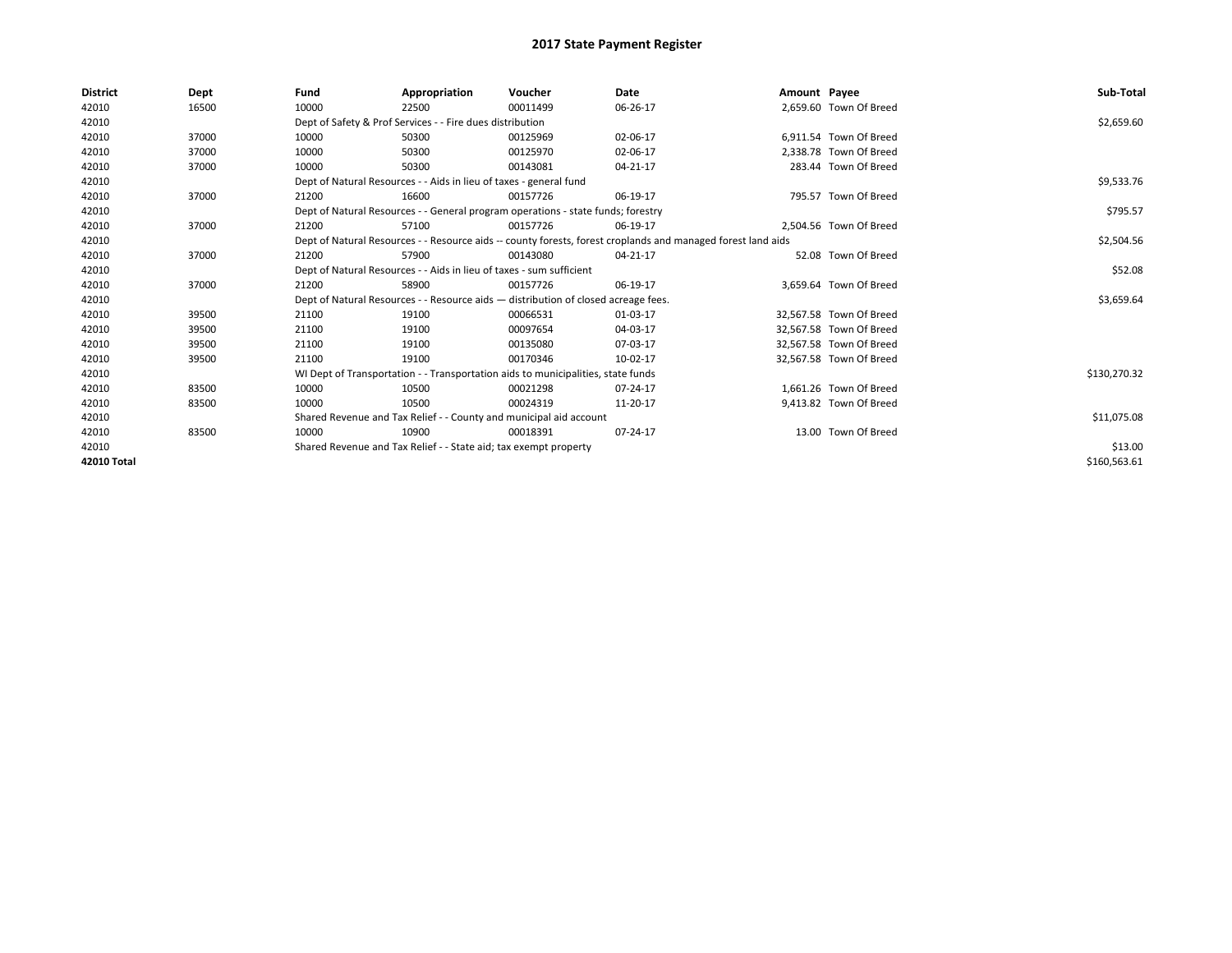| <b>District</b> | Dept  | Fund                                                                               | Appropriation                                                                    | Voucher    | Date                                                                                                         | Amount Payee |                          | Sub-Total    |
|-----------------|-------|------------------------------------------------------------------------------------|----------------------------------------------------------------------------------|------------|--------------------------------------------------------------------------------------------------------------|--------------|--------------------------|--------------|
| 42012           | 16500 | 10000                                                                              | 22500                                                                            | 00011500   | 06-26-17                                                                                                     |              | 10,602.71 Chase, Town of |              |
| 42012           |       |                                                                                    | Dept of Safety & Prof Services - - Fire dues distribution                        |            |                                                                                                              |              |                          | \$10,602.71  |
| 42012           | 37000 | 21200                                                                              | 16600                                                                            | 00157727   | 06-19-17                                                                                                     |              | 568.61 Chase, Town of    |              |
| 42012           |       | Dept of Natural Resources - - General program operations - state funds; forestry   |                                                                                  | \$568.61   |                                                                                                              |              |                          |              |
| 42012           | 37000 | 21200                                                                              | 57100                                                                            | 00157727   | 06-19-17                                                                                                     |              | 288.44 Chase, Town of    |              |
| 42012           |       |                                                                                    |                                                                                  |            | Dept of Natural Resources - - Resource aids -- county forests, forest croplands and managed forest land aids |              |                          | \$288.44     |
| 42012           | 37000 | 21200                                                                              | 58900                                                                            | 00157727   | 06-19-17                                                                                                     |              | 2,615.60 Chase, Town of  |              |
| 42012           |       | Dept of Natural Resources - - Resource aids - distribution of closed acreage fees. |                                                                                  | \$2,615.60 |                                                                                                              |              |                          |              |
| 42012           | 37000 | 27400                                                                              | 67000                                                                            | 00154991   | 06-01-17                                                                                                     |              | 4,297.38 Chase, Town of  |              |
| 42012           |       | Dept of Natural Resources - - Financial assistance for responsible units           |                                                                                  | \$4,297.38 |                                                                                                              |              |                          |              |
| 42012           | 39500 | 21100                                                                              | 19100                                                                            | 00066532   | 01-03-17                                                                                                     |              | 33,349.29 Chase, Town of |              |
| 42012           | 39500 | 21100                                                                              | 19100                                                                            | 00097655   | 04-03-17                                                                                                     |              | 33,349.29 Chase, Town of |              |
| 42012           | 39500 | 21100                                                                              | 19100                                                                            | 00135081   | 07-03-17                                                                                                     |              | 33,349.29 Chase, Town of |              |
| 42012           | 39500 | 21100                                                                              | 19100                                                                            | 00170347   | 10-02-17                                                                                                     |              | 33,349.29 Chase, Town of |              |
| 42012           |       |                                                                                    | WI Dept of Transportation - - Transportation aids to municipalities, state funds |            |                                                                                                              |              |                          | \$133,397.16 |
| 42012           | 83500 | 10000                                                                              | 10500                                                                            | 00021299   | 07-24-17                                                                                                     |              | 5,130.66 Chase, Town of  |              |
| 42012           | 83500 | 10000                                                                              | 10500                                                                            | 00024320   | 11-20-17                                                                                                     |              | 29,073.73 Chase, Town of |              |
| 42012           |       |                                                                                    | Shared Revenue and Tax Relief - - County and municipal aid account               |            |                                                                                                              |              |                          | \$34,204.39  |
| 42012           | 83500 | 10000                                                                              | 10900                                                                            | 00018392   | 07-24-17                                                                                                     |              | 35.00 Chase, Town of     |              |
| 42012           |       |                                                                                    | Shared Revenue and Tax Relief - - State aid; tax exempt property                 |            |                                                                                                              |              |                          | \$35.00      |
| 42012           | 83500 | 52100                                                                              | 36300                                                                            | 00015930   | 03-27-17                                                                                                     |              | 1,059.48 Chase, Town of  |              |
| 42012           |       |                                                                                    | Shared Revenue and Tax Relief - - Lottery and gaming credit                      |            |                                                                                                              |              |                          | \$1,059.48   |
| 42012 Total     |       |                                                                                    |                                                                                  |            |                                                                                                              |              |                          | \$187,068.77 |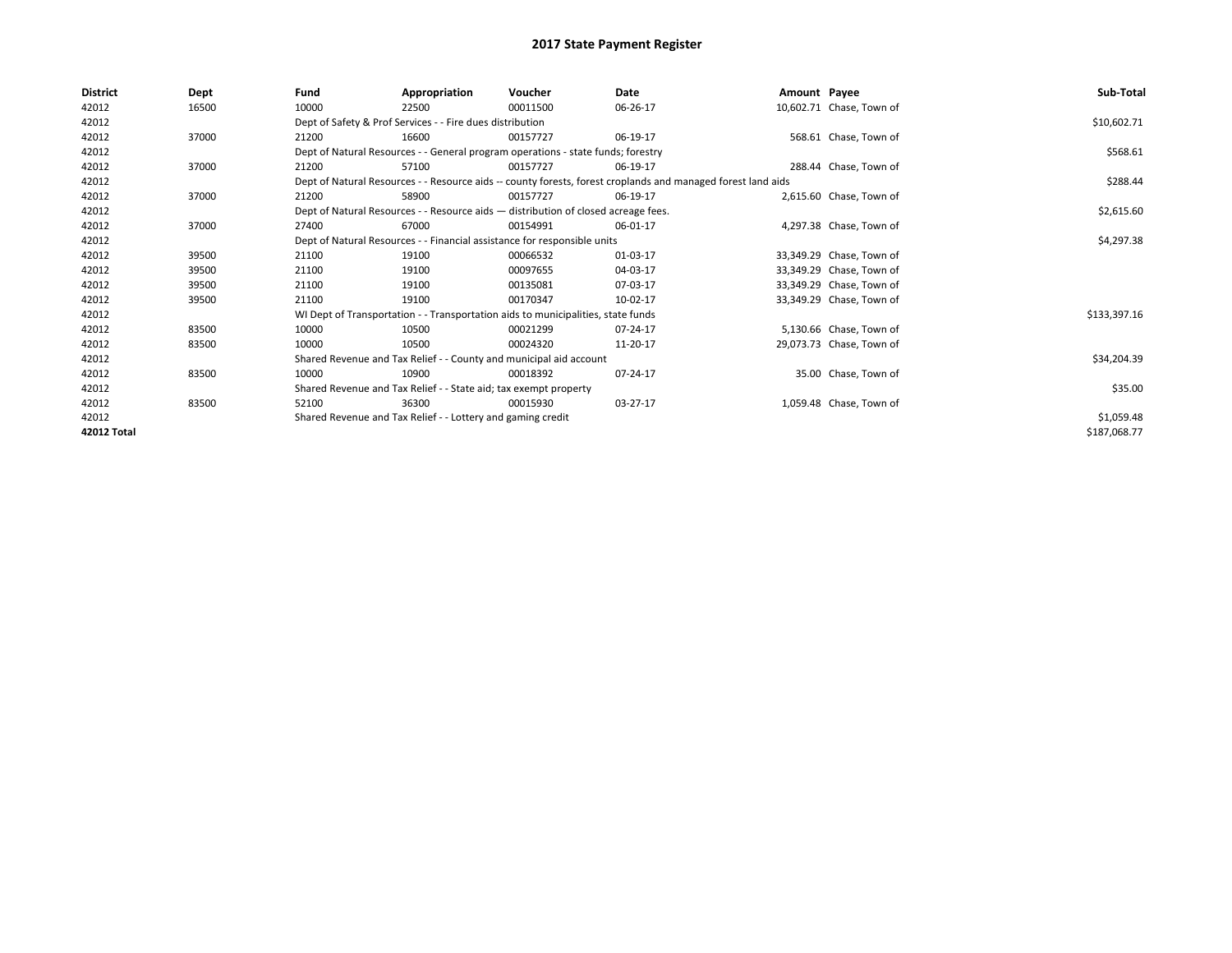| District    | <b>Dept</b> | Fund                                                                               | Appropriation                                                                    | Voucher    | Date                                                                                                         | Amount Payee |                        | Sub-Total    |
|-------------|-------------|------------------------------------------------------------------------------------|----------------------------------------------------------------------------------|------------|--------------------------------------------------------------------------------------------------------------|--------------|------------------------|--------------|
| 42014       | 16500       | 10000                                                                              | 22500                                                                            | 00011501   | 06-26-17                                                                                                     |              | 3,110.67 Town Of Doty  |              |
| 42014       |             |                                                                                    | Dept of Safety & Prof Services - - Fire dues distribution                        |            |                                                                                                              |              |                        | \$3,110.67   |
| 42014       | 37000       | 21200                                                                              | 16600                                                                            | 00157728   | 06-19-17                                                                                                     |              | 1,015.16 Town Of Doty  |              |
| 42014       |             |                                                                                    | Dept of Natural Resources - - General program operations - state funds; forestry |            |                                                                                                              |              |                        | \$1,015.16   |
| 42014       | 37000       | 21200                                                                              | 57100                                                                            | 00157728   | 06-19-17                                                                                                     |              | 653.14 Town Of Doty    |              |
| 42014       |             |                                                                                    |                                                                                  |            | Dept of Natural Resources - - Resource aids -- county forests, forest croplands and managed forest land aids |              |                        | \$653.14     |
| 42014       | 37000       | 21200                                                                              | 58400                                                                            | 00177498   | 09-08-17                                                                                                     |              | 46,847.80 Town Of Doty |              |
| 42014       |             |                                                                                    | Dept of Natural Resources - - Resource aids -- payment in lieu of taxes; federal |            | \$46,847.80                                                                                                  |              |                        |              |
| 42014       | 37000       | 21200                                                                              | 58900                                                                            | 00157728   | 06-19-17                                                                                                     |              | 4,669.72 Town Of Doty  |              |
| 42014       |             | Dept of Natural Resources - - Resource aids - distribution of closed acreage fees. |                                                                                  | \$4,669.72 |                                                                                                              |              |                        |              |
| 42014       | 39500       | 21100                                                                              | 19100                                                                            | 00066533   | 01-03-17                                                                                                     |              | 33,652.06 Town Of Doty |              |
| 42014       | 39500       | 21100                                                                              | 19100                                                                            | 00097656   | 04-03-17                                                                                                     |              | 33,652.06 Town Of Doty |              |
| 42014       | 39500       | 21100                                                                              | 19100                                                                            | 00135082   | 07-03-17                                                                                                     |              | 33,652.06 Town Of Doty |              |
| 42014       | 39500       | 21100                                                                              | 19100                                                                            | 00170348   | 10-02-17                                                                                                     |              | 33,652.08 Town Of Doty |              |
| 42014       |             |                                                                                    | WI Dept of Transportation - - Transportation aids to municipalities, state funds |            |                                                                                                              |              |                        | \$134,608.26 |
| 42014       | 83500       | 10000                                                                              | 10500                                                                            | 00021300   | 07-24-17                                                                                                     |              | 473.94 Town Of Doty    |              |
| 42014       | 83500       | 10000                                                                              | 10500                                                                            | 00024321   | 11-20-17                                                                                                     |              | 2,685.64 Town Of Doty  |              |
| 42014       |             |                                                                                    | Shared Revenue and Tax Relief - - County and municipal aid account               |            |                                                                                                              |              |                        | \$3,159.58   |
| 42014       | 83500       | 10000                                                                              | 10900                                                                            | 00018393   | 07-24-17                                                                                                     |              | 4.00 Town Of Doty      |              |
| 42014       |             | Shared Revenue and Tax Relief - - State aid; tax exempt property                   |                                                                                  | \$4.00     |                                                                                                              |              |                        |              |
| 42014 Total |             |                                                                                    |                                                                                  |            |                                                                                                              |              |                        | \$194,068.33 |
|             |             |                                                                                    |                                                                                  |            |                                                                                                              |              |                        |              |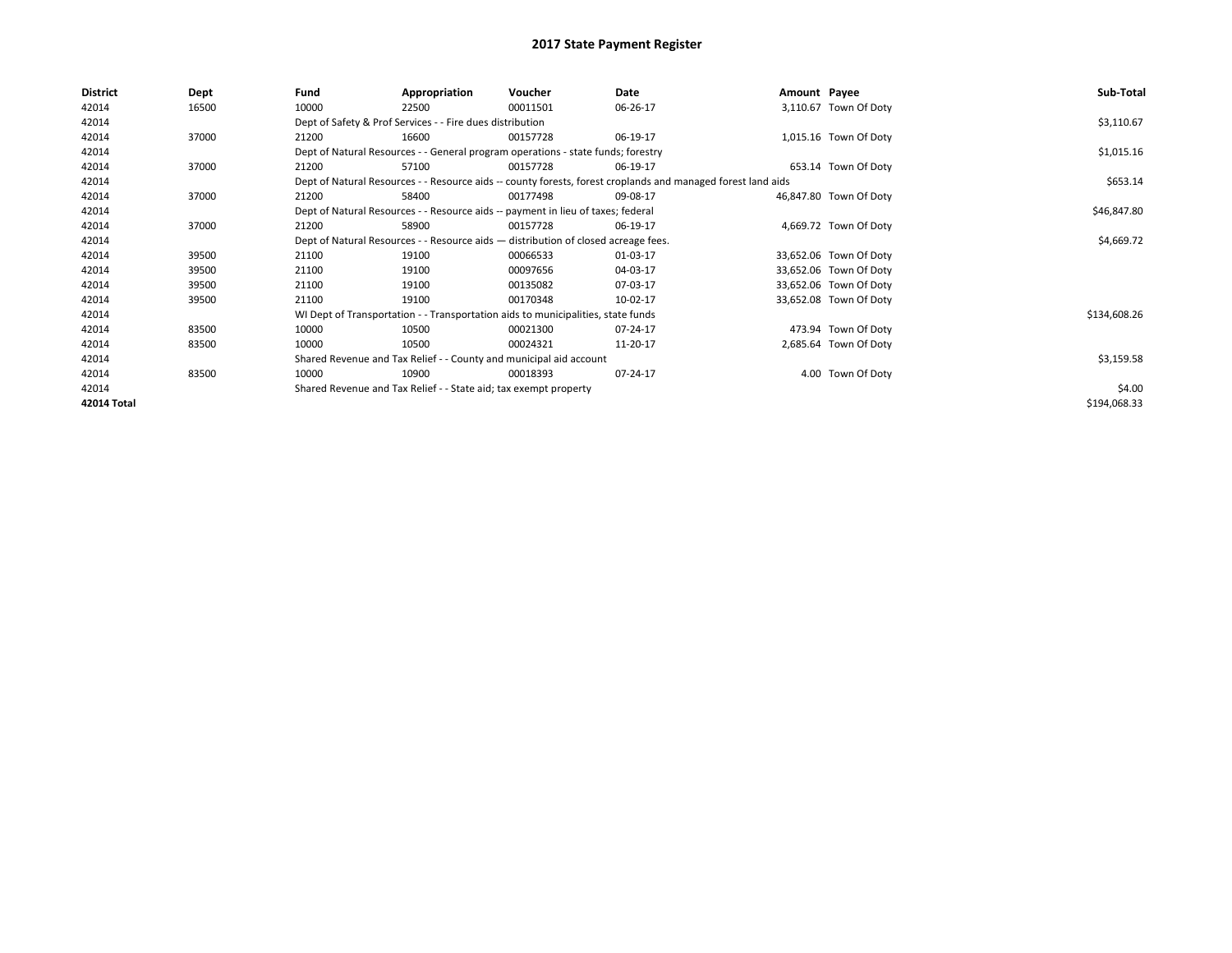| <b>District</b> | Dept  | Fund  | Appropriation                                                                                                | Voucher  | Date       | Amount Payee |                           | Sub-Total    |  |  |
|-----------------|-------|-------|--------------------------------------------------------------------------------------------------------------|----------|------------|--------------|---------------------------|--------------|--|--|
| 42016           | 16500 | 10000 | 22500                                                                                                        | 00011502 | 06-26-17   |              | 3,065.12 Town Of Gillett  |              |  |  |
| 42016           |       |       | Dept of Safety & Prof Services - - Fire dues distribution                                                    |          |            |              |                           | \$3,065.12   |  |  |
| 42016           | 37000 | 21200 | 16600                                                                                                        | 00157729 | 06-19-17   |              | 561.98 Town Of Gillett    |              |  |  |
| 42016           |       |       | Dept of Natural Resources - - General program operations - state funds; forestry                             |          | \$561.98   |              |                           |              |  |  |
| 42016           | 37000 | 21200 | 57100                                                                                                        | 00157729 | 06-19-17   |              | 257.21 Town Of Gillett    |              |  |  |
| 42016           |       |       | Dept of Natural Resources - - Resource aids -- county forests, forest croplands and managed forest land aids |          |            |              |                           | \$257.21     |  |  |
| 42016           | 37000 | 21200 | 58900                                                                                                        | 00157729 | 06-19-17   |              | 2,585.09 Town Of Gillett  |              |  |  |
| 42016           |       |       | Dept of Natural Resources - - Resource aids - distribution of closed acreage fees.                           |          |            |              |                           | \$2,585.09   |  |  |
| 42016           | 37000 | 21200 | 67800                                                                                                        | 00198928 | 12-01-17   |              | 7,471.71 Town Of Gillett  |              |  |  |
| 42016           |       |       | Dept of Natural Resources - - Environmental aids -- invasive aquatic species and lake monitoring             |          | \$7,471.71 |              |                           |              |  |  |
| 42016           | 37000 | 27400 | 67000                                                                                                        | 00154990 | 06-01-17   |              | 1.676.67 Town Of Gillett  |              |  |  |
| 42016           |       |       | Dept of Natural Resources - - Financial assistance for responsible units                                     |          | \$1,676.67 |              |                           |              |  |  |
| 42016           | 39500 | 21100 | 19100                                                                                                        | 00066534 | 01-03-17   |              | 25,212.90 Town Of Gillett |              |  |  |
| 42016           | 39500 | 21100 | 19100                                                                                                        | 00097657 | 04-03-17   |              | 25,212.90 Town Of Gillett |              |  |  |
| 42016           | 39500 | 21100 | 19100                                                                                                        | 00135083 | 07-03-17   |              | 25,212.90 Town Of Gillett |              |  |  |
| 42016           | 39500 | 21100 | 19100                                                                                                        | 00170349 | 10-02-17   |              | 25.212.90 Town Of Gillett |              |  |  |
| 42016           |       |       | WI Dept of Transportation - - Transportation aids to municipalities, state funds                             |          |            |              |                           | \$100,851.60 |  |  |
| 42016           | 83500 | 10000 | 10500                                                                                                        | 00021301 | 07-24-17   |              | 7.205.37 Town Of Gillett  |              |  |  |
| 42016           | 83500 | 10000 | 10500                                                                                                        | 00024322 | 11-20-17   |              | 41,170.69 Town Of Gillett |              |  |  |
| 42016           |       |       | Shared Revenue and Tax Relief - - County and municipal aid account                                           |          |            |              |                           | \$48,376.06  |  |  |
| 42016           | 83500 | 10000 | 10900                                                                                                        | 00018394 | 07-24-17   |              | 74.00 Town Of Gillett     |              |  |  |
| 42016           |       |       | Shared Revenue and Tax Relief - - State aid; tax exempt property                                             |          |            |              |                           |              |  |  |
| 42016           | 83500 | 10000 | 11000                                                                                                        | 00021301 | 07-24-17   |              | 36.81 Town Of Gillett     |              |  |  |
| 42016           | 83500 | 10000 | 11000                                                                                                        | 00024322 | 11-20-17   |              | 250.18 Town Of Gillett    |              |  |  |
| 42016           |       |       | Shared Revenue and Tax Relief - - Public utility distribution account                                        |          |            |              |                           |              |  |  |
| 42016 Total     |       |       |                                                                                                              |          |            |              |                           | \$165,206.43 |  |  |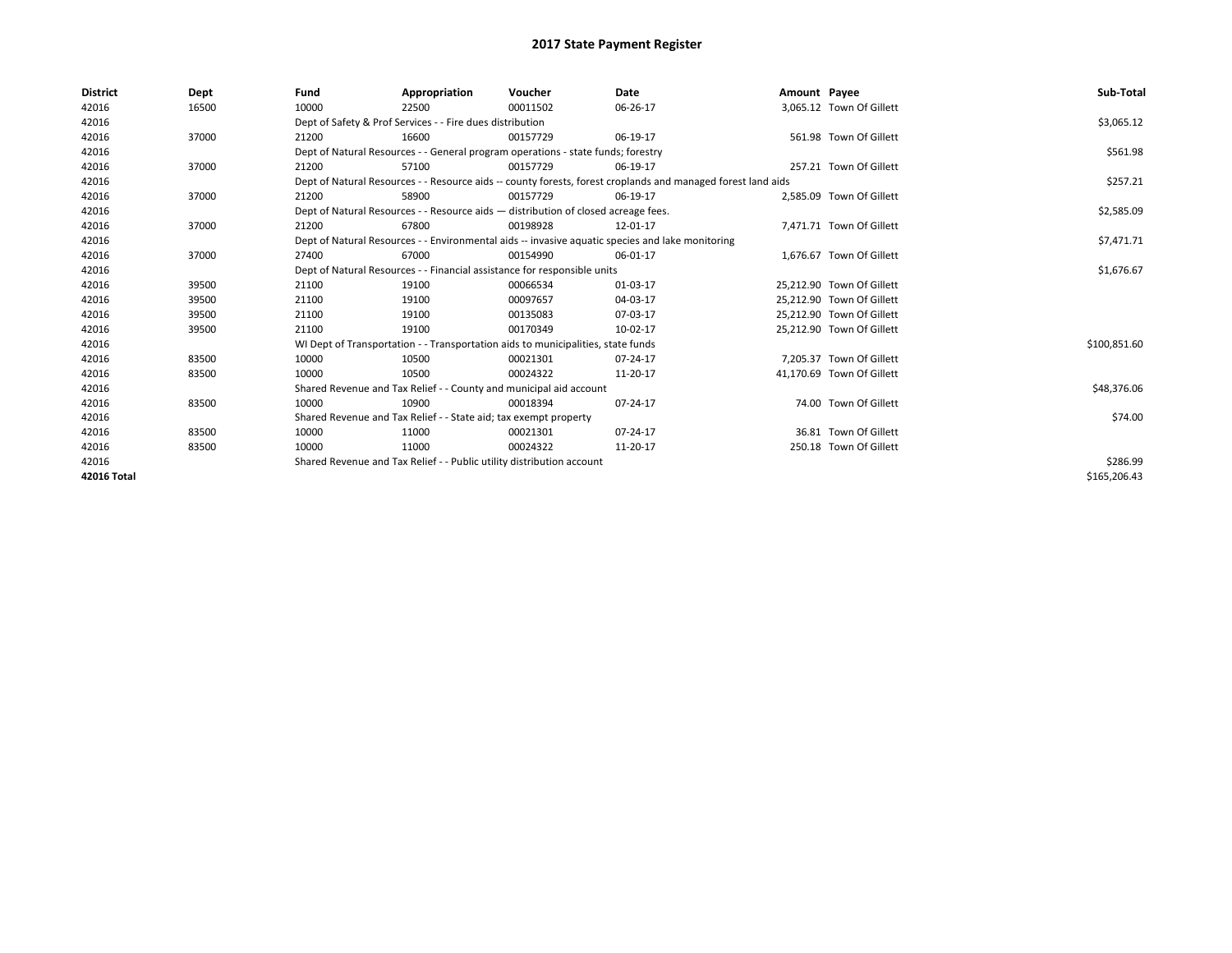| <b>District</b>    | Dept  | Fund                                                             | Appropriation                                                                      | Voucher  | Date                                                                                                         | Amount Payee |                       | Sub-Total    |  |  |  |
|--------------------|-------|------------------------------------------------------------------|------------------------------------------------------------------------------------|----------|--------------------------------------------------------------------------------------------------------------|--------------|-----------------------|--------------|--|--|--|
| 42018              | 16500 | 10000                                                            | 22500                                                                              | 00011503 | 06-26-17                                                                                                     |              | 1,391.11 Town Of How  |              |  |  |  |
| 42018              |       |                                                                  | Dept of Safety & Prof Services - - Fire dues distribution                          |          |                                                                                                              |              |                       | \$1,391.11   |  |  |  |
| 42018              | 37000 | 10000                                                            | 50300                                                                              | 00125985 | 02-06-17                                                                                                     |              | 4.768.37 Town Of How  |              |  |  |  |
| 42018              | 37000 | 10000                                                            | 50300                                                                              | 00125986 | 02-06-17                                                                                                     |              | 552.12 Town Of How    |              |  |  |  |
| 42018              | 37000 | 10000                                                            | 50300                                                                              | 00143111 | 04-21-17                                                                                                     |              | 181.26 Town Of How    |              |  |  |  |
| 42018              |       |                                                                  | Dept of Natural Resources - - Aids in lieu of taxes - general fund                 |          | \$5,501.75                                                                                                   |              |                       |              |  |  |  |
| 42018              | 37000 | 21200                                                            | 16600                                                                              | 00157730 | 06-19-17                                                                                                     |              | 2,277.91 Town Of How  |              |  |  |  |
| 42018              |       |                                                                  | Dept of Natural Resources - - General program operations - state funds; forestry   |          | \$2,277.91                                                                                                   |              |                       |              |  |  |  |
| 42018              | 37000 | 21200                                                            | 57100                                                                              | 00157730 | 06-19-17                                                                                                     |              | 1,188.02 Town Of How  |              |  |  |  |
| 42018              |       |                                                                  |                                                                                    |          | Dept of Natural Resources - - Resource aids -- county forests, forest croplands and managed forest land aids |              |                       | \$1,188.02   |  |  |  |
| 42018              | 37000 | 21200                                                            | 57900                                                                              | 00143112 | 04-21-17                                                                                                     |              | 6.81 Town Of How      |              |  |  |  |
| 42018              |       |                                                                  | Dept of Natural Resources - - Aids in lieu of taxes - sum sufficient               |          |                                                                                                              |              |                       |              |  |  |  |
| 42018              | 37000 | 21200                                                            | 58900                                                                              | 00157730 | 06-19-17                                                                                                     |              | 10,478.37 Town Of How |              |  |  |  |
| 42018              |       |                                                                  | Dept of Natural Resources - - Resource aids - distribution of closed acreage fees. |          |                                                                                                              |              |                       | \$10,478.37  |  |  |  |
| 42018              | 39500 | 21100                                                            | 19100                                                                              | 00066535 | 01-03-17                                                                                                     |              | 23,946.75 Town Of How |              |  |  |  |
| 42018              | 39500 | 21100                                                            | 19100                                                                              | 00097658 | 04-03-17                                                                                                     |              | 23.946.75 Town Of How |              |  |  |  |
| 42018              | 39500 | 21100                                                            | 19100                                                                              | 00135084 | 07-03-17                                                                                                     |              | 23,946.75 Town Of How |              |  |  |  |
| 42018              | 39500 | 21100                                                            | 19100                                                                              | 00170350 | 10-02-17                                                                                                     |              | 23,946.75 Town Of How |              |  |  |  |
| 42018              |       |                                                                  | WI Dept of Transportation - - Transportation aids to municipalities, state funds   |          |                                                                                                              |              |                       | \$95,787.00  |  |  |  |
| 42018              | 83500 | 10000                                                            | 10500                                                                              | 00021302 | 07-24-17                                                                                                     |              | 5.991.55 Town Of How  |              |  |  |  |
| 42018              | 83500 | 10000                                                            | 10500                                                                              | 00024323 | 11-20-17                                                                                                     |              | 33,952.12 Town Of How |              |  |  |  |
| 42018              |       |                                                                  | Shared Revenue and Tax Relief - - County and municipal aid account                 |          |                                                                                                              |              |                       | \$39,943.67  |  |  |  |
| 42018              | 83500 | 10000                                                            | 10900                                                                              | 00018395 | 07-24-17                                                                                                     |              | 19.00 Town Of How     |              |  |  |  |
| 42018              |       | Shared Revenue and Tax Relief - - State aid; tax exempt property |                                                                                    |          |                                                                                                              |              |                       | \$19.00      |  |  |  |
| <b>42018 Total</b> |       |                                                                  |                                                                                    |          |                                                                                                              |              |                       | \$156,593.64 |  |  |  |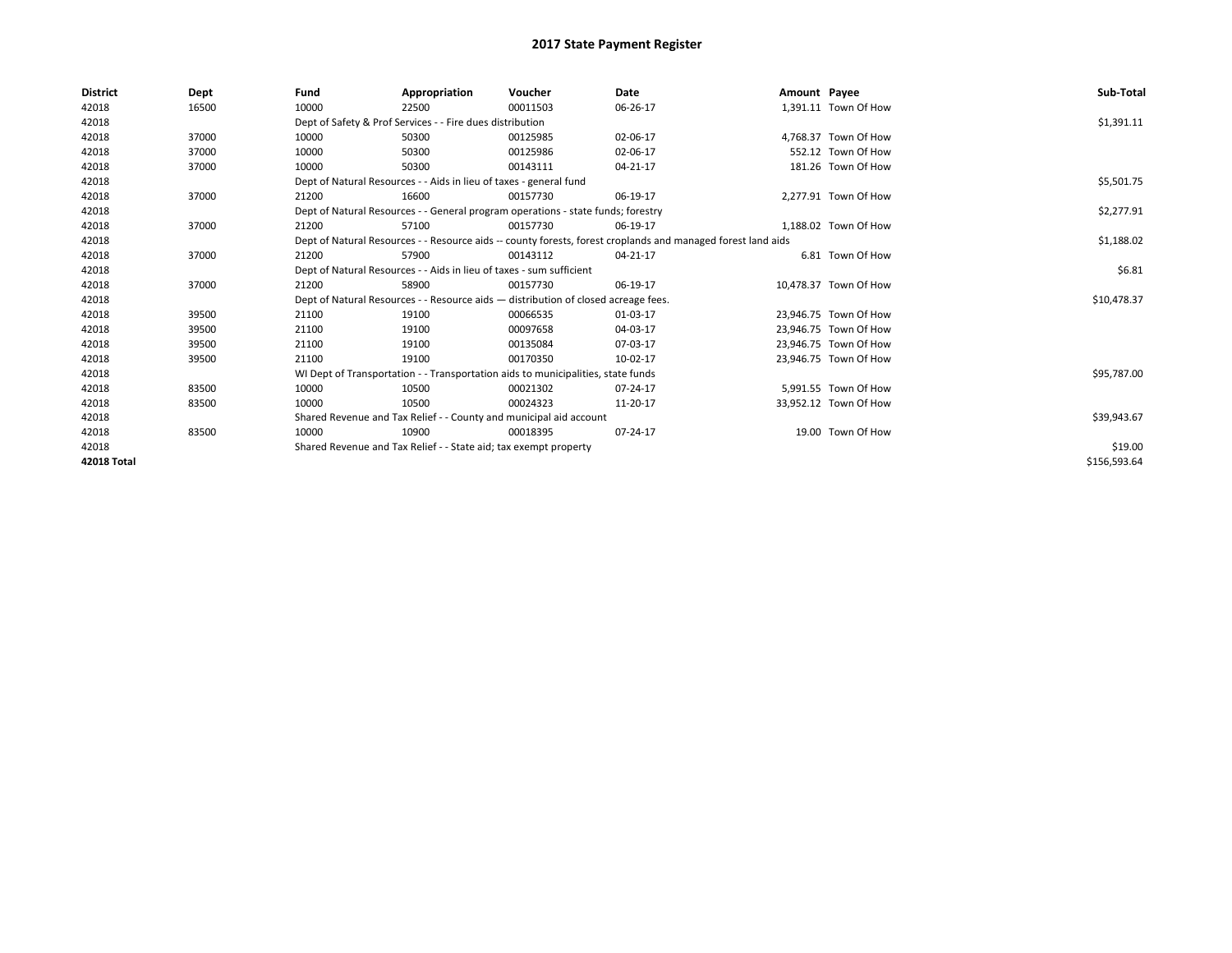| <b>District</b> | Dept  | Fund                                                                               | Appropriation                                                        | Voucher                                                                          | <b>Date</b>                                                                                                  | Amount Payee |                            | Sub-Total    |
|-----------------|-------|------------------------------------------------------------------------------------|----------------------------------------------------------------------|----------------------------------------------------------------------------------|--------------------------------------------------------------------------------------------------------------|--------------|----------------------------|--------------|
| 42019           | 16500 | 10000                                                                              | 22500                                                                | 00011504                                                                         | 06-26-17                                                                                                     |              | 7,309.33 Town Of Lakewood  |              |
| 42019           |       |                                                                                    | Dept of Safety & Prof Services - - Fire dues distribution            |                                                                                  |                                                                                                              |              |                            | \$7,309.33   |
| 42019           | 37000 | 10000                                                                              | 50300                                                                | 00126322                                                                         | 02-06-17                                                                                                     |              | 35,043.02 Town Of Lakewood |              |
| 42019           | 37000 | 10000                                                                              | 50300                                                                | 00126323                                                                         | 02-06-17                                                                                                     |              | 583.14 Town Of Lakewood    |              |
| 42019           | 37000 | 10000                                                                              | 50300                                                                | 00144050                                                                         | 04-21-17                                                                                                     |              | 39.92 Town Of Lakewood     |              |
| 42019           |       |                                                                                    | Dept of Natural Resources - - Aids in lieu of taxes - general fund   |                                                                                  |                                                                                                              |              |                            | \$35,666.08  |
| 42019           | 37000 | 21200                                                                              | 16600                                                                | 00157731                                                                         | 06-19-17                                                                                                     |              | 949.67 Town Of Lakewood    |              |
| 42019           |       |                                                                                    |                                                                      | Dept of Natural Resources - - General program operations - state funds; forestry |                                                                                                              |              |                            | \$949.67     |
| 42019           | 37000 | 21200                                                                              | 57100                                                                | 00157731                                                                         | 06-19-17                                                                                                     |              | 506.74 Town Of Lakewood    |              |
| 42019           |       |                                                                                    |                                                                      |                                                                                  | Dept of Natural Resources - - Resource aids -- county forests, forest croplands and managed forest land aids |              |                            | \$506.74     |
| 42019           | 37000 | 21200                                                                              | 57900                                                                | 00144051                                                                         | 04-21-17                                                                                                     |              | 143.08 Town Of Lakewood    |              |
| 42019           |       |                                                                                    | Dept of Natural Resources - - Aids in lieu of taxes - sum sufficient |                                                                                  |                                                                                                              |              |                            | \$143.08     |
| 42019           | 37000 | 21200                                                                              | 58400                                                                | 00177499                                                                         | 09-08-17                                                                                                     |              | 76.361.18 Town Of Lakewood |              |
| 42019           |       |                                                                                    |                                                                      | Dept of Natural Resources - - Resource aids -- payment in lieu of taxes; federal |                                                                                                              |              |                            | \$76,361.18  |
| 42019           | 37000 | 21200                                                                              | 58900                                                                | 00157731                                                                         | 06-19-17                                                                                                     |              | 4,368.49 Town Of Lakewood  |              |
| 42019           |       | Dept of Natural Resources - - Resource aids - distribution of closed acreage fees. | \$4,368.49                                                           |                                                                                  |                                                                                                              |              |                            |              |
| 42019           | 37000 | 27400                                                                              | 67000                                                                | 00154988                                                                         | 06-01-17                                                                                                     |              | 7,610.00 Town Of Lakewood  |              |
| 42019           |       |                                                                                    |                                                                      | Dept of Natural Resources - - Financial assistance for responsible units         |                                                                                                              |              |                            | \$7,610.00   |
| 42019           | 39500 | 21100                                                                              | 19100                                                                | 00066536                                                                         | 01-03-17                                                                                                     |              | 56,569.38 Town Of Lakewood |              |
| 42019           | 39500 | 21100                                                                              | 19100                                                                | 00097659                                                                         | 04-03-17                                                                                                     |              | 56,569.38 Town Of Lakewood |              |
| 42019           | 39500 | 21100                                                                              | 19100                                                                | 00135085                                                                         | 07-03-17                                                                                                     |              | 56.569.38 Town Of Lakewood |              |
| 42019           | 39500 | 21100                                                                              | 19100                                                                | 00170351                                                                         | 10-02-17                                                                                                     |              | 56,569.38 Town Of Lakewood |              |
| 42019           |       |                                                                                    |                                                                      | WI Dept of Transportation - - Transportation aids to municipalities, state funds |                                                                                                              |              |                            | \$226,277.52 |
| 42019           | 39500 | 21100                                                                              | 27800                                                                | 00175225                                                                         | 10-05-17                                                                                                     |              | 17,452.92 Town Of Lakewood |              |
| 42019           |       |                                                                                    |                                                                      | WI Dept of Transportation - - Local roads improvement program, state funds       |                                                                                                              |              |                            | \$17,452.92  |
| 42019           | 83500 | 10000                                                                              | 10500                                                                | 00021303                                                                         | 07-24-17                                                                                                     |              | 2,822.06 Town Of Lakewood  |              |
| 42019           | 83500 | 10000                                                                              | 10500                                                                | 00024324                                                                         | 11-20-17                                                                                                     |              | 15,991.69 Town Of Lakewood |              |
| 42019           |       | Shared Revenue and Tax Relief - - County and municipal aid account                 | \$18,813.75                                                          |                                                                                  |                                                                                                              |              |                            |              |
| 42019           | 83500 | 10000                                                                              | 10900                                                                | 00018396                                                                         | 07-24-17                                                                                                     |              | 541.00 Town Of Lakewood    |              |
| 42019           |       |                                                                                    | Shared Revenue and Tax Relief - - State aid; tax exempt property     |                                                                                  |                                                                                                              |              |                            | \$541.00     |
| 42019           | 83500 | 10000                                                                              | 50100                                                                | 00015341                                                                         | 01-31-17                                                                                                     |              | 931.94 Town Of Lakewood    |              |
| 42019           |       | Shared Revenue and Tax Relief - - Payments for municipal services                  | \$931.94                                                             |                                                                                  |                                                                                                              |              |                            |              |
| 42019 Total     |       |                                                                                    |                                                                      |                                                                                  |                                                                                                              |              |                            | \$396,931.70 |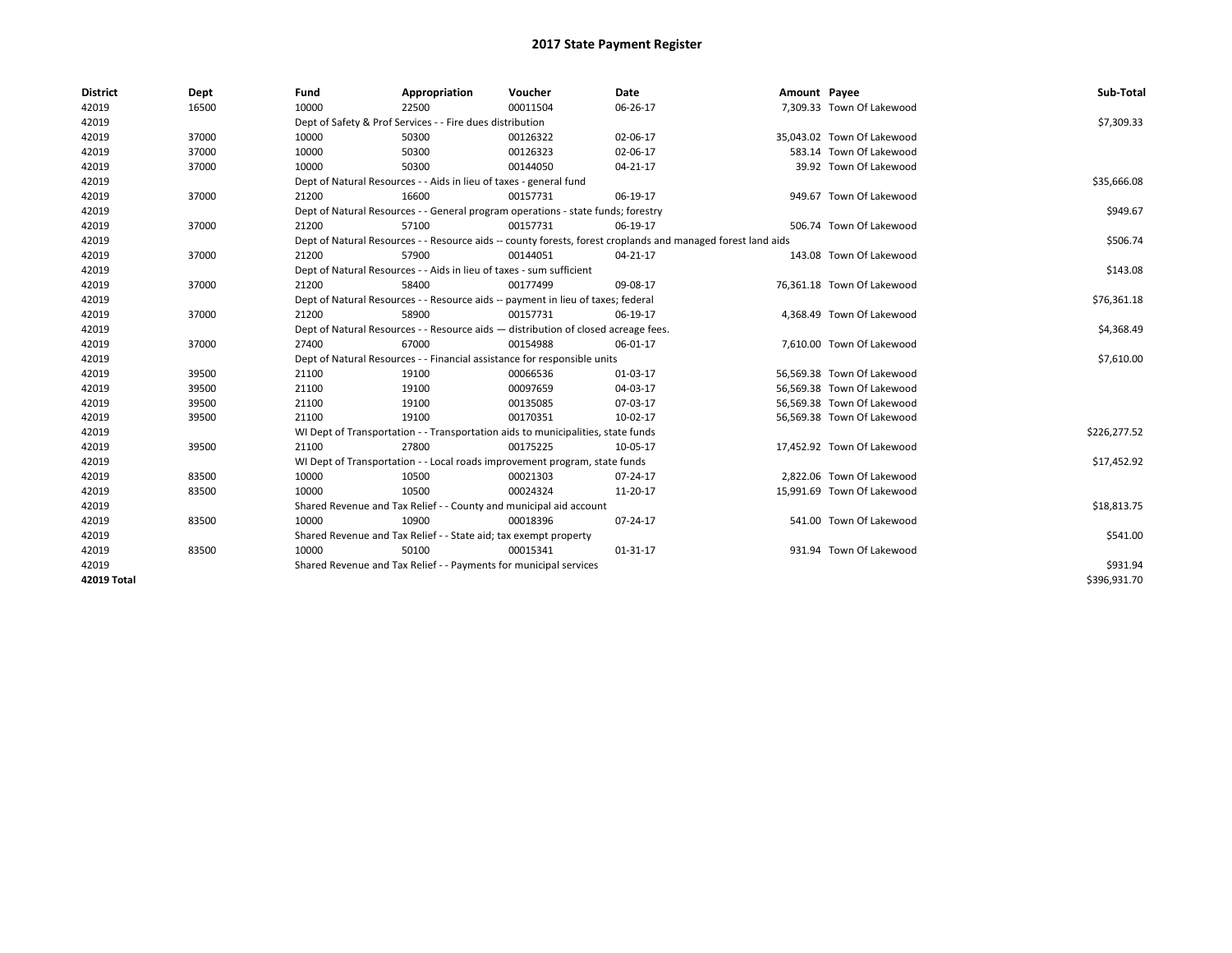| <b>District</b> | Dept  | Fund                                                                  | Appropriation                                                                      | Voucher  | Date                                                                                                         | Amount Payee |                        | Sub-Total    |
|-----------------|-------|-----------------------------------------------------------------------|------------------------------------------------------------------------------------|----------|--------------------------------------------------------------------------------------------------------------|--------------|------------------------|--------------|
| 42020           | 16500 | 10000                                                                 | 22500                                                                              | 00011505 | 06-26-17                                                                                                     |              | 2,160.41 Town Of Lena  |              |
| 42020           |       |                                                                       | Dept of Safety & Prof Services - - Fire dues distribution                          |          |                                                                                                              |              |                        | \$2,160.41   |
| 42020           | 37000 | 21200                                                                 | 16600                                                                              | 00157732 | 06-19-17                                                                                                     |              | 480.98 Town Of Lena    |              |
| 42020           |       |                                                                       | Dept of Natural Resources - - General program operations - state funds; forestry   |          |                                                                                                              |              |                        | \$480.98     |
| 42020           | 37000 | 21200                                                                 | 57100                                                                              | 00157732 | 06-19-17                                                                                                     |              | 220.13 Town Of Lena    |              |
| 42020           |       |                                                                       |                                                                                    |          | Dept of Natural Resources - - Resource aids -- county forests, forest croplands and managed forest land aids |              |                        | \$220.13     |
| 42020           | 37000 | 21200                                                                 | 58900                                                                              | 00157732 | 06-19-17                                                                                                     |              | 2.212.49 Town Of Lena  |              |
| 42020           |       |                                                                       | Dept of Natural Resources - - Resource aids - distribution of closed acreage fees. |          | \$2,212.49                                                                                                   |              |                        |              |
| 42020           | 39500 | 21100                                                                 | 19100                                                                              | 00066537 | 01-03-17                                                                                                     |              | 25.978.09 Town Of Lena |              |
| 42020           | 39500 | 21100                                                                 | 19100                                                                              | 00097660 | 04-03-17                                                                                                     |              | 25.978.09 Town Of Lena |              |
| 42020           | 39500 | 21100                                                                 | 19100                                                                              | 00135086 | 07-03-17                                                                                                     |              | 25.978.09 Town Of Lena |              |
| 42020           | 39500 | 21100                                                                 | 19100                                                                              | 00170352 | 10-02-17                                                                                                     |              | 25,978.11 Town Of Lena |              |
| 42020           |       |                                                                       | WI Dept of Transportation - - Transportation aids to municipalities, state funds   |          |                                                                                                              |              |                        | \$103,912.38 |
| 42020           | 39500 | 21100                                                                 | 27800                                                                              | 00074271 | 01-13-17                                                                                                     |              | 18.172.34 Town Of Lena |              |
| 42020           |       |                                                                       | WI Dept of Transportation - - Local roads improvement program, state funds         |          |                                                                                                              |              |                        | \$18,172.34  |
| 42020           | 83500 | 10000                                                                 | 10500                                                                              | 00021304 | 07-24-17                                                                                                     |              | 7.946.89 Town Of Lena  |              |
| 42020           | 83500 | 10000                                                                 | 10500                                                                              | 00024325 | 11-20-17                                                                                                     |              | 45,032.39 Town Of Lena |              |
| 42020           |       |                                                                       | Shared Revenue and Tax Relief - - County and municipal aid account                 |          |                                                                                                              |              |                        | \$52,979.28  |
| 42020           | 83500 | 10000                                                                 | 10900                                                                              | 00018397 | 07-24-17                                                                                                     |              | 9.00 Town Of Lena      |              |
| 42020           |       |                                                                       | Shared Revenue and Tax Relief - - State aid; tax exempt property                   |          |                                                                                                              |              |                        | \$9.00       |
| 42020           | 83500 | 10000                                                                 | 11000                                                                              | 00021304 | 07-24-17                                                                                                     |              | 98.36 Town Of Lena     |              |
| 42020           | 83500 | 10000                                                                 | 11000                                                                              | 00024325 | 11-20-17                                                                                                     |              | 573.64 Town Of Lena    |              |
| 42020           |       | Shared Revenue and Tax Relief - - Public utility distribution account |                                                                                    | \$672.00 |                                                                                                              |              |                        |              |
| 42020 Total     |       |                                                                       |                                                                                    |          |                                                                                                              |              |                        | \$180,819.01 |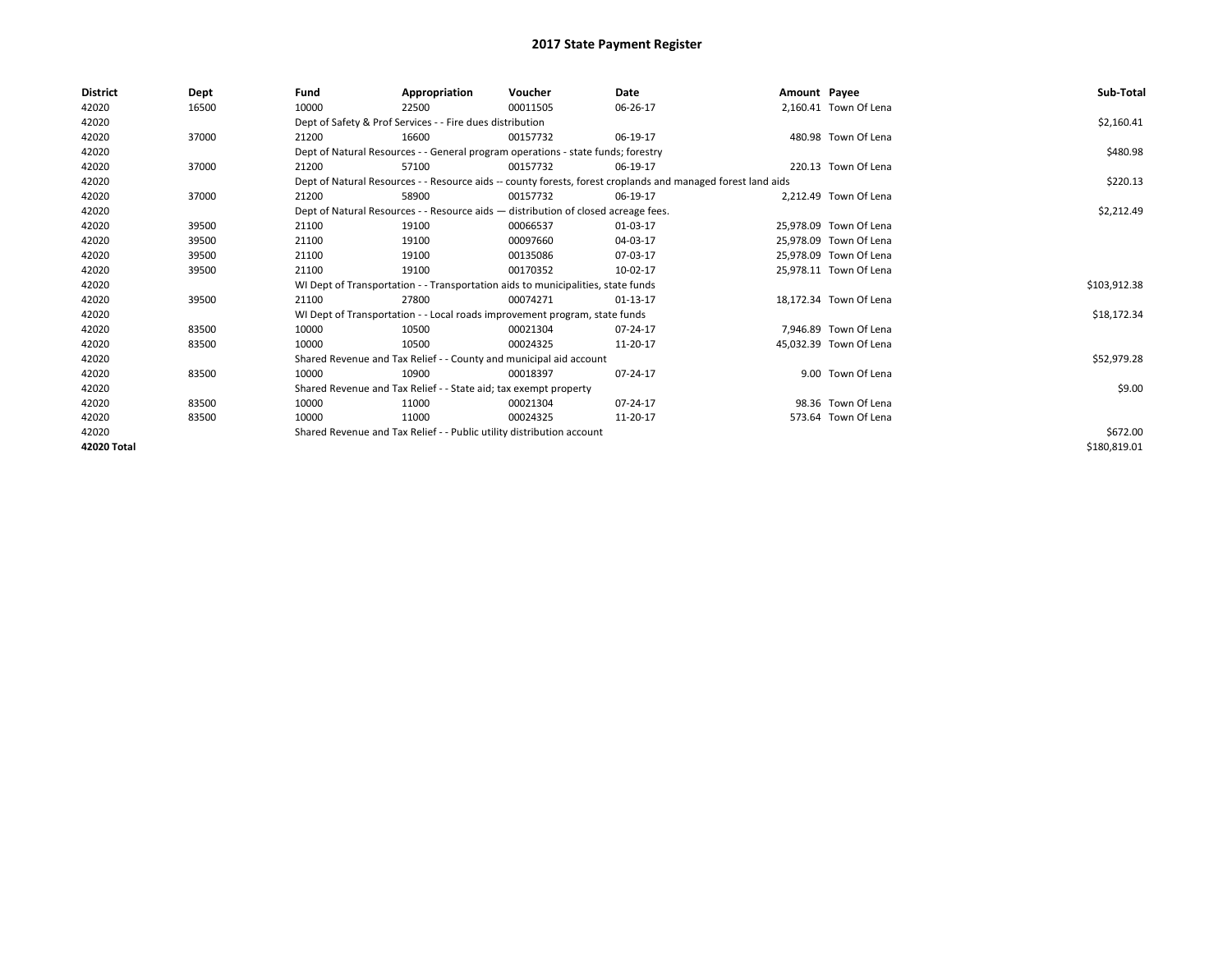| <b>District</b> | Dept  | Fund                                                                               | Appropriation                                                                    | Voucher     | Date                                                                                                         | Amount Payee |                                | Sub-Total    |  |  |  |
|-----------------|-------|------------------------------------------------------------------------------------|----------------------------------------------------------------------------------|-------------|--------------------------------------------------------------------------------------------------------------|--------------|--------------------------------|--------------|--|--|--|
| 42022           | 16500 | 10000                                                                              | 22500                                                                            | 00011506    | 06-26-17                                                                                                     |              | 2.846.53 Town Of Little River  |              |  |  |  |
| 42022           |       |                                                                                    | Dept of Safety & Prof Services - - Fire dues distribution                        |             |                                                                                                              |              |                                | \$2,846.53   |  |  |  |
| 42022           | 37000 | 10000                                                                              | 50300                                                                            | 00125921    | 02-06-17                                                                                                     |              | 11,336.18 Town Of Little River |              |  |  |  |
| 42022           | 37000 | 10000                                                                              | 50300                                                                            | 00142948    | 04-24-17                                                                                                     |              | 510.41 Town Of Little River    |              |  |  |  |
| 42022           |       |                                                                                    | Dept of Natural Resources - - Aids in lieu of taxes - general fund               |             |                                                                                                              |              |                                |              |  |  |  |
| 42022           | 37000 | 21200                                                                              | 16600                                                                            | 00157733    | 06-19-17                                                                                                     |              | 1,474.51 Town Of Little River  |              |  |  |  |
| 42022           |       |                                                                                    | Dept of Natural Resources - - General program operations - state funds; forestry |             |                                                                                                              |              |                                | \$1,474.51   |  |  |  |
| 42022           | 37000 | 21200                                                                              | 57100                                                                            | 00157733    | 06-19-17                                                                                                     |              | 1.482.57 Town Of Little River  |              |  |  |  |
| 42022           |       |                                                                                    |                                                                                  |             | Dept of Natural Resources - - Resource aids -- county forests, forest croplands and managed forest land aids |              |                                | \$1,482.57   |  |  |  |
| 42022           | 37000 | 21200                                                                              | 57900                                                                            | 00142947    | 04-24-17                                                                                                     |              | 22.36 Town Of Little River     |              |  |  |  |
| 42022           |       |                                                                                    | Dept of Natural Resources - - Aids in lieu of taxes - sum sufficient             |             |                                                                                                              |              |                                |              |  |  |  |
| 42022           | 37000 | 21200                                                                              | 58900                                                                            | 00157733    | 06-19-17                                                                                                     |              | 6,782.76 Town Of Little River  |              |  |  |  |
| 42022           |       | Dept of Natural Resources - - Resource aids - distribution of closed acreage fees. |                                                                                  | \$6,782.76  |                                                                                                              |              |                                |              |  |  |  |
| 42022           | 37000 | 27400                                                                              | 67000                                                                            | 00154992    | 06-01-17                                                                                                     |              | 1,736.89 Town Of Little River  |              |  |  |  |
| 42022           |       |                                                                                    | Dept of Natural Resources - - Financial assistance for responsible units         |             |                                                                                                              |              |                                | \$1,736.89   |  |  |  |
| 42022           | 39500 | 21100                                                                              | 19100                                                                            | 00066538    | 01-03-17                                                                                                     |              | 33.756.66 Town Of Little River |              |  |  |  |
| 42022           | 39500 | 21100                                                                              | 19100                                                                            | 00097661    | 04-03-17                                                                                                     |              | 33,756.66 Town Of Little River |              |  |  |  |
| 42022           | 39500 | 21100                                                                              | 19100                                                                            | 00135087    | 07-03-17                                                                                                     |              | 33,756.66 Town Of Little River |              |  |  |  |
| 42022           | 39500 | 21100                                                                              | 19100                                                                            | 00170353    | 10-02-17                                                                                                     |              | 33,756.66 Town Of Little River |              |  |  |  |
| 42022           |       |                                                                                    | WI Dept of Transportation - - Transportation aids to municipalities, state funds |             |                                                                                                              |              |                                | \$135,026.64 |  |  |  |
| 42022           | 83500 | 10000                                                                              | 10500                                                                            | 00021305    | 07-24-17                                                                                                     |              | 6,633.50 Town Of Little River  |              |  |  |  |
| 42022           | 83500 | 10000                                                                              | 10500                                                                            | 00024326    | 11-20-17                                                                                                     |              | 37,589.82 Town Of Little River |              |  |  |  |
| 42022           |       | Shared Revenue and Tax Relief - - County and municipal aid account                 |                                                                                  | \$44,223.32 |                                                                                                              |              |                                |              |  |  |  |
| 42022           | 83500 | 10000                                                                              | 10900                                                                            | 00018398    | 07-24-17                                                                                                     |              | 6.00 Town Of Little River      |              |  |  |  |
| 42022           |       | Shared Revenue and Tax Relief - - State aid; tax exempt property                   |                                                                                  | \$6.00      |                                                                                                              |              |                                |              |  |  |  |
| 42022 Total     |       |                                                                                    |                                                                                  |             |                                                                                                              |              |                                | \$205,448.17 |  |  |  |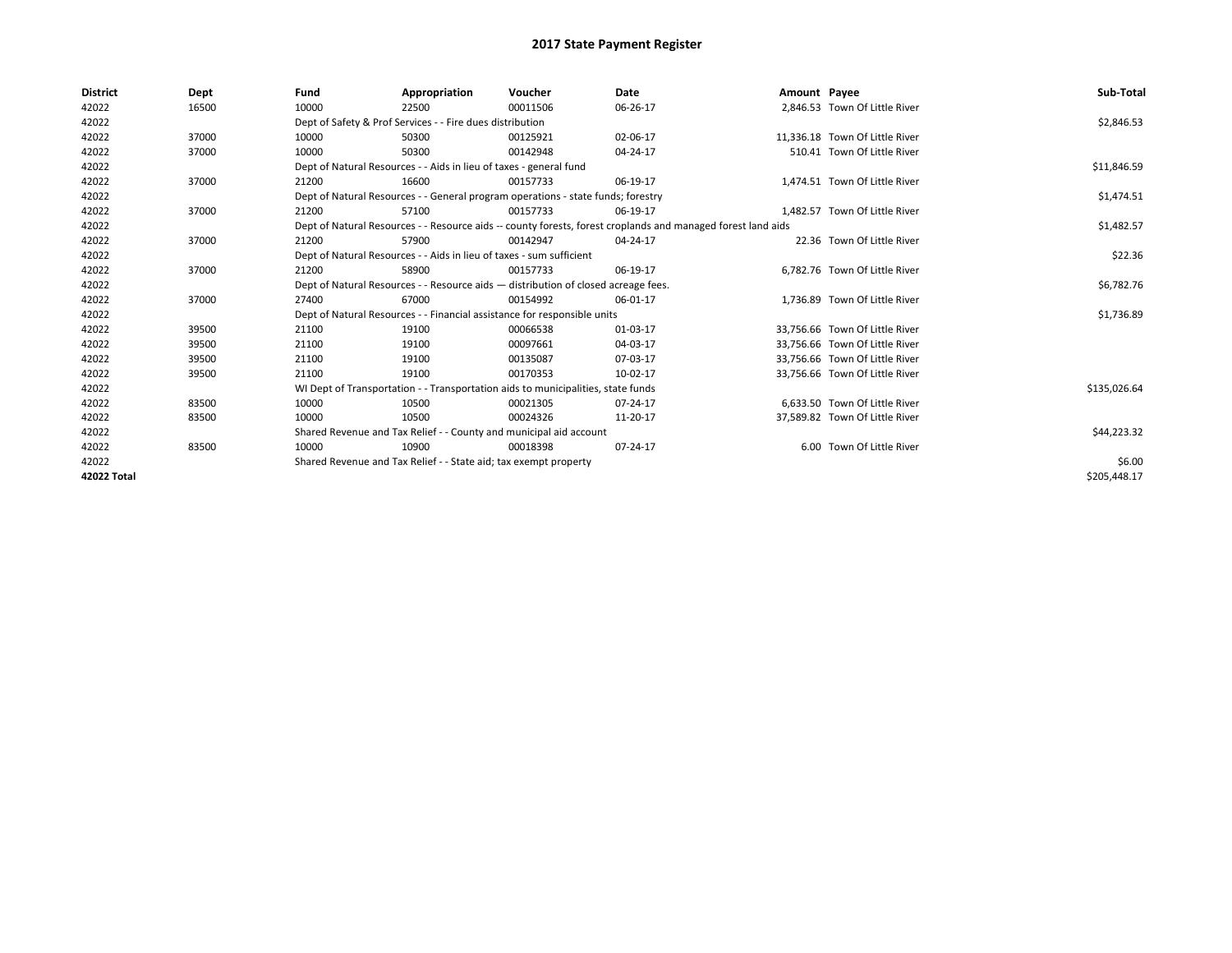| <b>District</b> | Dept  | Fund                                                               | Appropriation                                                                                                | Voucher     | Date     | Amount Payee |                                   | Sub-Total    |  |  |
|-----------------|-------|--------------------------------------------------------------------|--------------------------------------------------------------------------------------------------------------|-------------|----------|--------------|-----------------------------------|--------------|--|--|
| 42024           | 16500 | 10000                                                              | 22500                                                                                                        | 00011507    | 06-26-17 |              | 17,974.86 Little Suamico, Town of |              |  |  |
| 42024           |       |                                                                    | Dept of Safety & Prof Services - - Fire dues distribution                                                    |             |          |              |                                   | \$17,974.86  |  |  |
| 42024           | 37000 | 10000                                                              | 50300                                                                                                        | 00126055    | 02-06-17 |              | 8,847.55 Little Suamico, Town of  |              |  |  |
| 42024           | 37000 | 10000                                                              | 50300                                                                                                        | 00126056    | 02-06-17 |              | 7,588.36 Little Suamico, Town of  |              |  |  |
| 42024           | 37000 | 10000                                                              | 50300                                                                                                        | 00143268    | 04-21-17 |              | 62.40 Little Suamico, Town of     |              |  |  |
| 42024           |       | Dept of Natural Resources - - Aids in lieu of taxes - general fund |                                                                                                              | \$16,498.31 |          |              |                                   |              |  |  |
| 42024           | 37000 | 21200                                                              | 16600                                                                                                        | 00157734    | 06-19-17 |              | 771.94 Little Suamico, Town of    |              |  |  |
| 42024           |       |                                                                    | Dept of Natural Resources - - General program operations - state funds; forestry                             |             |          |              |                                   | \$771.94     |  |  |
| 42024           | 37000 | 21200                                                              | 57100                                                                                                        | 00157734    | 06-19-17 |              | 353.30 Little Suamico, Town of    |              |  |  |
| 42024           |       |                                                                    | Dept of Natural Resources - - Resource aids -- county forests, forest croplands and managed forest land aids |             |          |              |                                   |              |  |  |
| 42024           | 37000 | 21200                                                              | 58900                                                                                                        | 00157734    | 06-19-17 |              | 3,550.91 Little Suamico, Town of  |              |  |  |
| 42024           |       |                                                                    | Dept of Natural Resources - - Resource aids - distribution of closed acreage fees.                           |             |          |              |                                   |              |  |  |
| 42024           | 39500 | 21100                                                              | 19100                                                                                                        | 00066539    | 01-03-17 |              | 50,299.18 Little Suamico, Town of |              |  |  |
| 42024           | 39500 | 21100                                                              | 19100                                                                                                        | 00097662    | 04-03-17 |              | 50,299.18 Little Suamico, Town of |              |  |  |
| 42024           | 39500 | 21100                                                              | 19100                                                                                                        | 00135088    | 07-03-17 |              | 50,299.18 Little Suamico, Town of |              |  |  |
| 42024           | 39500 | 21100                                                              | 19100                                                                                                        | 00170354    | 10-02-17 |              | 50,299.20 Little Suamico, Town of |              |  |  |
| 42024           |       |                                                                    | WI Dept of Transportation - - Transportation aids to municipalities, state funds                             |             |          |              |                                   | \$201,196.74 |  |  |
| 42024           | 39500 | 21100                                                              | 36500                                                                                                        | 00186655    | 11-01-17 |              | 410.00 Little Suamico, Town of    |              |  |  |
| 42024           |       |                                                                    | WI Dept of Transportation - - Highway system management and operations, state funds                          |             |          |              |                                   | \$410.00     |  |  |
| 42024           | 83500 | 10000                                                              | 10500                                                                                                        | 00021306    | 07-24-17 |              | 7,446.70 Little Suamico, Town of  |              |  |  |
| 42024           | 83500 | 10000                                                              | 10500                                                                                                        | 00024327    | 11-20-17 |              | 42,197.97 Little Suamico, Town of |              |  |  |
| 42024           |       |                                                                    | Shared Revenue and Tax Relief - - County and municipal aid account                                           |             |          |              |                                   | \$49,644.67  |  |  |
| 42024           | 83500 | 10000                                                              | 10900                                                                                                        | 00018399    | 07-24-17 |              | 181.00 Little Suamico, Town of    |              |  |  |
| 42024           |       |                                                                    | Shared Revenue and Tax Relief - - State aid; tax exempt property                                             |             |          |              |                                   | \$181.00     |  |  |
| 42024           | 83500 | 10000                                                              | 11000                                                                                                        | 00021306    | 07-24-17 |              | 1,898.07 Little Suamico, Town of  |              |  |  |
| 42024           | 83500 | 10000                                                              | 11000                                                                                                        | 00024327    | 11-20-17 |              | 11,146.21 Little Suamico, Town of |              |  |  |
| 42024           |       |                                                                    | Shared Revenue and Tax Relief - - Public utility distribution account                                        |             |          |              |                                   | \$13,044.28  |  |  |
| 42024           | 83500 | 52100                                                              | 36300                                                                                                        | 00015931    | 03-27-17 |              | 7,290.60 Little Suamico, Town of  |              |  |  |
| 42024           |       | Shared Revenue and Tax Relief - - Lottery and gaming credit        |                                                                                                              | \$7,290.60  |          |              |                                   |              |  |  |
| 42024 Total     |       |                                                                    |                                                                                                              |             |          |              |                                   | \$310,916.61 |  |  |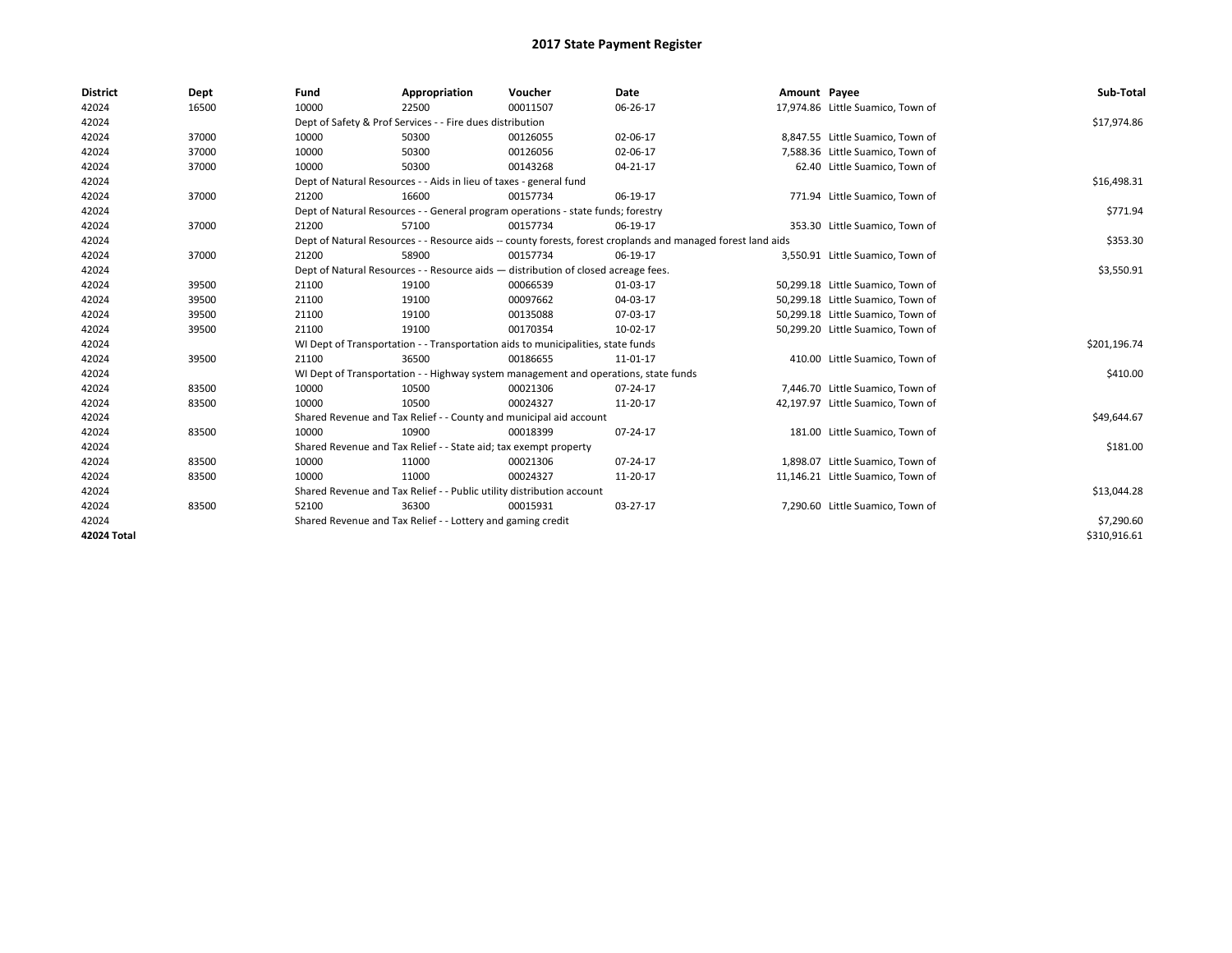| <b>District</b> | Dept  | Fund                                                             | Appropriation                                                                                                | Voucher                                                                            | Date     | Amount Payee |                                | Sub-Total    |
|-----------------|-------|------------------------------------------------------------------|--------------------------------------------------------------------------------------------------------------|------------------------------------------------------------------------------------|----------|--------------|--------------------------------|--------------|
| 42026           | 16500 | 10000                                                            | 22500                                                                                                        | 00011508                                                                           | 06-26-17 |              | 1,939.31 Town Of Maple Valley  |              |
| 42026           |       |                                                                  | Dept of Safety & Prof Services - - Fire dues distribution                                                    |                                                                                    |          |              |                                | \$1,939.31   |
| 42026           | 37000 | 10000                                                            | 50300                                                                                                        | 00125976                                                                           | 02-06-17 |              | 571.51 Town Of Maple Valley    |              |
| 42026           |       |                                                                  | Dept of Natural Resources - - Aids in lieu of taxes - general fund                                           |                                                                                    |          |              |                                | \$571.51     |
| 42026           | 37000 | 21200                                                            | 16600                                                                                                        | 00157735                                                                           | 06-19-17 |              | 1,367.69 Town Of Maple Valley  |              |
| 42026           |       |                                                                  |                                                                                                              | Dept of Natural Resources - - General program operations - state funds; forestry   |          |              |                                | \$1,367.69   |
| 42026           | 37000 | 21200                                                            | 57100                                                                                                        | 00157735                                                                           | 06-19-17 |              | 634.42 Town Of Maple Valley    |              |
| 42026           |       |                                                                  | Dept of Natural Resources - - Resource aids -- county forests, forest croplands and managed forest land aids |                                                                                    | \$634.42 |              |                                |              |
| 42026           | 37000 | 21200                                                            | 58900                                                                                                        | 00157735                                                                           | 06-19-17 |              | 6,291.36 Town Of Maple Valley  |              |
| 42026           |       |                                                                  |                                                                                                              | Dept of Natural Resources - - Resource aids - distribution of closed acreage fees. |          |              |                                | \$6,291.36   |
| 42026           | 39500 | 21100                                                            | 19100                                                                                                        | 00066540                                                                           | 01-03-17 |              | 20,247.39 Town Of Maple Valley |              |
| 42026           | 39500 | 21100                                                            | 19100                                                                                                        | 00097663                                                                           | 04-03-17 |              | 20,247.39 Town Of Maple Valley |              |
| 42026           | 39500 | 21100                                                            | 19100                                                                                                        | 00135089                                                                           | 07-03-17 |              | 20,247.39 Town Of Maple Valley |              |
| 42026           | 39500 | 21100                                                            | 19100                                                                                                        | 00170355                                                                           | 10-02-17 |              | 20,247.39 Town Of Maple Valley |              |
| 42026           |       |                                                                  |                                                                                                              | WI Dept of Transportation - - Transportation aids to municipalities, state funds   |          |              |                                | \$80,989.56  |
| 42026           | 83500 | 10000                                                            | 10500                                                                                                        | 00021307                                                                           | 07-24-17 |              | 5,123.81 Town Of Maple Valley  |              |
| 42026           | 83500 | 10000                                                            | 10500                                                                                                        | 00024328                                                                           | 11-20-17 |              | 29,187.38 Town Of Maple Valley |              |
| 42026           |       |                                                                  | Shared Revenue and Tax Relief - - County and municipal aid account                                           |                                                                                    |          |              |                                | \$34,311.19  |
| 42026           | 83500 | 10000                                                            | 10900                                                                                                        | 00018400                                                                           | 07-24-17 |              | 3.00 Town Of Maple Valley      |              |
| 42026           |       | Shared Revenue and Tax Relief - - State aid; tax exempt property |                                                                                                              | \$3.00                                                                             |          |              |                                |              |
| 42026           | 83500 | 10000                                                            | 11000                                                                                                        | 00021307                                                                           | 07-24-17 |              | 20.83 Town Of Maple Valley     |              |
| 42026           | 83500 | 10000                                                            | 11000                                                                                                        | 00024328                                                                           | 11-20-17 |              | 124.01 Town Of Maple Valley    |              |
| 42026           |       |                                                                  | Shared Revenue and Tax Relief - - Public utility distribution account                                        |                                                                                    | \$144.84 |              |                                |              |
| 42026 Total     |       |                                                                  |                                                                                                              |                                                                                    |          |              |                                | \$126,252.88 |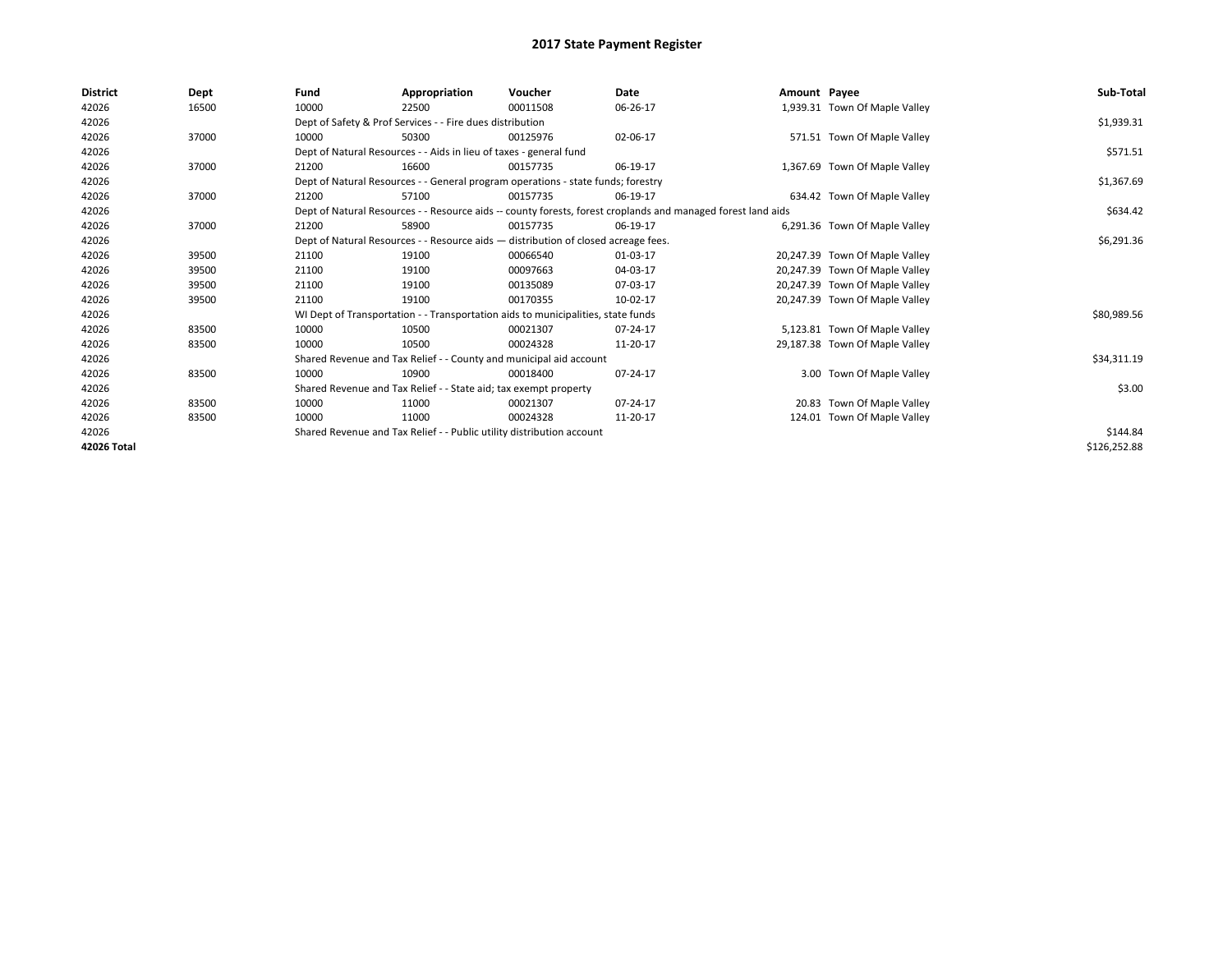| <b>District</b> | Dept  | Fund                                                                                                         | Appropriation                                                                    | Voucher     | Date                                                                                            | Amount Payee |                           | Sub-Total    |  |
|-----------------|-------|--------------------------------------------------------------------------------------------------------------|----------------------------------------------------------------------------------|-------------|-------------------------------------------------------------------------------------------------|--------------|---------------------------|--------------|--|
| 42028           | 16500 | 10000                                                                                                        | 22500                                                                            | 00011509    | 06-26-17                                                                                        |              | 3,263.04 Morgan, Town of  |              |  |
| 42028           |       |                                                                                                              | Dept of Safety & Prof Services - - Fire dues distribution                        |             |                                                                                                 |              |                           | \$3,263.04   |  |
| 42028           | 37000 | 21200                                                                                                        | 16600                                                                            | 00157736    | 06-19-17                                                                                        |              | 721.46 Morgan, Town of    |              |  |
| 42028           |       |                                                                                                              | Dept of Natural Resources - - General program operations - state funds; forestry |             |                                                                                                 |              |                           |              |  |
| 42028           | 37000 | 21200                                                                                                        | 57100                                                                            | 00157736    | 06-19-17                                                                                        |              | 990.20 Morgan, Town of    |              |  |
| 42028           |       | Dept of Natural Resources - - Resource aids -- county forests, forest croplands and managed forest land aids |                                                                                  | \$990.20    |                                                                                                 |              |                           |              |  |
| 42028           | 37000 | 21200                                                                                                        | 58900                                                                            | 00157736    | 06-19-17                                                                                        |              | 3,318.72 Morgan, Town of  |              |  |
| 42028           |       | Dept of Natural Resources - - Resource aids - distribution of closed acreage fees.                           |                                                                                  | \$3,318.72  |                                                                                                 |              |                           |              |  |
| 42028           | 39500 | 21100                                                                                                        | 19100                                                                            | 00066541    | 01-03-17                                                                                        |              | 27,976.41 Morgan, Town of |              |  |
| 42028           | 39500 | 21100                                                                                                        | 19100                                                                            | 00097664    | 04-03-17                                                                                        |              | 27,976.41 Morgan, Town of |              |  |
| 42028           | 39500 | 21100                                                                                                        | 19100                                                                            | 00135090    | 07-03-17                                                                                        |              | 27,976.41 Morgan, Town of |              |  |
| 42028           | 39500 | 21100                                                                                                        | 19100                                                                            | 00170356    | 10-02-17                                                                                        |              | 27,976.41 Morgan, Town of |              |  |
| 42028           |       |                                                                                                              | WI Dept of Transportation - - Transportation aids to municipalities, state funds |             |                                                                                                 |              |                           | \$111,905.64 |  |
| 42028           | 39500 | 21100                                                                                                        | 27800                                                                            | 00192587    | 11-15-17                                                                                        |              | 18,172.34 Morgan, Town of |              |  |
| 42028           |       |                                                                                                              | WI Dept of Transportation - - Local roads improvement program, state funds       |             |                                                                                                 |              |                           | \$18,172.34  |  |
| 42028           | 50500 | 10000                                                                                                        | 17400                                                                            | 00047459    | 04-28-17                                                                                        |              | 64,548.00 Morgan, Town of |              |  |
| 42028           |       |                                                                                                              |                                                                                  |             | Department of Administration - - High-voltage transmission line annual impact fee distributions |              |                           | \$64,548.00  |  |
| 42028           | 83500 | 10000                                                                                                        | 10500                                                                            | 00021308    | 07-24-17                                                                                        |              | 3,570.35 Morgan, Town of  |              |  |
| 42028           | 83500 | 10000                                                                                                        | 10500                                                                            | 00024329    | 11-20-17                                                                                        |              | 20,231.98 Morgan, Town of |              |  |
| 42028           |       |                                                                                                              | Shared Revenue and Tax Relief - - County and municipal aid account               |             |                                                                                                 |              |                           | \$23,802.33  |  |
| 42028           | 83500 | 10000                                                                                                        | 10900                                                                            | 00018401    | 07-24-17                                                                                        |              | 16.00 Morgan, Town of     |              |  |
| 42028           |       |                                                                                                              | Shared Revenue and Tax Relief - - State aid; tax exempt property                 |             |                                                                                                 |              |                           | \$16.00      |  |
| 42028           | 83500 | 10000                                                                                                        | 11000                                                                            | 00021308    | 07-24-17                                                                                        |              | 3,373.82 Morgan, Town of  |              |  |
| 42028           | 83500 | 10000                                                                                                        | 11000                                                                            | 00024329    | 11-20-17                                                                                        |              | 19,415.29 Morgan, Town of |              |  |
| 42028           |       | Shared Revenue and Tax Relief - - Public utility distribution account                                        |                                                                                  | \$22,789.11 |                                                                                                 |              |                           |              |  |
| 42028 Total     |       |                                                                                                              |                                                                                  |             |                                                                                                 |              |                           | \$249,526.84 |  |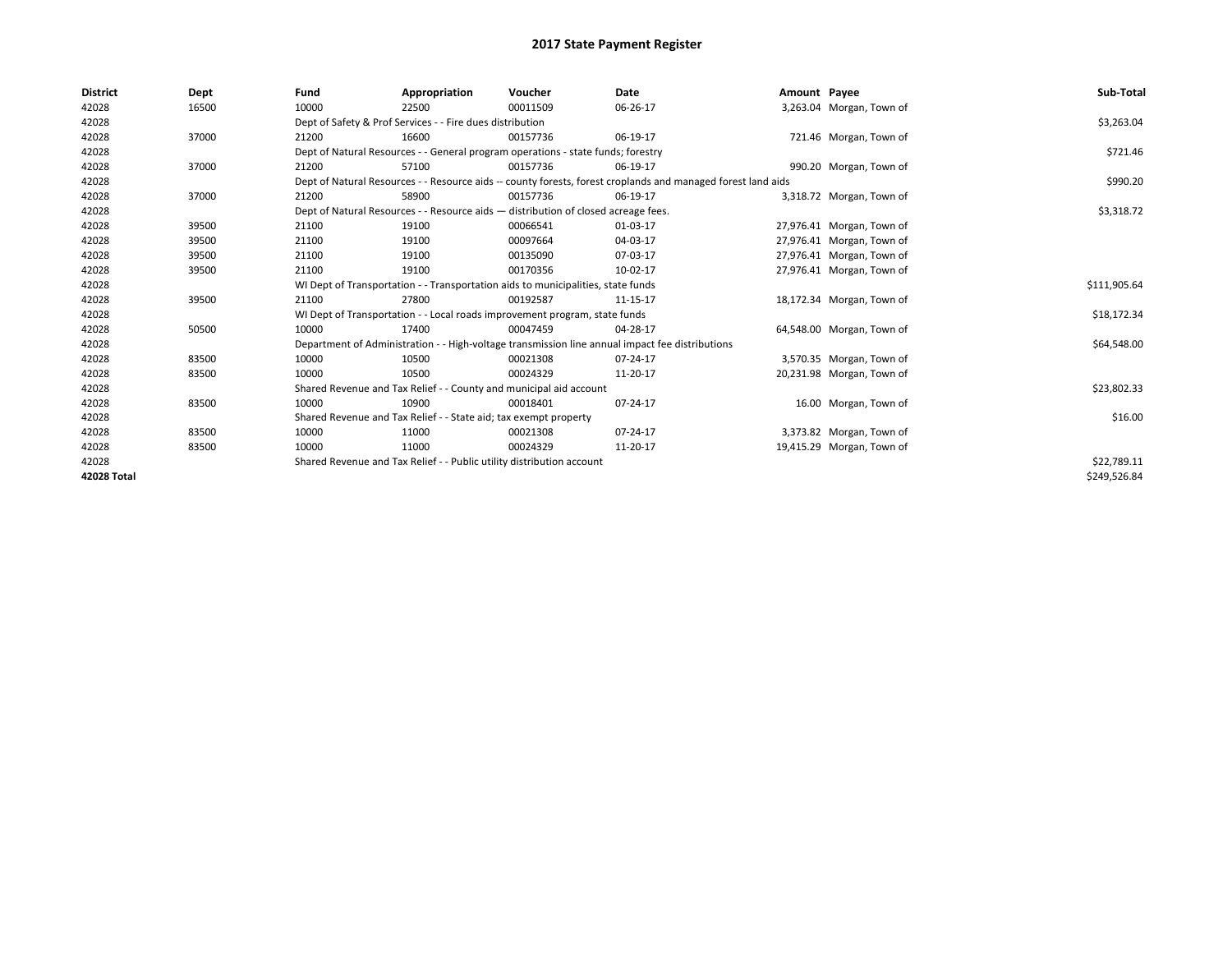| <b>District</b> | Dept  | Fund  | Appropriation                                                                                                | Voucher  | Date       | Amount Payee |                            | Sub-Total    |  |  |  |
|-----------------|-------|-------|--------------------------------------------------------------------------------------------------------------|----------|------------|--------------|----------------------------|--------------|--|--|--|
| 42029           | 16500 | 10000 | 22500                                                                                                        | 00011510 | 06-26-17   |              | 5,126.25 Town Of Mountain  |              |  |  |  |
| 42029           |       |       | Dept of Safety & Prof Services - - Fire dues distribution                                                    |          |            |              |                            | \$5,126.25   |  |  |  |
| 42029           | 37000 | 10000 | 50300                                                                                                        | 00125883 | 02-06-17   |              | 154.88 Town Of Mountain    |              |  |  |  |
| 42029           | 37000 | 10000 | 50300                                                                                                        | 00125884 | 02-06-17   |              | 2,959.45 Town Of Mountain  |              |  |  |  |
| 42029           |       |       | Dept of Natural Resources - - Aids in lieu of taxes - general fund                                           |          | \$3,114.33 |              |                            |              |  |  |  |
| 42029           | 37000 | 21200 | 16600                                                                                                        | 00157737 | 06-19-17   |              | 775.50 Town Of Mountain    |              |  |  |  |
| 42029           |       |       | Dept of Natural Resources - - General program operations - state funds; forestry                             |          |            |              |                            | \$775.50     |  |  |  |
| 42029           | 37000 | 21200 | 57100                                                                                                        | 00157737 | 06-19-17   |              | 442.36 Town Of Mountain    |              |  |  |  |
| 42029           |       |       | Dept of Natural Resources - - Resource aids -- county forests, forest croplands and managed forest land aids |          | \$442.36   |              |                            |              |  |  |  |
| 42029           | 37000 | 21200 | 58400                                                                                                        | 00177500 | 09-08-17   |              | 62,440.50 Town Of Mountain |              |  |  |  |
| 42029           |       |       | Dept of Natural Resources - - Resource aids -- payment in lieu of taxes; federal                             |          |            |              |                            | \$62,440.50  |  |  |  |
| 42029           | 37000 | 21200 | 58900                                                                                                        | 00157737 | 06-19-17   |              | 3.567.29 Town Of Mountain  |              |  |  |  |
| 42029           |       |       | Dept of Natural Resources - - Resource aids - distribution of closed acreage fees.                           |          |            |              |                            |              |  |  |  |
| 42029           | 39500 | 21100 | 19100                                                                                                        | 00066542 | 01-03-17   |              | 50,822.16 Town Of Mountain |              |  |  |  |
| 42029           | 39500 | 21100 | 19100                                                                                                        | 00097665 | 04-03-17   |              | 50,822.16 Town Of Mountain |              |  |  |  |
| 42029           | 39500 | 21100 | 19100                                                                                                        | 00135091 | 07-03-17   |              | 50.822.16 Town Of Mountain |              |  |  |  |
| 42029           | 39500 | 21100 | 19100                                                                                                        | 00170357 | 10-02-17   |              | 50,822.16 Town Of Mountain |              |  |  |  |
| 42029           |       |       | WI Dept of Transportation - - Transportation aids to municipalities, state funds                             |          |            |              |                            | \$203,288.64 |  |  |  |
| 42029           | 83500 | 10000 | 10500                                                                                                        | 00021309 | 07-24-17   |              | 2,801.51 Town Of Mountain  |              |  |  |  |
| 42029           | 83500 | 10000 | 10500                                                                                                        | 00024330 | 11-20-17   |              | 15,875.20 Town Of Mountain |              |  |  |  |
| 42029           |       |       | Shared Revenue and Tax Relief - - County and municipal aid account                                           |          |            |              |                            | \$18,676.71  |  |  |  |
| 42029           | 83500 | 10000 | 10900                                                                                                        | 00018402 | 07-24-17   |              | 40.00 Town Of Mountain     |              |  |  |  |
| 42029           |       |       | Shared Revenue and Tax Relief - - State aid; tax exempt property                                             |          |            |              |                            | \$40.00      |  |  |  |
| 42029           | 83500 | 10000 | 11000                                                                                                        | 00021309 | 07-24-17   |              | 302.70 Town Of Mountain    |              |  |  |  |
| 42029           | 83500 | 10000 | 11000                                                                                                        | 00024330 | 11-20-17   |              | 1,746.05 Town Of Mountain  |              |  |  |  |
| 42029           |       |       | Shared Revenue and Tax Relief - - Public utility distribution account                                        |          |            |              |                            |              |  |  |  |
| 42029 Total     |       |       |                                                                                                              |          |            |              |                            | \$299,520.33 |  |  |  |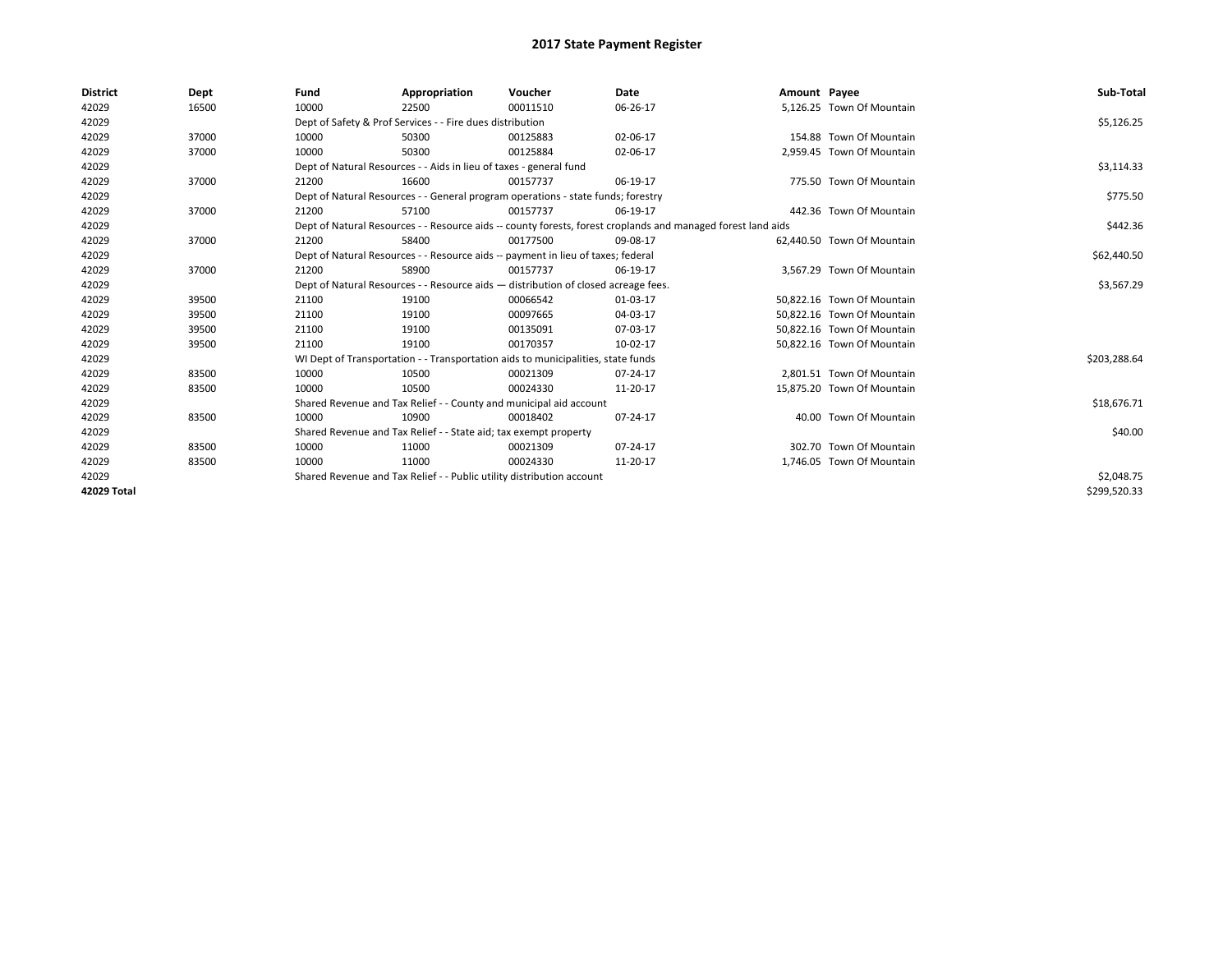| <b>District</b> | Dept  | Fund                                                                               | Appropriation                                                                                                | Voucher    | Date     | Amount Payee |                           | Sub-Total    |  |  |
|-----------------|-------|------------------------------------------------------------------------------------|--------------------------------------------------------------------------------------------------------------|------------|----------|--------------|---------------------------|--------------|--|--|
| 42030           | 16500 | 10000                                                                              | 22500                                                                                                        | 00011511   | 06-26-17 |              | 4,244.45 Oconto, Town of  |              |  |  |
| 42030           |       |                                                                                    | Dept of Safety & Prof Services - - Fire dues distribution                                                    |            |          |              |                           | \$4,244.45   |  |  |
| 42030           | 37000 | 10000                                                                              | 50300                                                                                                        | 00126347   | 02-06-17 |              | 1,783.52 Oconto, Town of  |              |  |  |
| 42030           | 37000 | 10000                                                                              | 50300                                                                                                        | 00144111   | 04-21-17 |              | 2.00 Oconto, Town of      |              |  |  |
| 42030           |       |                                                                                    | Dept of Natural Resources - - Aids in lieu of taxes - general fund                                           |            |          |              |                           |              |  |  |
| 42030           | 37000 | 21200                                                                              | 16600                                                                                                        | 00157738   | 06-19-17 |              | 615.44 Oconto, Town of    |              |  |  |
| 42030           |       | Dept of Natural Resources - - General program operations - state funds; forestry   |                                                                                                              | \$615.44   |          |              |                           |              |  |  |
| 42030           | 37000 | 21200                                                                              | 57100                                                                                                        | 00157738   | 06-19-17 |              | 746.83 Oconto, Town of    |              |  |  |
| 42030           |       |                                                                                    | Dept of Natural Resources - - Resource aids -- county forests, forest croplands and managed forest land aids |            |          |              |                           |              |  |  |
| 42030           | 37000 | 21200                                                                              | 57900                                                                                                        | 00144112   | 04-21-17 |              | 0.20 Oconto, Town of      |              |  |  |
| 42030           |       |                                                                                    | Dept of Natural Resources - - Aids in lieu of taxes - sum sufficient                                         |            |          |              |                           | \$0.20       |  |  |
| 42030           | 37000 | 21200                                                                              | 58900                                                                                                        | 00157738   | 06-19-17 |              | 2,831.00 Oconto, Town of  |              |  |  |
| 42030           |       | Dept of Natural Resources - - Resource aids - distribution of closed acreage fees. |                                                                                                              | \$2,831.00 |          |              |                           |              |  |  |
| 42030           | 39500 | 21100                                                                              | 19100                                                                                                        | 00066543   | 01-03-17 |              | 31,059.21 Oconto, Town of |              |  |  |
| 42030           | 39500 | 21100                                                                              | 19100                                                                                                        | 00097666   | 04-03-17 |              | 31,059.21 Oconto, Town of |              |  |  |
| 42030           | 39500 | 21100                                                                              | 19100                                                                                                        | 00135092   | 07-03-17 |              | 31,059.21 Oconto, Town of |              |  |  |
| 42030           | 39500 | 21100                                                                              | 19100                                                                                                        | 00170358   | 10-02-17 |              | 31,059.21 Oconto, Town of |              |  |  |
| 42030           |       |                                                                                    | WI Dept of Transportation - - Transportation aids to municipalities, state funds                             |            |          |              |                           | \$124,236.84 |  |  |
| 42030           | 83500 | 10000                                                                              | 10500                                                                                                        | 00021310   | 07-24-17 |              | 6,704.26 Oconto, Town of  |              |  |  |
| 42030           | 83500 | 10000                                                                              | 10500                                                                                                        | 00024331   | 11-20-17 |              | 37,990.82 Oconto, Town of |              |  |  |
| 42030           |       |                                                                                    | Shared Revenue and Tax Relief - - County and municipal aid account                                           |            |          |              |                           | \$44,695.08  |  |  |
| 42030           | 83500 | 10000                                                                              | 10900                                                                                                        | 00018403   | 07-24-17 |              | 11.00 Oconto, Town of     |              |  |  |
| 42030           |       |                                                                                    | Shared Revenue and Tax Relief - - State aid; tax exempt property                                             |            |          |              |                           | \$11.00      |  |  |
| 42030           | 83500 | 10000                                                                              | 11000                                                                                                        | 00021310   | 07-24-17 |              | 1,300.91 Oconto, Town of  |              |  |  |
| 42030           | 83500 | 10000                                                                              | 11000                                                                                                        | 00024331   | 11-20-17 |              | 7,512.05 Oconto, Town of  |              |  |  |
| 42030           |       | Shared Revenue and Tax Relief - - Public utility distribution account              |                                                                                                              | \$8,812.96 |          |              |                           |              |  |  |
| 42030 Total     |       |                                                                                    |                                                                                                              |            |          |              |                           | \$187,979.32 |  |  |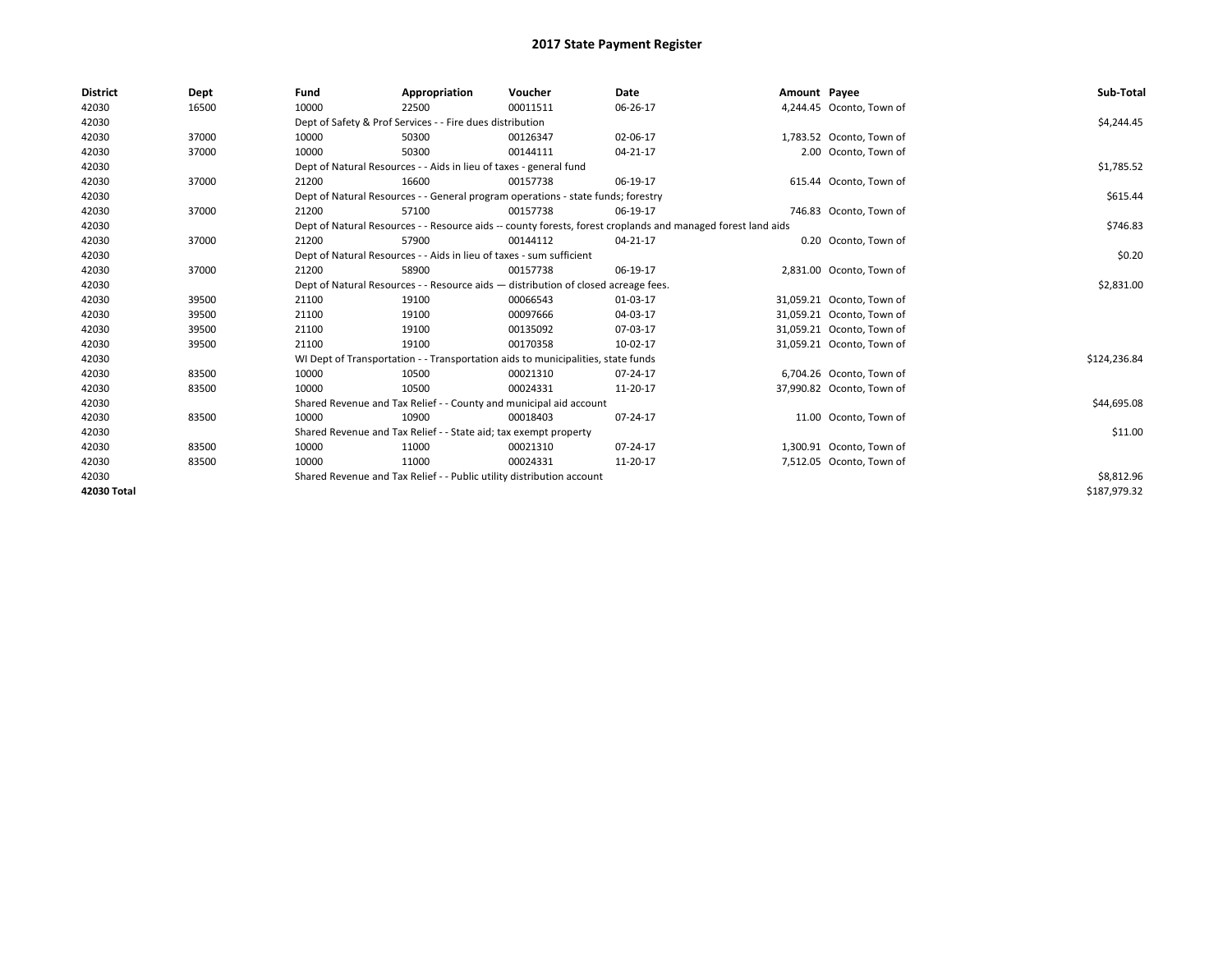| <b>District</b> | Dept  | Fund  | Appropriation                                                                                                | Voucher  | Date     | Amount Payee |                                | Sub-Total    |  |  |  |
|-----------------|-------|-------|--------------------------------------------------------------------------------------------------------------|----------|----------|--------------|--------------------------------|--------------|--|--|--|
| 42032           | 16500 | 10000 | 22500                                                                                                        | 00011512 | 06-26-17 |              | 3,917.74 Town Of Oconto Falls  |              |  |  |  |
| 42032           |       |       | Dept of Safety & Prof Services - - Fire dues distribution                                                    |          |          |              |                                | \$3,917.74   |  |  |  |
| 42032           | 37000 | 21200 | 16600                                                                                                        | 00157739 | 06-19-17 |              | 514.97 Town Of Oconto Falls    |              |  |  |  |
| 42032           |       |       | Dept of Natural Resources - - General program operations - state funds; forestry                             |          |          |              |                                | \$514.97     |  |  |  |
| 42032           | 37000 | 21200 | 57100                                                                                                        | 00157739 | 06-19-17 |              | 235.69 Town Of Oconto Falls    |              |  |  |  |
| 42032           |       |       | Dept of Natural Resources - - Resource aids -- county forests, forest croplands and managed forest land aids |          |          |              |                                |              |  |  |  |
| 42032           | 37000 | 21200 | 58900                                                                                                        | 00157739 | 06-19-17 |              | 2,368.88 Town Of Oconto Falls  |              |  |  |  |
| 42032           |       |       | Dept of Natural Resources - - Resource aids - distribution of closed acreage fees.                           |          |          |              |                                | \$2,368.88   |  |  |  |
| 42032           | 39500 | 21100 | 19100                                                                                                        | 00066544 | 01-03-17 |              | 26.473.54 Town Of Oconto Falls |              |  |  |  |
| 42032           | 39500 | 21100 | 19100                                                                                                        | 00097667 | 04-03-17 |              | 26.473.54 Town Of Oconto Falls |              |  |  |  |
| 42032           | 39500 | 21100 | 19100                                                                                                        | 00135093 | 07-03-17 |              | 26,473.54 Town Of Oconto Falls |              |  |  |  |
| 42032           | 39500 | 21100 | 19100                                                                                                        | 00170359 | 10-02-17 |              | 26,473.56 Town Of Oconto Falls |              |  |  |  |
| 42032           |       |       | WI Dept of Transportation - - Transportation aids to municipalities, state funds                             |          |          |              |                                | \$105,894.18 |  |  |  |
| 42032           | 83500 | 10000 | 10500                                                                                                        | 00021311 | 07-24-17 |              | 4,731.74 Town Of Oconto Falls  |              |  |  |  |
| 42032           | 83500 | 10000 | 10500                                                                                                        | 00024332 | 11-20-17 |              | 26,813.17 Town Of Oconto Falls |              |  |  |  |
| 42032           |       |       | Shared Revenue and Tax Relief - - County and municipal aid account                                           |          |          |              |                                | \$31,544.91  |  |  |  |
| 42032           | 83500 | 10000 | 10900                                                                                                        | 00018404 | 07-24-17 |              | 24.00 Town Of Oconto Falls     |              |  |  |  |
| 42032           |       |       | Shared Revenue and Tax Relief - - State aid; tax exempt property                                             |          |          |              |                                | \$24.00      |  |  |  |
| 42032           | 83500 | 10000 | 11000                                                                                                        | 00021311 | 07-24-17 |              | 594.28 Town Of Oconto Falls    |              |  |  |  |
| 42032           | 83500 | 10000 | 11000                                                                                                        | 00024332 | 11-20-17 |              | 3,528.20 Town Of Oconto Falls  |              |  |  |  |
| 42032           |       |       | Shared Revenue and Tax Relief - - Public utility distribution account                                        |          |          |              |                                | \$4,122.48   |  |  |  |
| 42032 Total     |       |       |                                                                                                              |          |          |              |                                | \$148,622.85 |  |  |  |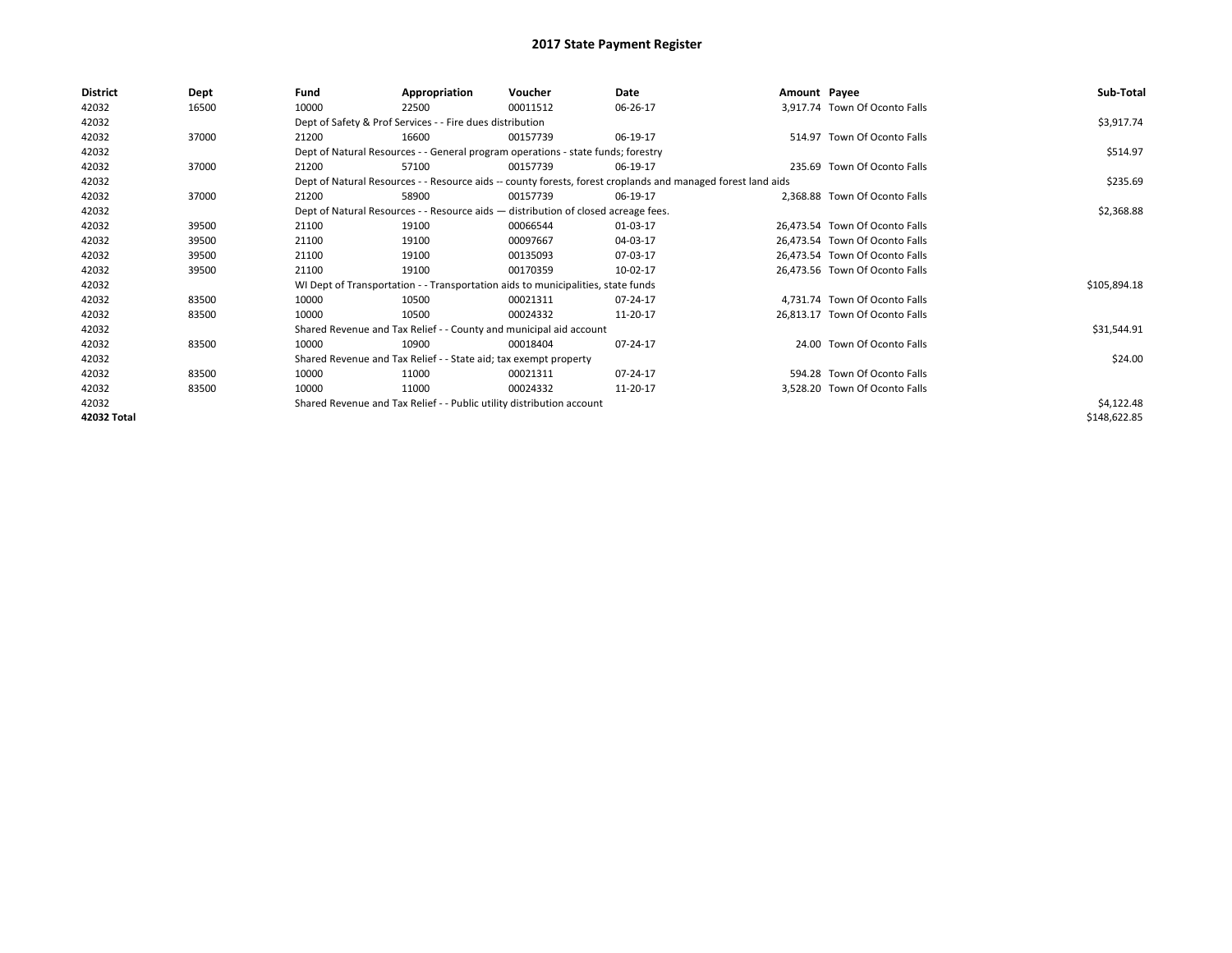| <b>District</b> | Dept  | Fund                                                                  | Appropriation                                                                      | Voucher    | Date                                                                                                         | Amount Payee |                             | Sub-Total    |
|-----------------|-------|-----------------------------------------------------------------------|------------------------------------------------------------------------------------|------------|--------------------------------------------------------------------------------------------------------------|--------------|-----------------------------|--------------|
| 42034           | 16500 | 10000                                                                 | 22500                                                                              | 00011513   | 06-26-17                                                                                                     |              | 4,392.46 Town Of Pensaukee  |              |
| 42034           |       |                                                                       | Dept of Safety & Prof Services - - Fire dues distribution                          |            |                                                                                                              |              |                             | \$4,392.46   |
| 42034           | 37000 | 10000                                                                 | 50300                                                                              | 00125853   | 02-06-17                                                                                                     |              | 6,954.02 Town Of Pensaukee  |              |
| 42034           | 37000 | 10000                                                                 | 50300                                                                              | 00125854   | 02-06-17                                                                                                     |              | 2.449.61 Town Of Pensaukee  |              |
| 42034           | 37000 | 10000                                                                 | 50300                                                                              | 00142759   | 04-21-17                                                                                                     |              | 255.17 Town Of Pensaukee    |              |
| 42034           | 37000 | 10000                                                                 | 50300                                                                              | 00142760   | $04 - 21 - 17$                                                                                               |              | 48.69 Town Of Pensaukee     |              |
| 42034           |       | Dept of Natural Resources - - Aids in lieu of taxes - general fund    |                                                                                    | \$9,707.49 |                                                                                                              |              |                             |              |
| 42034           | 37000 | 21200                                                                 | 16600                                                                              | 00157740   | 06-19-17                                                                                                     |              | 1,254.52 Town Of Pensaukee  |              |
| 42034           |       |                                                                       | Dept of Natural Resources - - General program operations - state funds; forestry   |            |                                                                                                              |              |                             | \$1,254.52   |
| 42034           | 37000 | 21200                                                                 | 57100                                                                              | 00157740   | 06-19-17                                                                                                     |              | 740.67 Town Of Pensaukee    |              |
| 42034           |       |                                                                       |                                                                                    |            | Dept of Natural Resources - - Resource aids -- county forests, forest croplands and managed forest land aids |              |                             | \$740.67     |
| 42034           | 37000 | 21200                                                                 | 57900                                                                              | 00142761   | 04-21-17                                                                                                     |              | 228.00 Town Of Pensaukee    |              |
| 42034           |       |                                                                       | Dept of Natural Resources - - Aids in lieu of taxes - sum sufficient               |            |                                                                                                              |              |                             | \$228.00     |
| 42034           | 37000 | 21200                                                                 | 58900                                                                              | 00157740   | 06-19-17                                                                                                     |              | 5,770.81 Town Of Pensaukee  |              |
| 42034           |       |                                                                       | Dept of Natural Resources - - Resource aids - distribution of closed acreage fees. |            |                                                                                                              |              |                             | \$5,770.81   |
| 42034           | 37000 | 27400                                                                 | 67000                                                                              | 00154993   | 06-01-17                                                                                                     |              | 1,436.58 Town Of Pensaukee  |              |
| 42034           |       |                                                                       | Dept of Natural Resources - - Financial assistance for responsible units           |            |                                                                                                              |              |                             | \$1,436.58   |
| 42034           | 39500 | 21100                                                                 | 19100                                                                              | 00066545   | 01-03-17                                                                                                     |              | 32.270.31 Town Of Pensaukee |              |
| 42034           | 39500 | 21100                                                                 | 19100                                                                              | 00097668   | 04-03-17                                                                                                     |              | 32,270.31 Town Of Pensaukee |              |
| 42034           | 39500 | 21100                                                                 | 19100                                                                              | 00135094   | 07-03-17                                                                                                     |              | 32,270.31 Town Of Pensaukee |              |
| 42034           | 39500 | 21100                                                                 | 19100                                                                              | 00170360   | 10-02-17                                                                                                     |              | 32,270.31 Town Of Pensaukee |              |
| 42034           |       |                                                                       | WI Dept of Transportation - - Transportation aids to municipalities, state funds   |            |                                                                                                              |              |                             | \$129,081.24 |
| 42034           | 83500 | 10000                                                                 | 10500                                                                              | 00021312   | $07 - 24 - 17$                                                                                               |              | 3.594.40 Town Of Pensaukee  |              |
| 42034           | 83500 | 10000                                                                 | 10500                                                                              | 00024333   | 11-20-17                                                                                                     |              | 20,368.27 Town Of Pensaukee |              |
| 42034           |       |                                                                       | Shared Revenue and Tax Relief - - County and municipal aid account                 |            |                                                                                                              |              |                             | \$23,962.67  |
| 42034           | 83500 | 10000                                                                 | 10900                                                                              | 00018405   | 07-24-17                                                                                                     |              | 6.00 Town Of Pensaukee      |              |
| 42034           |       | Shared Revenue and Tax Relief - - State aid; tax exempt property      |                                                                                    | \$6.00     |                                                                                                              |              |                             |              |
| 42034           | 83500 | 10000                                                                 | 11000                                                                              | 00021312   | 07-24-17                                                                                                     |              | 23.11 Town Of Pensaukee     |              |
| 42034           | 83500 | 10000                                                                 | 11000                                                                              | 00024333   | 11-20-17                                                                                                     |              | 110.86 Town Of Pensaukee    |              |
| 42034           |       | Shared Revenue and Tax Relief - - Public utility distribution account |                                                                                    | \$133.97   |                                                                                                              |              |                             |              |
| 42034 Total     |       |                                                                       |                                                                                    |            |                                                                                                              |              |                             | \$176.714.41 |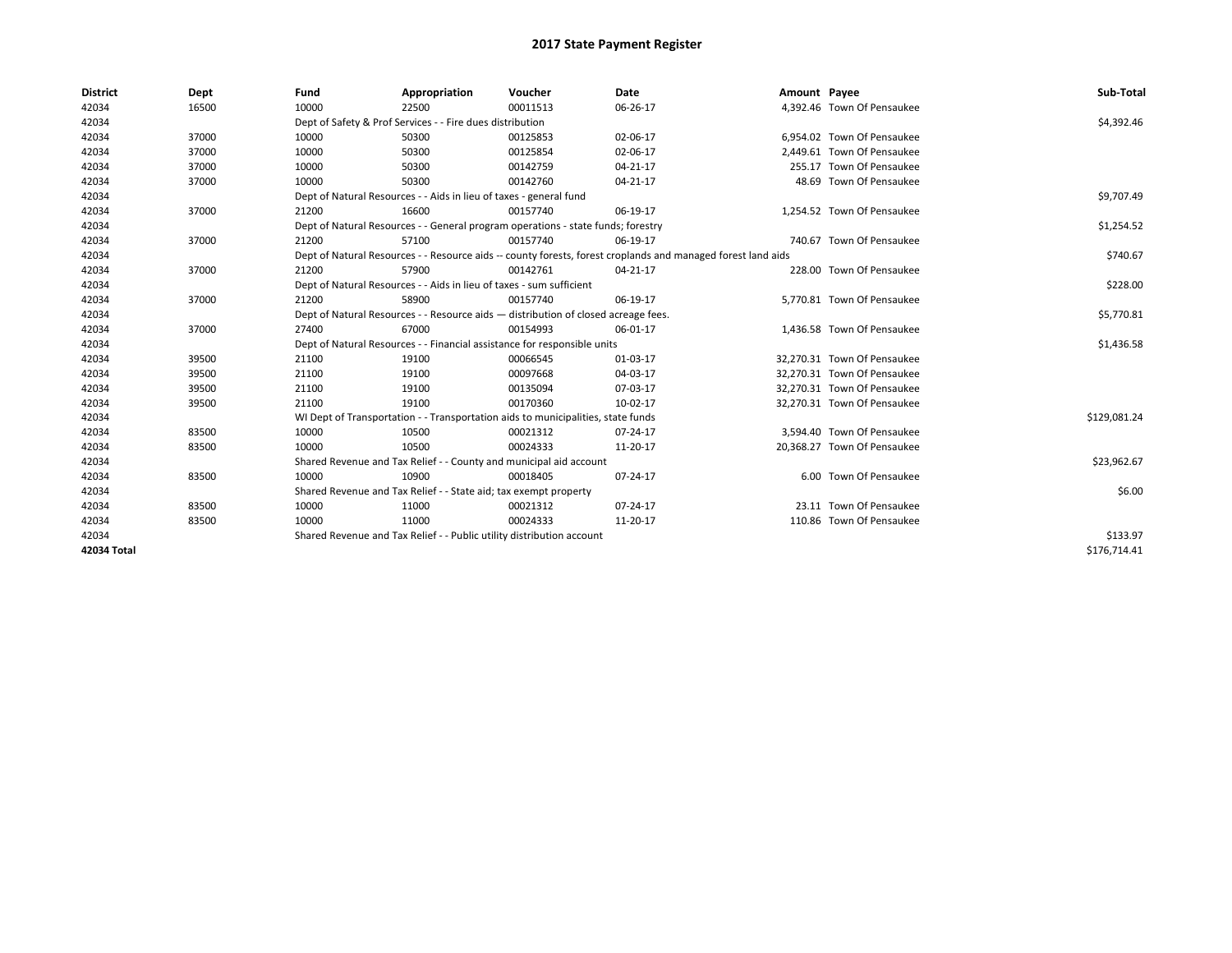| <b>District</b> | Dept  | Fund                                                             | Appropriation                                                                                                | Voucher  | Date       | Amount Payee |                             | Sub-Total    |  |  |  |
|-----------------|-------|------------------------------------------------------------------|--------------------------------------------------------------------------------------------------------------|----------|------------|--------------|-----------------------------|--------------|--|--|--|
| 42036           | 16500 | 10000                                                            | 22500                                                                                                        | 00011514 | 06-26-17   |              | 7,512.09 Town of Riverview  |              |  |  |  |
| 42036           |       |                                                                  | Dept of Safety & Prof Services - - Fire dues distribution                                                    |          |            |              |                             | \$7,512.09   |  |  |  |
| 42036           | 37000 | 10000                                                            | 50300                                                                                                        | 00125876 | 02-06-17   |              | 1,541.91 Town of Riverview  |              |  |  |  |
| 42036           |       |                                                                  | Dept of Natural Resources - - Aids in lieu of taxes - general fund                                           |          |            |              |                             | \$1,541.91   |  |  |  |
| 42036           | 37000 | 21200                                                            | 16600                                                                                                        | 00157741 | 06-19-17   |              | 1,195.71 Town of Riverview  |              |  |  |  |
| 42036           |       |                                                                  | Dept of Natural Resources - - General program operations - state funds; forestry                             |          |            |              |                             | \$1,195.71   |  |  |  |
| 42036           | 37000 | 21200                                                            | 54500                                                                                                        | 00135498 | 03-22-17   |              | 4,750.00 Town of Riverview  |              |  |  |  |
| 42036           |       |                                                                  | Dept of Natural Resources - - Resource aids -- fire suppression grants                                       |          | \$4,750.00 |              |                             |              |  |  |  |
| 42036           | 37000 | 21200                                                            | 57100                                                                                                        | 00157741 | 06-19-17   |              | 662.33 Town of Riverview    |              |  |  |  |
| 42036           |       |                                                                  | Dept of Natural Resources - - Resource aids -- county forests, forest croplands and managed forest land aids |          |            |              |                             |              |  |  |  |
| 42036           | 37000 | 21200                                                            | 58400                                                                                                        | 00177501 | 09-08-17   |              | 57.161.23 Town of Riverview |              |  |  |  |
| 42036           |       |                                                                  | Dept of Natural Resources - - Resource aids -- payment in lieu of taxes; federal                             |          |            |              |                             | \$57,161.23  |  |  |  |
| 42036           | 37000 | 21200                                                            | 58900                                                                                                        | 00157741 | 06-19-17   |              | 5,500.25 Town of Riverview  |              |  |  |  |
| 42036           |       |                                                                  | Dept of Natural Resources - - Resource aids - distribution of closed acreage fees.                           |          |            |              |                             |              |  |  |  |
| 42036           | 39500 | 21100                                                            | 19100                                                                                                        | 00066546 | 01-03-17   |              | 54,427.93 Town of Riverview |              |  |  |  |
| 42036           | 39500 | 21100                                                            | 19100                                                                                                        | 00097669 | 04-03-17   |              | 54,427.93 Town of Riverview |              |  |  |  |
| 42036           | 39500 | 21100                                                            | 19100                                                                                                        | 00135095 | 07-03-17   |              | 54,427.93 Town of Riverview |              |  |  |  |
| 42036           | 39500 | 21100                                                            | 19100                                                                                                        | 00170361 | 10-02-17   |              | 54,427.95 Town of Riverview |              |  |  |  |
| 42036           |       |                                                                  | WI Dept of Transportation - - Transportation aids to municipalities, state funds                             |          |            |              |                             | \$217,711.74 |  |  |  |
| 42036           | 43500 | 00005                                                            | 16300                                                                                                        | 01LGS    | 11-17-17   |              | 2.000.00 Town of Riverview  |              |  |  |  |
| 42036           |       |                                                                  | Department of Health Services - - Guardianship grant program                                                 |          |            |              |                             | \$2,000.00   |  |  |  |
| 42036           | 83500 | 10000                                                            | 10500                                                                                                        | 00021313 | 07-24-17   |              | 2,399.30 Town of Riverview  |              |  |  |  |
| 42036           | 83500 | 10000                                                            | 10500                                                                                                        | 00024334 | 11-20-17   |              | 11,596.06 Town of Riverview |              |  |  |  |
| 42036           |       |                                                                  | Shared Revenue and Tax Relief - - County and municipal aid account                                           |          |            |              |                             | \$13,995.36  |  |  |  |
| 42036           | 83500 | 10000                                                            | 10900                                                                                                        | 00018406 | 07-24-17   |              | 203.00 Town of Riverview    |              |  |  |  |
| 42036           |       | Shared Revenue and Tax Relief - - State aid; tax exempt property |                                                                                                              | \$203.00 |            |              |                             |              |  |  |  |
| 42036           | 83500 | 10000                                                            | 11000                                                                                                        | 00021313 | 07-24-17   |              | 82.39 Town of Riverview     |              |  |  |  |
| 42036           | 83500 | 10000                                                            | 11000                                                                                                        | 00024334 | 11-20-17   |              | 484.44 Town of Riverview    |              |  |  |  |
| 42036           |       |                                                                  | Shared Revenue and Tax Relief - - Public utility distribution account                                        |          |            |              |                             |              |  |  |  |
| 42036 Total     |       |                                                                  |                                                                                                              |          |            |              |                             | \$312,800.45 |  |  |  |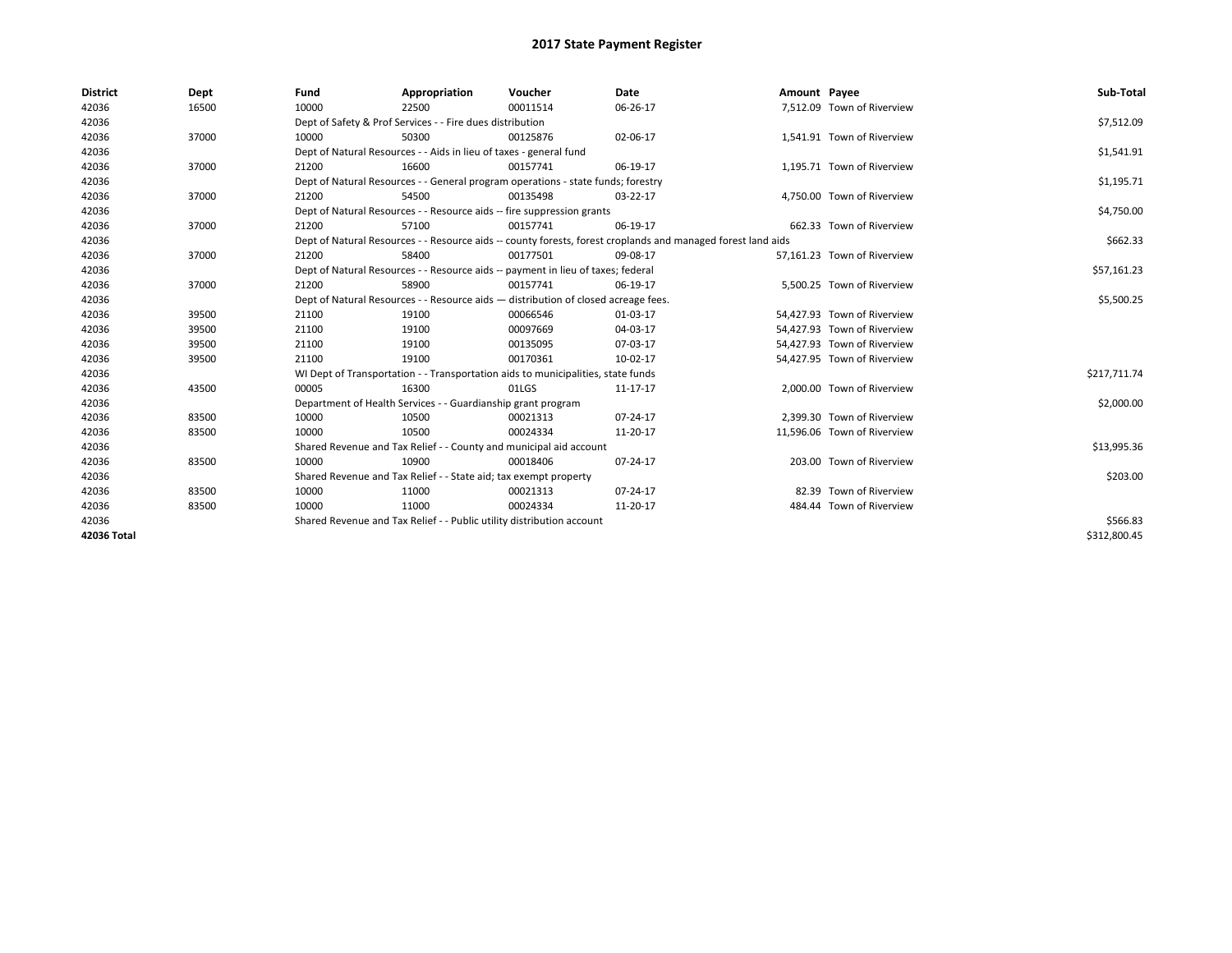| <b>District</b> | Dept  | Fund                                                                               | Appropriation                                                                    | Voucher    | Date                                                                                                         | Amount Payee |                          | Sub-Total    |
|-----------------|-------|------------------------------------------------------------------------------------|----------------------------------------------------------------------------------|------------|--------------------------------------------------------------------------------------------------------------|--------------|--------------------------|--------------|
| 42038           | 16500 | 10000                                                                              | 22500                                                                            | 00011515   | 06-27-17                                                                                                     |              | 3,535.41 Town of Spruce  |              |
| 42038           |       |                                                                                    | Dept of Safety & Prof Services - - Fire dues distribution                        |            |                                                                                                              |              |                          | \$3,535.41   |
| 42038           | 37000 | 21200                                                                              | 16600                                                                            | 00157742   | 06-19-17                                                                                                     |              | 847.50 Town of Spruce    |              |
| 42038           |       |                                                                                    | Dept of Natural Resources - - General program operations - state funds; forestry |            |                                                                                                              |              |                          | \$847.50     |
| 42038           | 37000 | 21200                                                                              | 57100                                                                            | 00157742   | 06-19-17                                                                                                     |              | 395.48 Town of Spruce    |              |
| 42038           |       |                                                                                    |                                                                                  |            | Dept of Natural Resources - - Resource aids -- county forests, forest croplands and managed forest land aids |              |                          | \$395.48     |
| 42038           | 37000 | 21200                                                                              | 58900                                                                            | 00157742   | 06-19-17                                                                                                     |              | 3,898.48 Town of Spruce  |              |
| 42038           |       | Dept of Natural Resources - - Resource aids - distribution of closed acreage fees. |                                                                                  | \$3,898.48 |                                                                                                              |              |                          |              |
| 42038           | 39500 | 21100                                                                              | 19100                                                                            | 00066547   | 01-03-17                                                                                                     |              | 23,412.76 Town of Spruce |              |
| 42038           | 39500 | 21100                                                                              | 19100                                                                            | 00097670   | 04-03-17                                                                                                     |              | 23,412.76 Town of Spruce |              |
| 42038           | 39500 | 21100                                                                              | 19100                                                                            | 00135096   | 07-03-17                                                                                                     |              | 23,412.76 Town of Spruce |              |
| 42038           | 39500 | 21100                                                                              | 19100                                                                            | 00170362   | 10-02-17                                                                                                     |              | 23,412.78 Town of Spruce |              |
| 42038           |       |                                                                                    | WI Dept of Transportation - - Transportation aids to municipalities, state funds |            |                                                                                                              |              |                          | \$93,651.06  |
| 42038           | 83500 | 10000                                                                              | 10500                                                                            | 00024335   | 11-20-17                                                                                                     |              | 1,779.17 Town of Spruce  |              |
| 42038           |       |                                                                                    | Shared Revenue and Tax Relief - - County and municipal aid account               |            |                                                                                                              |              |                          | \$1,779.17   |
| 42038           | 83500 | 10000                                                                              | 10900                                                                            | 00018407   | 07-24-17                                                                                                     |              | 5.00 Town of Spruce      |              |
| 42038           |       |                                                                                    | Shared Revenue and Tax Relief - - State aid; tax exempt property                 |            |                                                                                                              |              |                          | \$5.00       |
| 42038 Total     |       |                                                                                    |                                                                                  |            |                                                                                                              |              |                          | \$104,112.10 |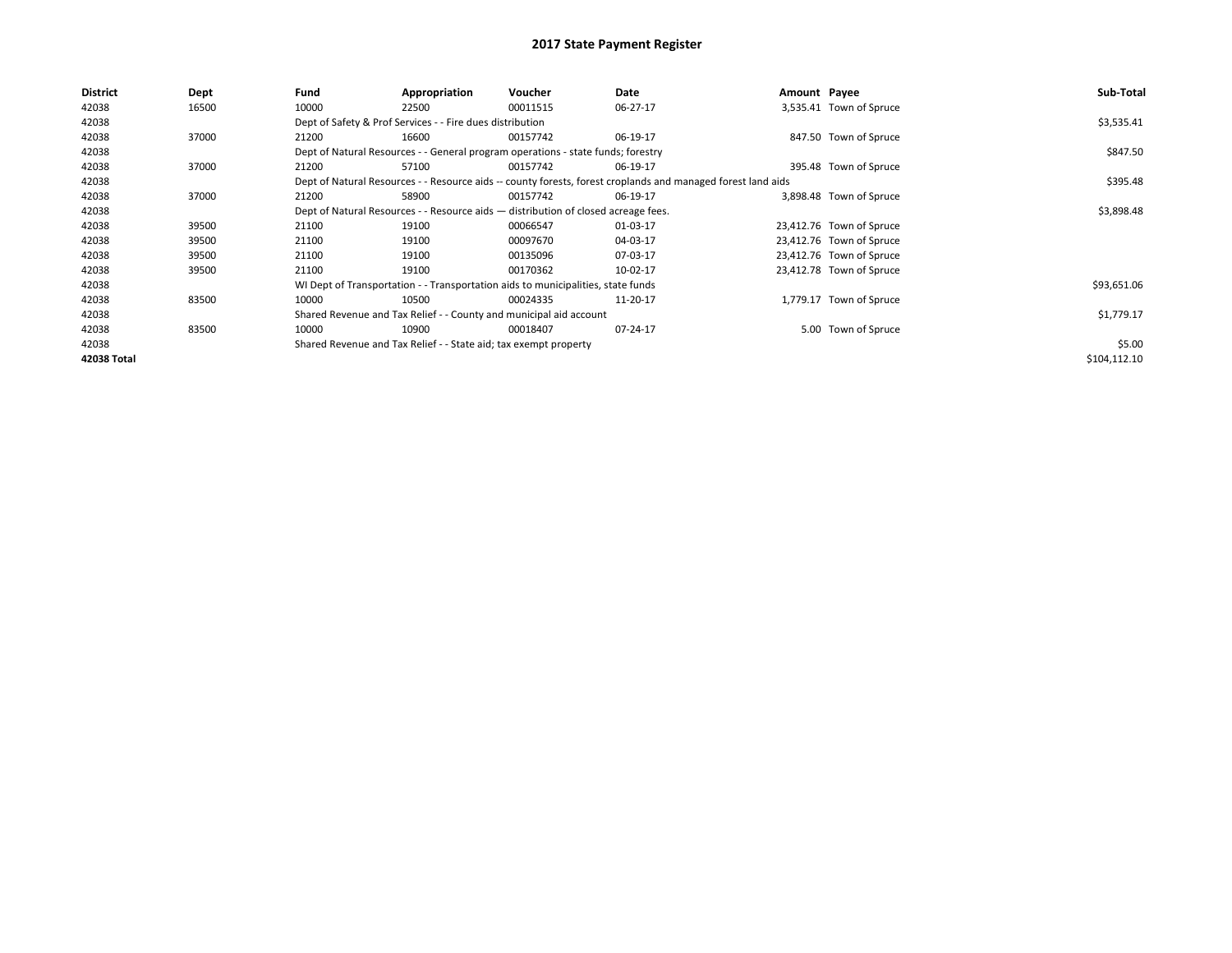| <b>District</b> | Dept  | Fund  | Appropriation                                                                                                | Voucher  | Date     | Amount Payee |                          | Sub-Total    |  |  |  |
|-----------------|-------|-------|--------------------------------------------------------------------------------------------------------------|----------|----------|--------------|--------------------------|--------------|--|--|--|
| 42040           | 16500 | 10000 | 22500                                                                                                        | 00011516 | 06-26-17 |              | 4,767.15 Town Of Stiles  |              |  |  |  |
| 42040           |       |       | Dept of Safety & Prof Services - - Fire dues distribution                                                    |          |          |              |                          | \$4,767.15   |  |  |  |
| 42040           | 37000 | 10000 | 50300                                                                                                        | 00125766 | 02-06-17 |              | 1,044.47 Town Of Stiles  |              |  |  |  |
| 42040           |       |       | Dept of Natural Resources - - Aids in lieu of taxes - general fund                                           |          |          |              |                          | \$1,044.47   |  |  |  |
| 42040           | 37000 | 21200 | 16600                                                                                                        | 00157743 | 06-19-17 |              | 1,175.35 Town Of Stiles  |              |  |  |  |
| 42040           |       |       | Dept of Natural Resources - - General program operations - state funds; forestry                             |          |          |              |                          | \$1,175.35   |  |  |  |
| 42040           | 37000 | 21200 | 57100                                                                                                        | 00157743 | 06-19-17 |              | 824.70 Town Of Stiles    |              |  |  |  |
| 42040           |       |       | Dept of Natural Resources - - Resource aids -- county forests, forest croplands and managed forest land aids |          |          |              |                          |              |  |  |  |
| 42040           | 37000 | 21200 | 58900                                                                                                        | 00157743 | 06-19-17 |              | 5,406.62 Town Of Stiles  |              |  |  |  |
| 42040           |       |       | Dept of Natural Resources - - Resource aids - distribution of closed acreage fees.                           |          |          |              |                          |              |  |  |  |
| 42040           | 39500 | 21100 | 19100                                                                                                        | 00066548 | 01-03-17 |              | 26,407.48 Town Of Stiles |              |  |  |  |
| 42040           | 39500 | 21100 | 19100                                                                                                        | 00097671 | 04-03-17 |              | 26,407.48 Town Of Stiles |              |  |  |  |
| 42040           | 39500 | 21100 | 19100                                                                                                        | 00135097 | 07-03-17 |              | 26,407.48 Town Of Stiles |              |  |  |  |
| 42040           | 39500 | 21100 | 19100                                                                                                        | 00170363 | 10-02-17 |              | 26,407.50 Town Of Stiles |              |  |  |  |
| 42040           |       |       | WI Dept of Transportation - - Transportation aids to municipalities, state funds                             |          |          |              |                          | \$105,629.94 |  |  |  |
| 42040           | 39500 | 21100 | 27800                                                                                                        | 00074272 | 01-13-17 |              | 18,172.34 Town Of Stiles |              |  |  |  |
| 42040           |       |       | WI Dept of Transportation - - Local roads improvement program, state funds                                   |          |          |              |                          | \$18,172.34  |  |  |  |
| 42040           | 83500 | 10000 | 10500                                                                                                        | 00021314 | 07-24-17 |              | 7,709.26 Town Of Stiles  |              |  |  |  |
| 42040           | 83500 | 10000 | 10500                                                                                                        | 00024336 | 11-20-17 |              | 43,685.80 Town Of Stiles |              |  |  |  |
| 42040           |       |       | Shared Revenue and Tax Relief - - County and municipal aid account                                           |          |          |              |                          | \$51,395.06  |  |  |  |
| 42040           | 83500 | 10000 | 10900                                                                                                        | 00018408 | 07-24-17 |              | 80.00 Town Of Stiles     |              |  |  |  |
| 42040           |       |       | Shared Revenue and Tax Relief - - State aid; tax exempt property                                             |          |          |              |                          | \$80.00      |  |  |  |
| 42040           | 83500 | 10000 | 11000                                                                                                        | 00021314 | 07-24-17 |              | 1,840.51 Town Of Stiles  |              |  |  |  |
| 42040           | 83500 | 10000 | 11000                                                                                                        | 00024336 | 11-20-17 |              | 12,203.28 Town Of Stiles |              |  |  |  |
| 42040           |       |       | Shared Revenue and Tax Relief - - Public utility distribution account                                        |          |          |              |                          | \$14,043.79  |  |  |  |
| 42040           | 83500 | 52100 | 36300                                                                                                        | 00015932 | 03-27-17 |              | 2,014.63 Town Of Stiles  |              |  |  |  |
| 42040           |       |       | Shared Revenue and Tax Relief - - Lottery and gaming credit                                                  |          |          |              |                          | \$2,014.63   |  |  |  |
| 42040 Total     |       |       |                                                                                                              |          |          |              |                          | \$204.554.05 |  |  |  |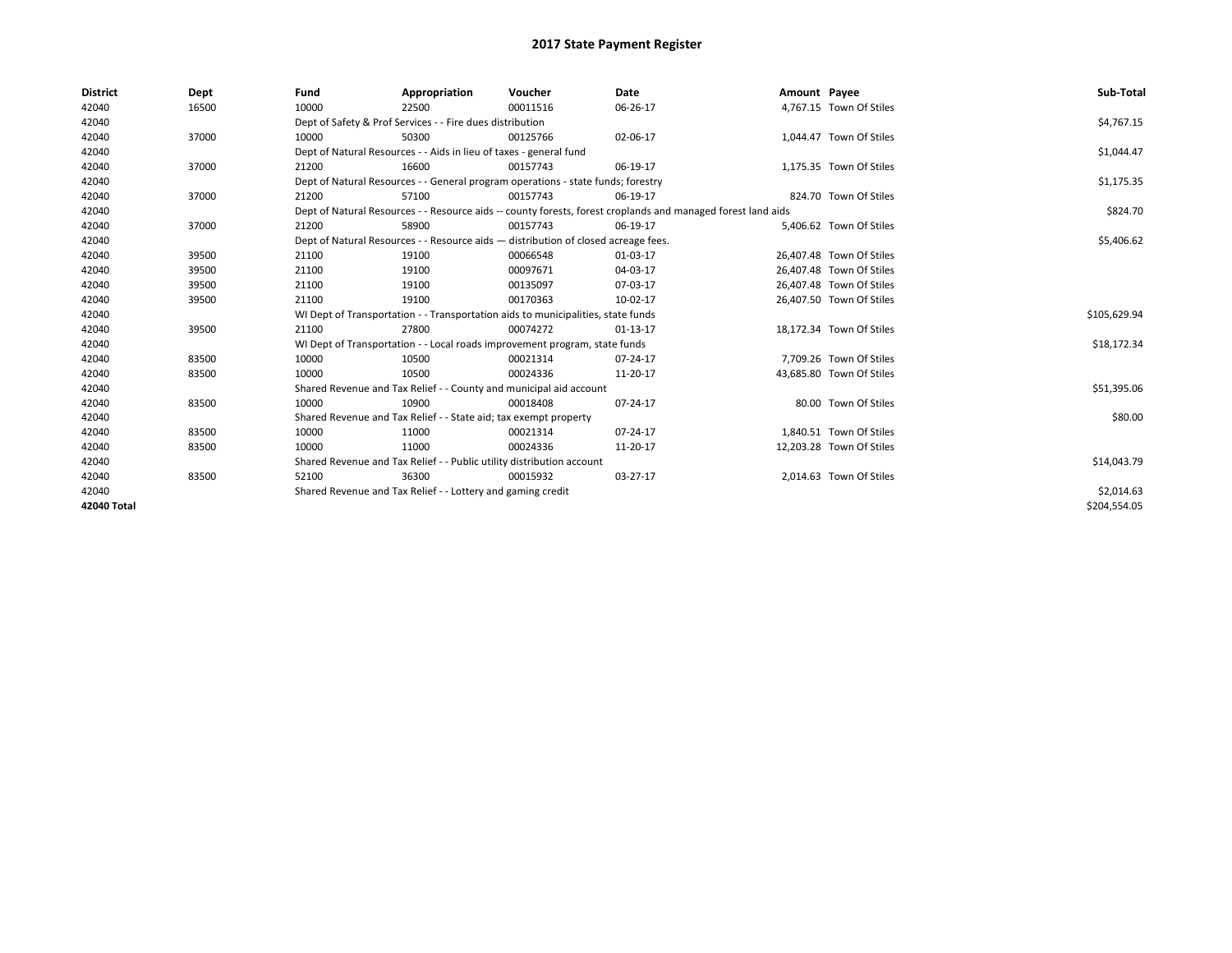| <b>District</b> | Dept  | Fund                                                                               | Appropriation                                                                                                | Voucher    | Date     | Amount Payee |                            | Sub-Total    |  |  |  |
|-----------------|-------|------------------------------------------------------------------------------------|--------------------------------------------------------------------------------------------------------------|------------|----------|--------------|----------------------------|--------------|--|--|--|
| 42042           | 16500 | 10000                                                                              | 22500                                                                                                        | 00011517   | 06-26-17 |              | 8.577.33 Town Of Townsend  |              |  |  |  |
| 42042           |       |                                                                                    | Dept of Safety & Prof Services - - Fire dues distribution                                                    |            |          |              |                            | \$8,577.33   |  |  |  |
| 42042           | 37000 | 10000                                                                              | 50300                                                                                                        | 00125799   | 02-06-17 |              | 1,951.63 Town Of Townsend  |              |  |  |  |
| 42042           |       |                                                                                    | Dept of Natural Resources - - Aids in lieu of taxes - general fund                                           |            |          |              |                            | \$1,951.63   |  |  |  |
| 42042           | 37000 | 21200                                                                              | 16600                                                                                                        | 00157744   | 06-19-17 |              | 449.65 Town Of Townsend    |              |  |  |  |
| 42042           |       |                                                                                    | Dept of Natural Resources - - General program operations - state funds; forestry                             |            |          |              |                            |              |  |  |  |
| 42042           | 37000 | 21200                                                                              | 57100                                                                                                        | 00157744   | 06-19-17 |              | 304.60 Town Of Townsend    |              |  |  |  |
| 42042           |       |                                                                                    | Dept of Natural Resources - - Resource aids -- county forests, forest croplands and managed forest land aids |            |          |              |                            |              |  |  |  |
| 42042           | 37000 | 21200                                                                              | 58400                                                                                                        | 00177502   | 09-08-17 |              | 32.777.46 Town Of Townsend |              |  |  |  |
| 42042           |       |                                                                                    | Dept of Natural Resources - - Resource aids -- payment in lieu of taxes; federal                             |            |          |              |                            | \$32,777.46  |  |  |  |
| 42042           | 37000 | 21200                                                                              | 58900                                                                                                        | 00157744   | 06-19-17 |              | 2,068.38 Town Of Townsend  |              |  |  |  |
| 42042           |       | Dept of Natural Resources - - Resource aids - distribution of closed acreage fees. |                                                                                                              | \$2,068.38 |          |              |                            |              |  |  |  |
| 42042           | 39500 | 21100                                                                              | 19100                                                                                                        | 00066549   | 01-03-17 |              | 53,871.93 Town Of Townsend |              |  |  |  |
| 42042           | 39500 | 21100                                                                              | 19100                                                                                                        | 00097672   | 04-03-17 |              | 53.871.93 Town Of Townsend |              |  |  |  |
| 42042           | 39500 | 21100                                                                              | 19100                                                                                                        | 00135098   | 07-03-17 |              | 53,871.93 Town Of Townsend |              |  |  |  |
| 42042           | 39500 | 21100                                                                              | 19100                                                                                                        | 00170364   | 10-02-17 |              | 53,871.93 Town Of Townsend |              |  |  |  |
| 42042           |       |                                                                                    | WI Dept of Transportation - - Transportation aids to municipalities, state funds                             |            |          |              |                            | \$215,487.72 |  |  |  |
| 42042           | 39500 | 21100                                                                              | 27800                                                                                                        | 00161626   | 09-05-17 |              | 18.172.34 Town Of Townsend |              |  |  |  |
| 42042           |       |                                                                                    | WI Dept of Transportation - - Local roads improvement program, state funds                                   |            |          |              |                            | \$18,172.34  |  |  |  |
| 42042           | 83500 | 10000                                                                              | 10500                                                                                                        | 00021315   | 07-24-17 |              | 1,574.53 Town Of Townsend  |              |  |  |  |
| 42042           | 83500 | 10000                                                                              | 10500                                                                                                        | 00024337   | 11-20-17 |              | 8,922.33 Town Of Townsend  |              |  |  |  |
| 42042           |       |                                                                                    | Shared Revenue and Tax Relief - - County and municipal aid account                                           |            |          |              |                            | \$10,496.86  |  |  |  |
| 42042           | 83500 | 10000                                                                              | 10900                                                                                                        | 00018409   | 07-24-17 |              | 83.00 Town Of Townsend     |              |  |  |  |
| 42042           |       | Shared Revenue and Tax Relief - - State aid; tax exempt property                   |                                                                                                              | \$83.00    |          |              |                            |              |  |  |  |
| 42042           | 83500 | 52100                                                                              | 36300                                                                                                        | 00015933   | 03-27-17 |              | 374.67 Town Of Townsend    |              |  |  |  |
| 42042           |       |                                                                                    | Shared Revenue and Tax Relief - - Lottery and gaming credit                                                  |            |          |              |                            | \$374.67     |  |  |  |
| 42042 Total     |       |                                                                                    |                                                                                                              |            |          |              |                            | \$290,743.64 |  |  |  |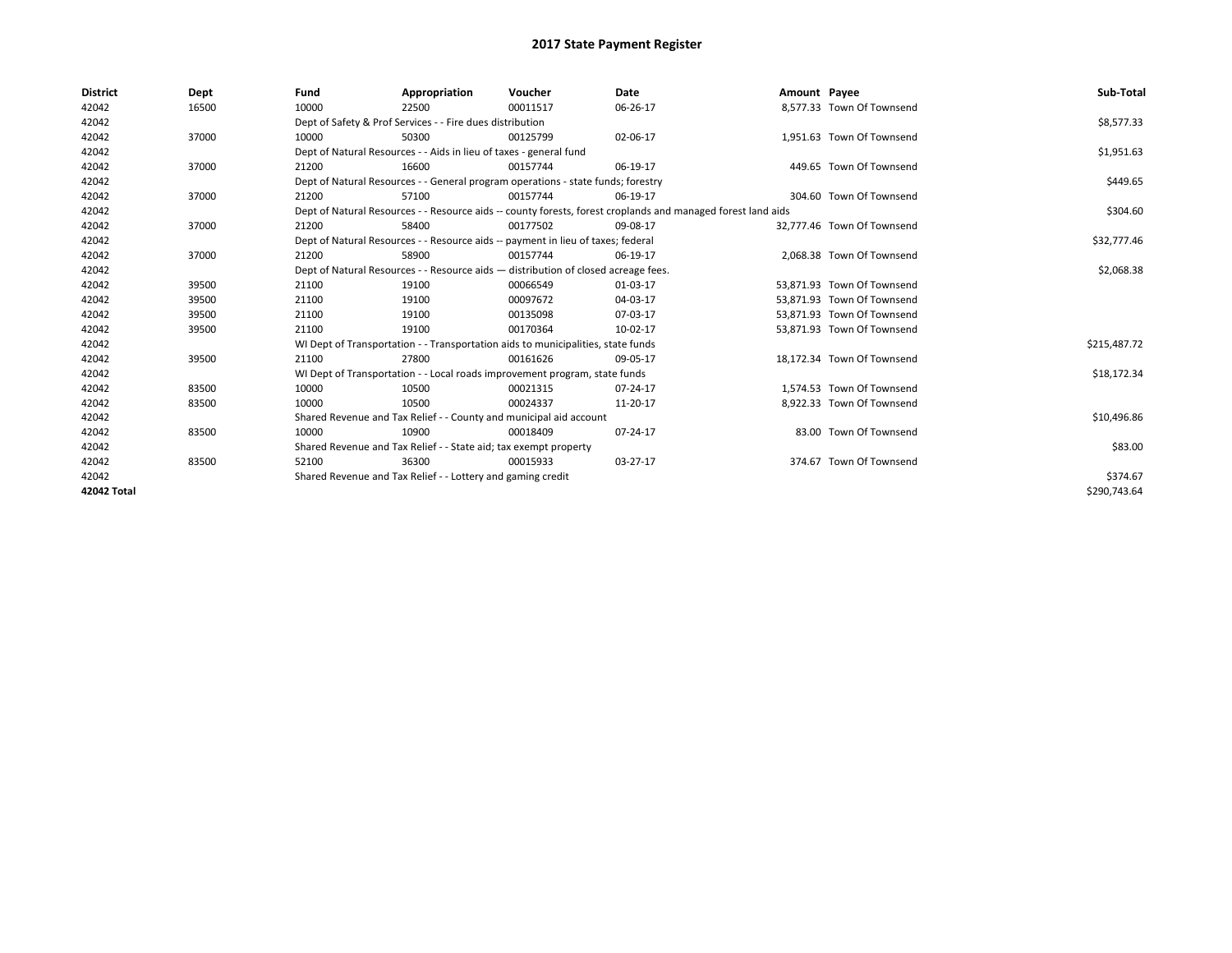| <b>District</b> | Dept  | Fund  | Appropriation                                                                                                | Voucher  | <b>Date</b> | Amount Payee |                             | Sub-Total    |  |  |  |
|-----------------|-------|-------|--------------------------------------------------------------------------------------------------------------|----------|-------------|--------------|-----------------------------|--------------|--|--|--|
| 42044           | 16500 | 10000 | 22500                                                                                                        | 00011518 | 06-26-17    |              | 2,594.41 Town Of Underhill  |              |  |  |  |
| 42044           |       |       | Dept of Safety & Prof Services - - Fire dues distribution                                                    |          |             |              |                             | \$2,594.41   |  |  |  |
| 42044           | 37000 | 10000 | 50300                                                                                                        | 00125917 | 02-06-17    |              | 644.38 Town Of Underhill    |              |  |  |  |
| 42044           |       |       | Dept of Natural Resources - - Aids in lieu of taxes - general fund                                           |          |             |              |                             | \$644.38     |  |  |  |
| 42044           | 37000 | 21200 | 16600                                                                                                        | 00157745 | 06-19-17    |              | 1.866.68 Town Of Underhill  |              |  |  |  |
| 42044           |       |       | Dept of Natural Resources - - General program operations - state funds; forestry                             |          |             |              |                             |              |  |  |  |
| 42044           | 37000 | 21200 | 57100                                                                                                        | 00157745 | 06-19-17    |              | 881.73 Town Of Underhill    |              |  |  |  |
| 42044           |       |       | Dept of Natural Resources - - Resource aids -- county forests, forest croplands and managed forest land aids |          | \$881.73    |              |                             |              |  |  |  |
| 42044           | 37000 | 21200 | 58900                                                                                                        | 00157745 | 06-19-17    |              | 8.586.73 Town Of Underhill  |              |  |  |  |
| 42044           |       |       | Dept of Natural Resources - - Resource aids - distribution of closed acreage fees.                           |          |             |              |                             | \$8,586.73   |  |  |  |
| 42044           | 37000 | 27400 | 67000                                                                                                        | 00154989 | 06-01-17    |              | 1.328.03 Town Of Underhill  |              |  |  |  |
| 42044           |       |       | Dept of Natural Resources - - Financial assistance for responsible units                                     |          |             |              |                             |              |  |  |  |
| 42044           | 39500 | 21100 | 19100                                                                                                        | 00066550 | 01-03-17    |              | 20,836.42 Town Of Underhill |              |  |  |  |
| 42044           | 39500 | 21100 | 19100                                                                                                        | 00097673 | 04-03-17    |              | 20.836.42 Town Of Underhill |              |  |  |  |
| 42044           | 39500 | 21100 | 19100                                                                                                        | 00135099 | 07-03-17    |              | 20,836.42 Town Of Underhill |              |  |  |  |
| 42044           | 39500 | 21100 | 19100                                                                                                        | 00170365 | 10-02-17    |              | 20.836.44 Town Of Underhill |              |  |  |  |
| 42044           |       |       | WI Dept of Transportation - - Transportation aids to municipalities, state funds                             |          |             |              |                             | \$83,345.70  |  |  |  |
| 42044           | 83500 | 10000 | 10500                                                                                                        | 00021316 | 07-24-17    |              | 2.061.75 Town Of Underhill  |              |  |  |  |
| 42044           | 83500 | 10000 | 10500                                                                                                        | 00024338 | 11-20-17    |              | 11,683.22 Town Of Underhill |              |  |  |  |
| 42044           |       |       | Shared Revenue and Tax Relief - - County and municipal aid account                                           |          |             |              |                             | \$13,744.97  |  |  |  |
| 42044           | 83500 | 10000 | 10900                                                                                                        | 00018410 | 07-24-17    |              | 11.00 Town Of Underhill     |              |  |  |  |
| 42044           |       |       | Shared Revenue and Tax Relief - - State aid; tax exempt property                                             |          |             |              |                             | \$11.00      |  |  |  |
| 42044           | 83500 | 10000 | 11000                                                                                                        | 00021316 | 07-24-17    |              | 53.61 Town Of Underhill     |              |  |  |  |
| 42044           | 83500 | 10000 | 11000                                                                                                        | 00024338 | 11-20-17    |              | 292.60 Town Of Underhill    |              |  |  |  |
| 42044           |       |       | Shared Revenue and Tax Relief - - Public utility distribution account                                        |          |             |              |                             | \$346.21     |  |  |  |
| 42044 Total     |       |       |                                                                                                              |          |             |              |                             | \$113,349.84 |  |  |  |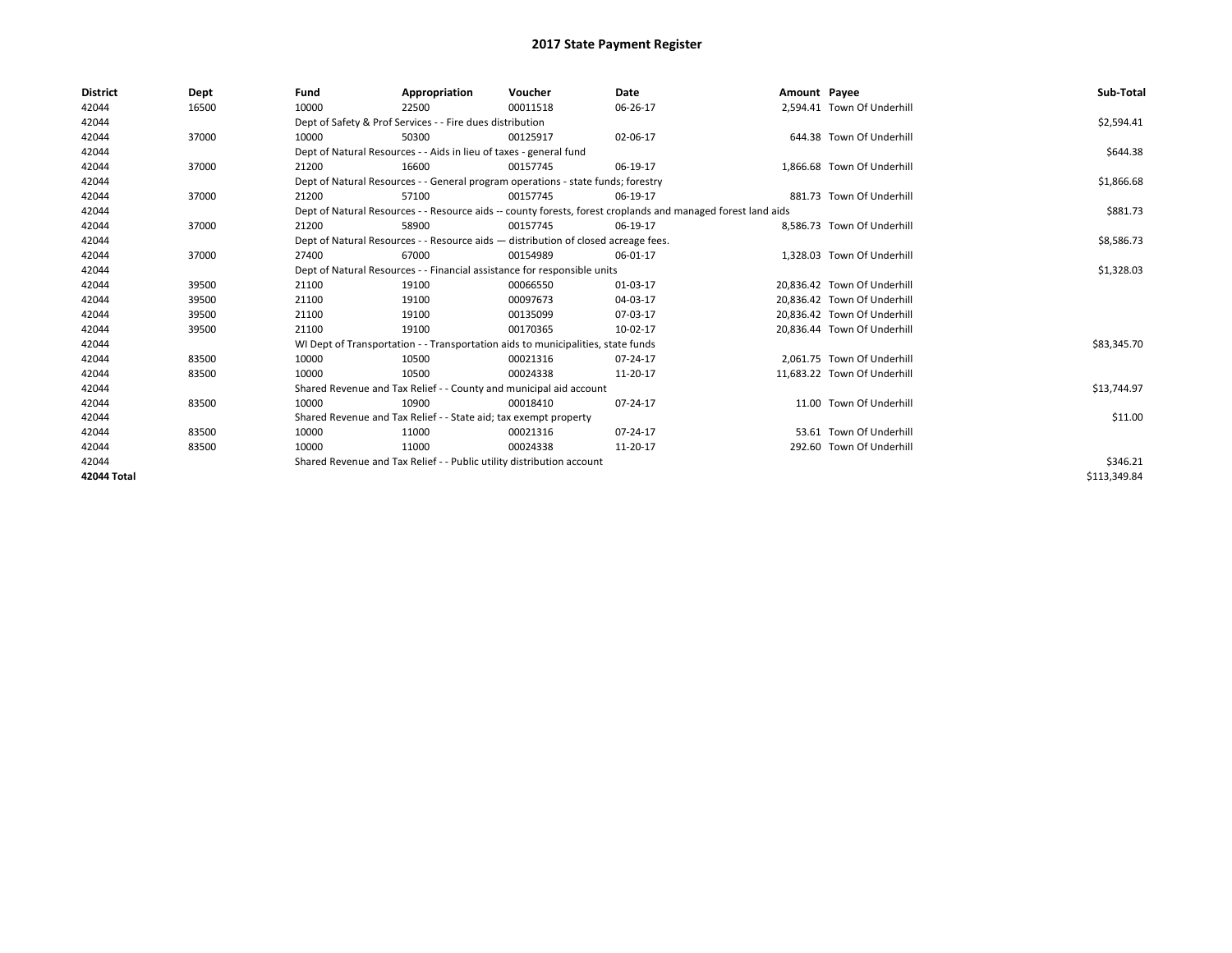| <b>District</b> | Dept  | Fund                                                                             | Appropriation                                                    | Voucher                                                                   | Date           | Amount Payee |                            | Sub-Total    |
|-----------------|-------|----------------------------------------------------------------------------------|------------------------------------------------------------------|---------------------------------------------------------------------------|----------------|--------------|----------------------------|--------------|
| 42146           | 16500 | 10000                                                                            | 22500                                                            | 00011519                                                                  | 06-26-17       |              | 1,389.54 Village Of Lena   |              |
| 42146           |       |                                                                                  | Dept of Safety & Prof Services - - Fire dues distribution        |                                                                           |                |              |                            | \$1,389.54   |
| 42146           | 39500 | 21100                                                                            | 19100                                                            | 00066551                                                                  | 01-03-17       |              | 8,056.14 Village Of Lena   |              |
| 42146           | 39500 | 21100                                                                            | 19100                                                            | 00097674                                                                  | 04-03-17       |              | 8,056.14 Village Of Lena   |              |
| 42146           | 39500 | 21100                                                                            | 19100                                                            | 00135100                                                                  | 07-03-17       |              | 8,056.14 Village Of Lena   |              |
| 42146           | 39500 | 21100                                                                            | 19100                                                            | 00170366                                                                  | 10-02-17       |              | 8,056.14 Village Of Lena   |              |
| 42146           |       | WI Dept of Transportation - - Transportation aids to municipalities, state funds |                                                                  | \$32,224.56                                                               |                |              |                            |              |
| 42146           | 45500 | 10000                                                                            | 23100                                                            | 00038579                                                                  | 12-07-17       |              | 480.00 Village Of Lena     |              |
| 42146           |       |                                                                                  |                                                                  | Department of Justice - - Law enforcement training fund, local assistance |                |              |                            | \$480.00     |
| 42146           | 83500 | 10000                                                                            | 10500                                                            | 00021317                                                                  | 07-24-17       |              | 24,812.10 Village Of Lena  |              |
| 42146           | 83500 | 10000                                                                            | 10500                                                            | 00024339                                                                  | 11-20-17       |              | 140,601.90 Village Of Lena |              |
| 42146           |       |                                                                                  |                                                                  | Shared Revenue and Tax Relief - - County and municipal aid account        |                |              |                            | \$165,414.00 |
| 42146           | 83500 | 10000                                                                            | 10900                                                            | 00018411                                                                  | $07 - 24 - 17$ |              | 279.00 Village Of Lena     |              |
| 42146           |       |                                                                                  | Shared Revenue and Tax Relief - - State aid; tax exempt property |                                                                           |                |              |                            | \$279.00     |
| 42146           | 83500 | 10000                                                                            | 11000                                                            | 00021317                                                                  | 07-24-17       |              | 50.71 Village Of Lena      |              |
| 42146           | 83500 | 10000                                                                            | 11000                                                            | 00024339                                                                  | 11-20-17       |              | 295.96 Village Of Lena     |              |
| 42146           |       |                                                                                  |                                                                  | Shared Revenue and Tax Relief - - Public utility distribution account     |                |              |                            | \$346.67     |
| 42146 Total     |       |                                                                                  |                                                                  |                                                                           |                |              |                            | \$200,133.77 |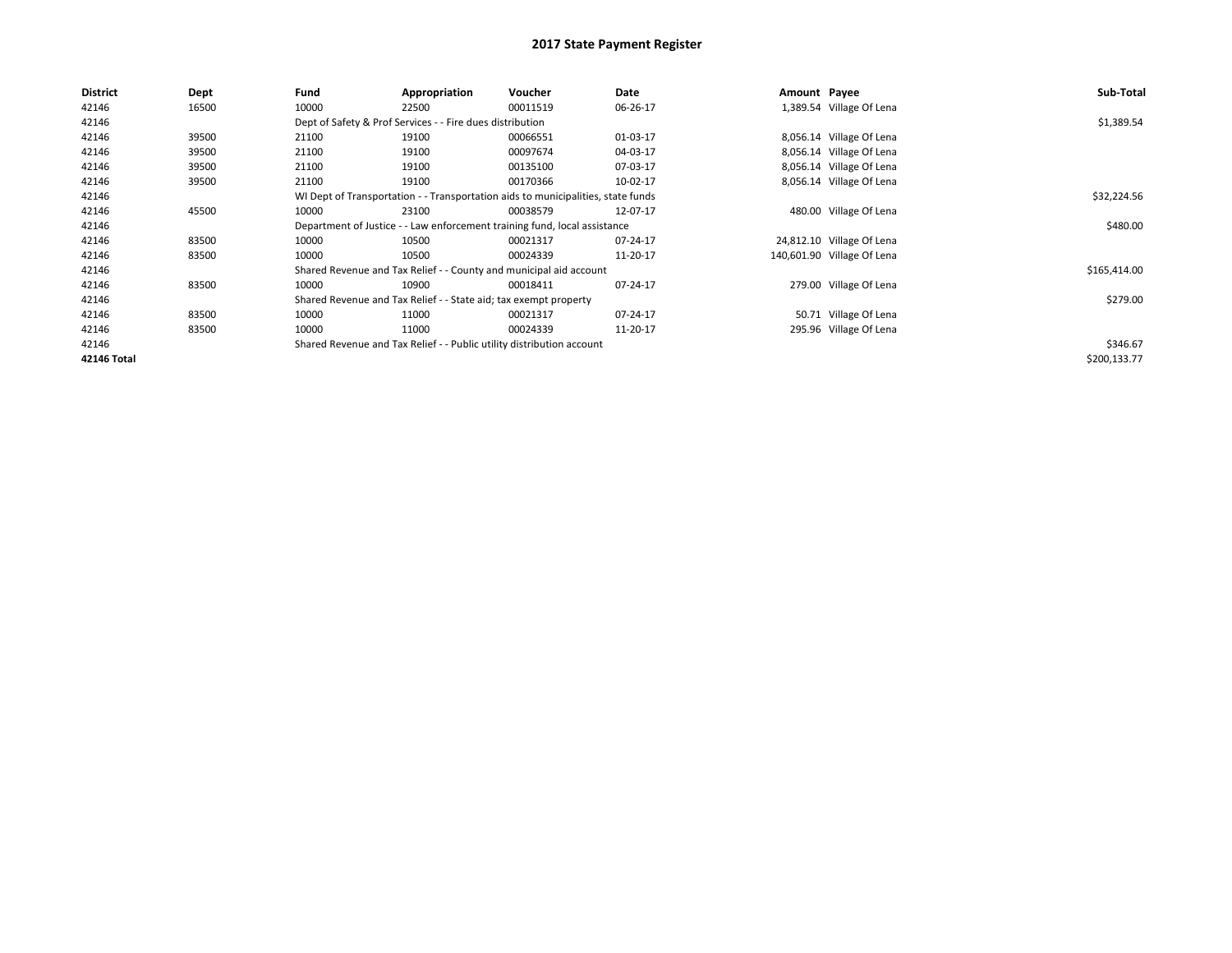| <b>District</b> | Dept  | Fund                                                               | Appropriation | Voucher  | Date     | Amount Payee |                           | Sub-Total |
|-----------------|-------|--------------------------------------------------------------------|---------------|----------|----------|--------------|---------------------------|-----------|
| 42171           | 37000 | 10000                                                              | 50300         | 00126368 | 02-06-17 |              | 635.35 Village of Pulaski |           |
| 42171           |       | Dept of Natural Resources - - Aids in lieu of taxes - general fund |               | \$635.35 |          |              |                           |           |
| 42171 Total     |       |                                                                    |               |          |          |              |                           | \$635.35  |
|                 |       |                                                                    |               |          |          |              |                           |           |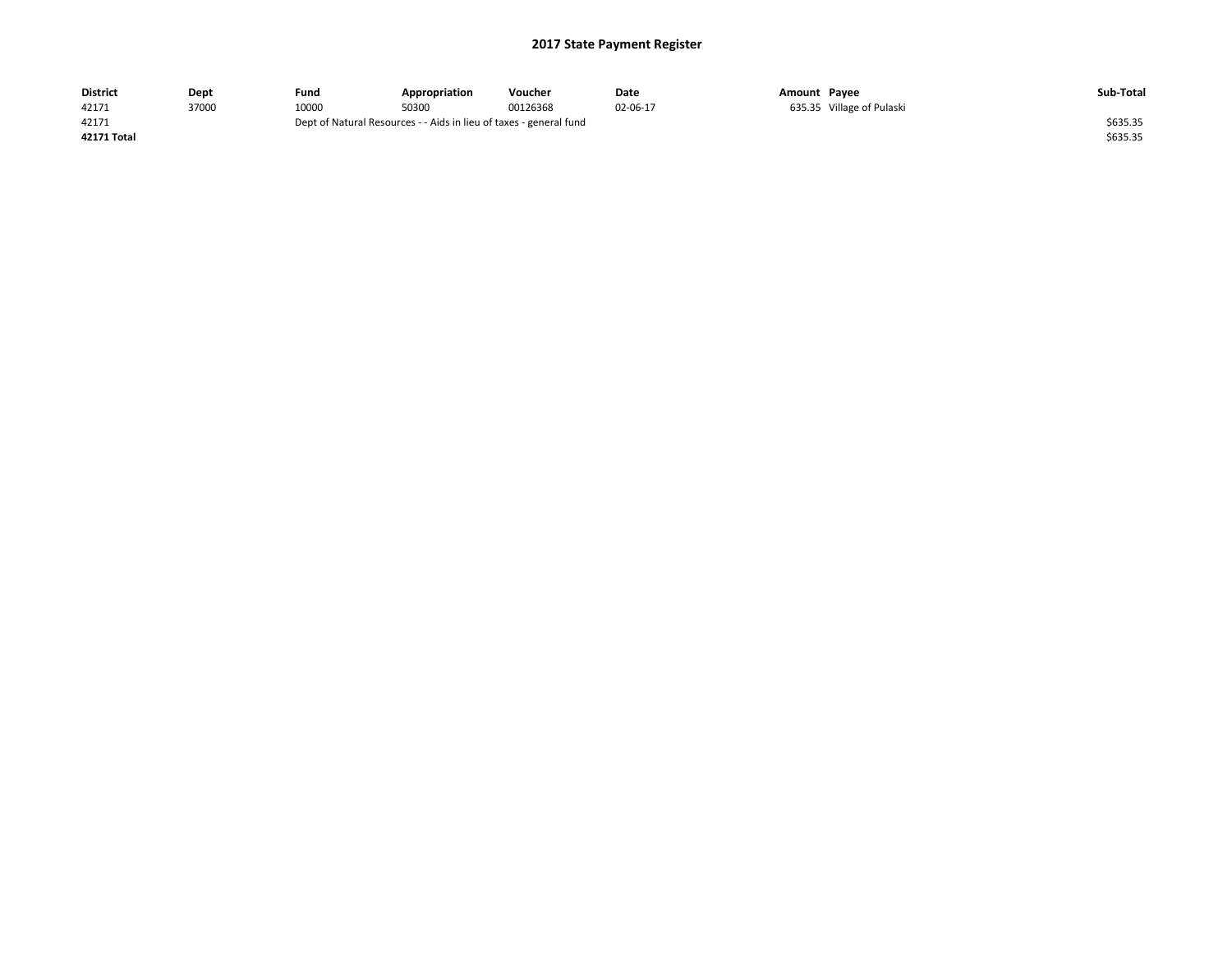| <b>District</b> | Dept  | Fund                                                                             | Appropriation                                                      | Voucher                                                                 | Date     | Amount Payee |                              | Sub-Total    |  |  |  |
|-----------------|-------|----------------------------------------------------------------------------------|--------------------------------------------------------------------|-------------------------------------------------------------------------|----------|--------------|------------------------------|--------------|--|--|--|
| 42181           | 16500 | 10000                                                                            | 22500                                                              | 00011520                                                                | 06-26-17 |              | 1,079.31 Village of Suring   |              |  |  |  |
| 42181           |       |                                                                                  | Dept of Safety & Prof Services - - Fire dues distribution          |                                                                         |          |              |                              | \$1,079.31   |  |  |  |
| 42181           | 37000 | 10000                                                                            | 50300                                                              | 00126333                                                                | 02-06-17 |              | 122.36 Village of Suring     |              |  |  |  |
| 42181           |       |                                                                                  | Dept of Natural Resources - - Aids in lieu of taxes - general fund |                                                                         |          |              |                              |              |  |  |  |
| 42181           | 39500 | 21100                                                                            | 19100                                                              | 00066552                                                                | 01-03-17 |              | 7,770.83 Village of Suring   |              |  |  |  |
| 42181           | 39500 | 21100                                                                            | 19100                                                              | 00097675                                                                | 04-03-17 |              | 7,770.83 Village of Suring   |              |  |  |  |
| 42181           | 39500 | 21100                                                                            | 19100                                                              | 00135101                                                                | 07-03-17 |              | 7,770.83 Village of Suring   |              |  |  |  |
| 42181           | 39500 | 21100                                                                            | 19100                                                              | 00170367                                                                | 10-02-17 |              | 7,770.84 Village of Suring   |              |  |  |  |
| 42181           |       | WI Dept of Transportation - - Transportation aids to municipalities, state funds |                                                                    | \$31,083.33                                                             |          |              |                              |              |  |  |  |
| 42181           | 45500 | 10000                                                                            | 23100                                                              | 00039724                                                                | 12-26-17 |              | 160.00 Village of Suring     |              |  |  |  |
| 42181           |       | Department of Justice - - Law enforcement training fund, local assistance        |                                                                    | \$160.00                                                                |          |              |                              |              |  |  |  |
| 42181           | 83500 | 10000                                                                            | 10100                                                              | 00021318                                                                | 07-24-17 |              | 8,752.74 Village of Suring   |              |  |  |  |
| 42181           |       |                                                                                  |                                                                    | Shared Revenue and Tax Relief - - Expenditure restraint program account |          |              |                              | \$8,752.74   |  |  |  |
| 42181           | 83500 | 10000                                                                            | 10500                                                              | 00021318                                                                | 07-24-17 |              | 25,013.27 Village of Suring  |              |  |  |  |
| 42181           | 83500 | 10000                                                                            | 10500                                                              | 00024340                                                                | 11-20-17 |              | 141,741.85 Village of Suring |              |  |  |  |
| 42181           |       |                                                                                  |                                                                    | Shared Revenue and Tax Relief - - County and municipal aid account      |          |              |                              | \$166,755.12 |  |  |  |
| 42181           | 83500 | 10000                                                                            | 10900                                                              | 00018412                                                                | 07-24-17 |              | 1,324.00 Village of Suring   |              |  |  |  |
| 42181           | 83500 | 10000                                                                            | 10900                                                              | 00019884                                                                | 07-24-17 |              | 119.00 Village of Suring     |              |  |  |  |
| 42181           |       |                                                                                  | Shared Revenue and Tax Relief - - State aid; tax exempt property   |                                                                         |          |              |                              | \$1,443.00   |  |  |  |
| 42181           | 83500 | 52100                                                                            | 36300                                                              | 00015934                                                                | 03-27-17 |              | 621.61 Village of Suring     |              |  |  |  |
| 42181           |       |                                                                                  | Shared Revenue and Tax Relief - - Lottery and gaming credit        |                                                                         |          |              |                              | \$621.61     |  |  |  |
| 42181 Total     |       |                                                                                  |                                                                    |                                                                         |          |              |                              | \$210,017.47 |  |  |  |
|                 |       |                                                                                  |                                                                    |                                                                         |          |              |                              |              |  |  |  |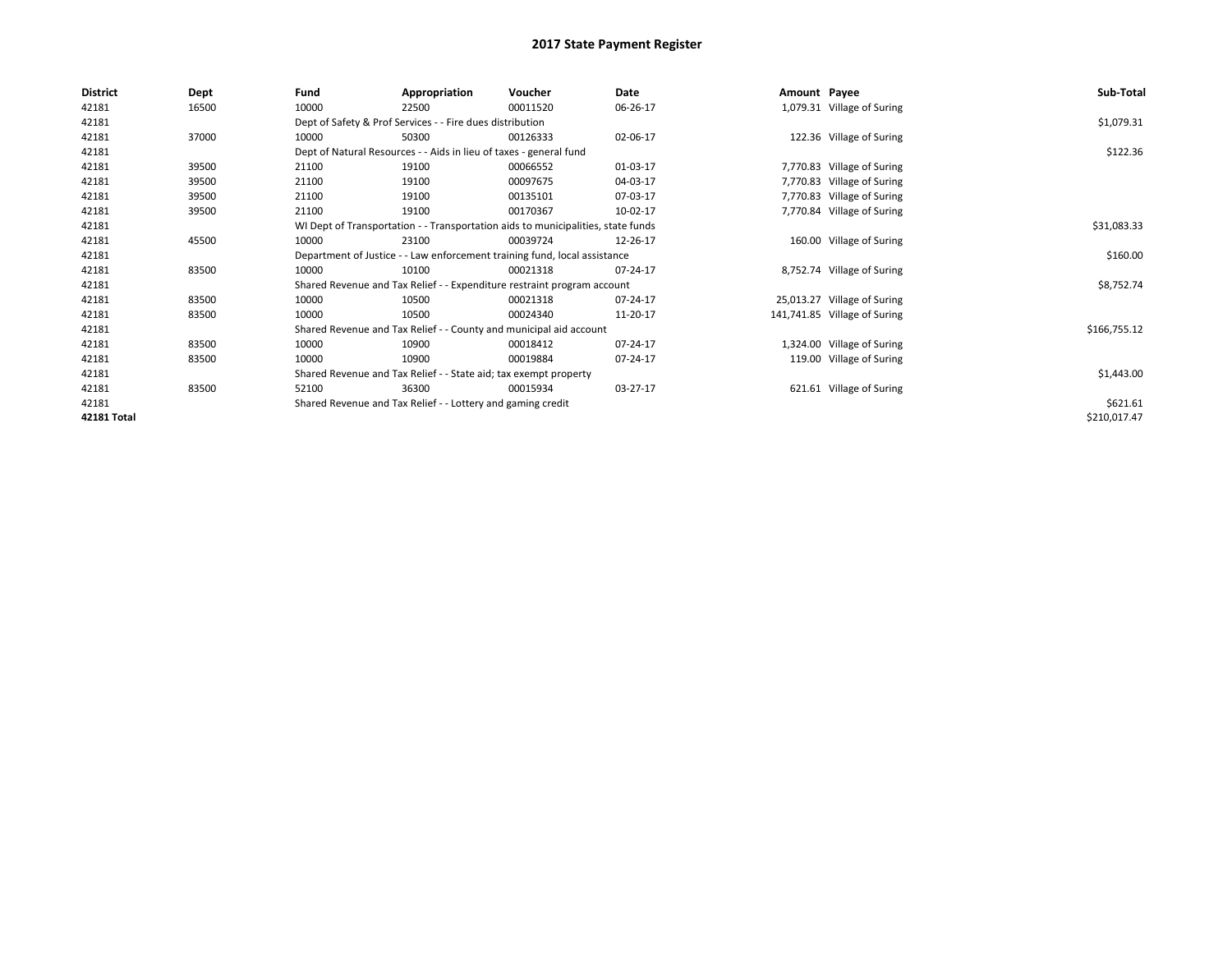| <b>District</b> | Dept  | Fund                                                                             | Appropriation                                                                         | Voucher     | <b>Date</b>                                                                                                  | Amount Payee |                            | Sub-Total    |
|-----------------|-------|----------------------------------------------------------------------------------|---------------------------------------------------------------------------------------|-------------|--------------------------------------------------------------------------------------------------------------|--------------|----------------------------|--------------|
| 42231           | 16500 | 10000                                                                            | 22500                                                                                 | 00011521    | 06-26-17                                                                                                     |              | 2,701.32 City Of Gillett   |              |
| 42231           |       |                                                                                  | Dept of Safety & Prof Services - - Fire dues distribution                             |             |                                                                                                              |              |                            | \$2,701.32   |
| 42231           | 37000 | 21200                                                                            | 57100                                                                                 | 00157746    | 06-19-17                                                                                                     |              | 8.47 City Of Gillett       |              |
| 42231           |       |                                                                                  |                                                                                       |             | Dept of Natural Resources - - Resource aids -- county forests, forest croplands and managed forest land aids |              |                            | \$8.47       |
| 42231           | 37000 | 27200                                                                            | 66700                                                                                 | 00144634    | 04-26-17                                                                                                     |              | 4,420.59 City Of Gillett   |              |
| 42231           | 37000 | 27200                                                                            | 66700                                                                                 | 00159911    | 06-15-17                                                                                                     |              | 1,557.17 City Of Gillett   |              |
| 42231           |       |                                                                                  | Dept of Natural Resources - - Petroleum storage environmental remedial action; awards |             |                                                                                                              |              |                            | \$5,977.76   |
| 42231           | 37000 | 27400                                                                            | 67000                                                                                 | 00154293    | 06-01-17                                                                                                     |              | 4,839.05 City Of Gillett   |              |
| 42231           |       |                                                                                  | Dept of Natural Resources - - Financial assistance for responsible units              |             |                                                                                                              |              |                            | \$4,839.05   |
| 42231           | 39500 | 21100                                                                            | 19100                                                                                 | 00066553    | 01-03-17                                                                                                     |              | 21,614.99 City Of Gillett  |              |
| 42231           | 39500 | 21100                                                                            | 19100                                                                                 | 00097676    | 04-03-17                                                                                                     |              | 21,614.99 City Of Gillett  |              |
| 42231           | 39500 | 21100                                                                            | 19100                                                                                 | 00135102    | 07-03-17                                                                                                     |              | 21,614.99 City Of Gillett  |              |
| 42231           | 39500 | 21100                                                                            | 19100                                                                                 | 00170368    | 10-02-17                                                                                                     |              | 21,615.02 City Of Gillett  |              |
| 42231           |       | WI Dept of Transportation - - Transportation aids to municipalities, state funds |                                                                                       | \$86,459.99 |                                                                                                              |              |                            |              |
| 42231           | 45500 | 10000                                                                            | 23100                                                                                 | 00021624    | 01-03-17                                                                                                     |              | 640.00 City Of Gillett     |              |
| 42231           | 45500 | 10000                                                                            | 23100                                                                                 | 00039712    | 12-26-17                                                                                                     |              | 960.00 City Of Gillett     |              |
| 42231           |       |                                                                                  | Department of Justice - - Law enforcement training fund, local assistance             |             |                                                                                                              |              |                            | \$1,600.00   |
| 42231           | 83500 | 10000                                                                            | 10500                                                                                 | 00021319    | 07-24-17                                                                                                     |              | 70,648.24 City Of Gillett  |              |
| 42231           | 83500 | 10000                                                                            | 10500                                                                                 | 00024341    | 11-20-17                                                                                                     |              | 400,340.00 City Of Gillett |              |
| 42231           |       |                                                                                  | Shared Revenue and Tax Relief - - County and municipal aid account                    |             |                                                                                                              |              |                            | \$470,988.24 |
| 42231           | 83500 | 10000                                                                            | 10900                                                                                 | 00018413    | 07-24-17                                                                                                     |              | 334.00 City Of Gillett     |              |
| 42231           | 83500 | 10000                                                                            | 10900                                                                                 | 00019885    | 07-24-17                                                                                                     |              | 582.00 City Of Gillett     |              |
| 42231           |       |                                                                                  | Shared Revenue and Tax Relief - - State aid; tax exempt property                      |             |                                                                                                              |              |                            | \$916.00     |
| 42231           | 83500 | 10000                                                                            | 11000                                                                                 | 00021319    | 07-24-17                                                                                                     |              | 442.29 City Of Gillett     |              |
| 42231           | 83500 | 10000                                                                            | 11000                                                                                 | 00024341    | 11-20-17                                                                                                     |              | 3,001.71 City Of Gillett   |              |
| 42231           |       |                                                                                  | Shared Revenue and Tax Relief - - Public utility distribution account                 |             |                                                                                                              |              |                            | \$3,444.00   |
| 42231           | 83500 | 52100                                                                            | 36300                                                                                 | 00015935    | 03-27-17                                                                                                     |              | 1,511.36 City Of Gillett   |              |
| 42231           |       |                                                                                  | Shared Revenue and Tax Relief - - Lottery and gaming credit                           |             |                                                                                                              |              |                            | \$1,511.36   |
| 42231 Total     |       |                                                                                  |                                                                                       |             |                                                                                                              |              |                            | \$578,446.19 |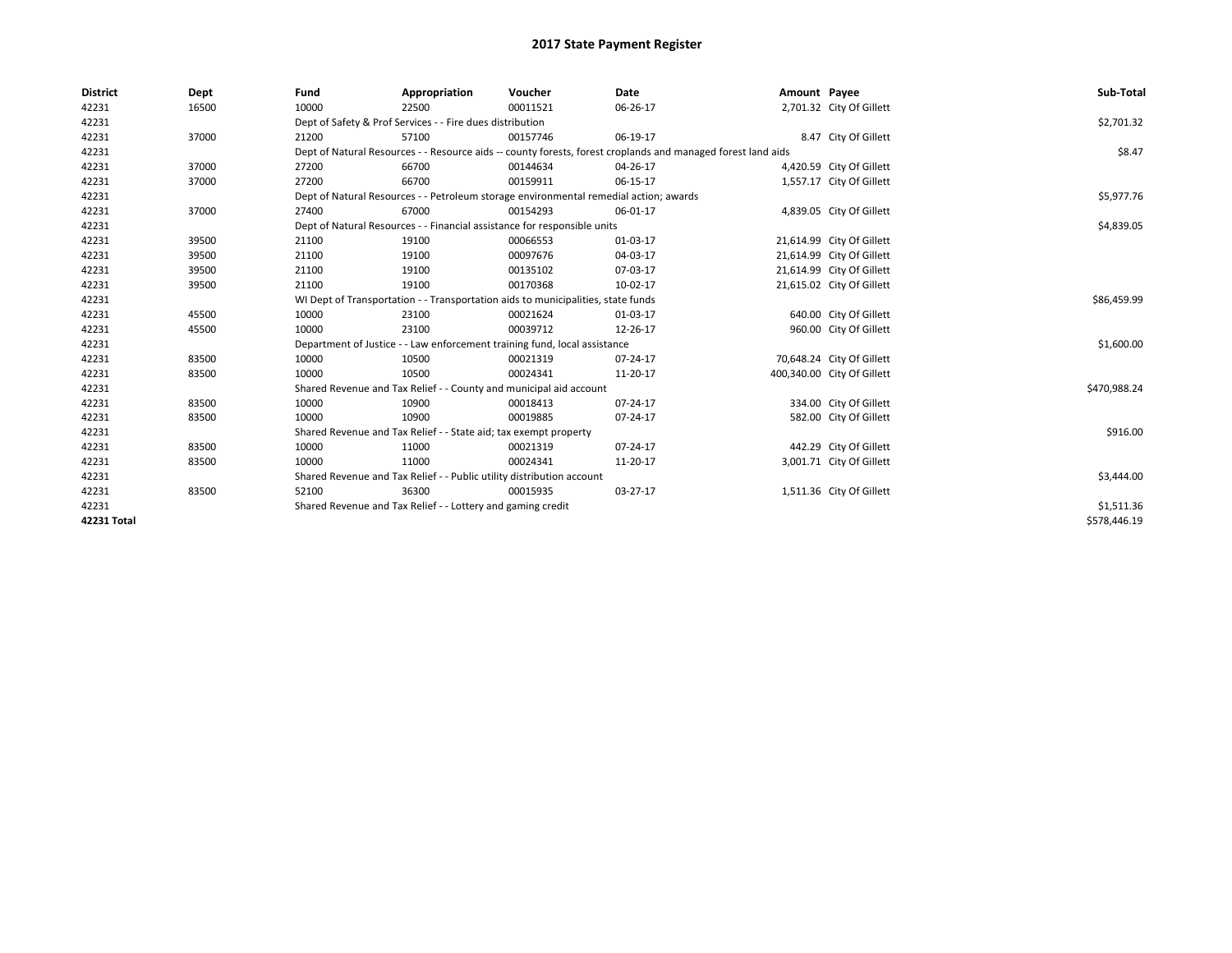| <b>District</b> | Dept  | Fund  | Appropriation                                                                    | Voucher  | Date           | Amount Payee |                             | Sub-Total      |  |  |
|-----------------|-------|-------|----------------------------------------------------------------------------------|----------|----------------|--------------|-----------------------------|----------------|--|--|
| 42265           | 16500 | 10000 | 22500                                                                            | 00011522 | 06-26-17       |              | 9,109.48 City Of Oconto     |                |  |  |
| 42265           |       |       | Dept of Safety & Prof Services - - Fire dues distribution                        |          |                |              |                             | \$9,109.48     |  |  |
| 42265           | 37000 | 10000 | 50300                                                                            | 00143327 | 04-21-17       |              | 21.54 City Of Oconto        |                |  |  |
| 42265           | 37000 | 10000 | 50300                                                                            | 00143329 | $04 - 21 - 17$ |              | 11.74 City Of Oconto        |                |  |  |
| 42265           | 37000 | 10000 | 50300                                                                            | 00143330 | $04 - 21 - 17$ |              | 10.82 City Of Oconto        |                |  |  |
| 42265           |       |       | Dept of Natural Resources - - Aids in lieu of taxes - general fund               |          |                |              |                             | \$44.10        |  |  |
| 42265           | 37000 | 21200 | 57900                                                                            | 00143328 | $04 - 21 - 17$ |              | 224.87 City Of Oconto       |                |  |  |
| 42265           | 37000 | 21200 | 57900                                                                            | 00143331 | 04-21-17       |              | 22.26 City Of Oconto        |                |  |  |
| 42265           |       |       | Dept of Natural Resources - - Aids in lieu of taxes - sum sufficient             |          |                |              |                             | \$247.13       |  |  |
| 42265           | 37000 | 27400 | 67000                                                                            | 00154994 | 06-01-17       |              | 14,507.65 City Of Oconto    |                |  |  |
| 42265           |       |       | Dept of Natural Resources - - Financial assistance for responsible units         |          |                |              |                             | \$14,507.65    |  |  |
| 42265           | 39500 | 21100 | 19100                                                                            | 00066554 | 01-03-17       |              | 55,005.48 City Of Oconto    |                |  |  |
| 42265           | 39500 | 21100 | 19100                                                                            | 00097677 | 04-03-17       |              | 55,005.48 City Of Oconto    |                |  |  |
| 42265           | 39500 | 21100 | 19100                                                                            | 00135103 | 07-03-17       |              | 55,005.48 City Of Oconto    |                |  |  |
| 42265           | 39500 | 21100 | 19100                                                                            | 00170369 | 10-02-17       |              | 55,005.48 City Of Oconto    |                |  |  |
| 42265           |       |       | WI Dept of Transportation - - Transportation aids to municipalities, state funds |          |                |              |                             | \$220,021.92   |  |  |
| 42265           | 43500 | 10000 | 11900                                                                            | 00152518 | 09-01-17       |              | 5,395.50 City Of Oconto     |                |  |  |
| 42265           |       |       | Department of Health Services - - Emergency medical services; aids               |          |                |              |                             |                |  |  |
| 42265           | 43500 | 00005 | 16300                                                                            | 01LGS    | 11-17-17       |              | 14,943.40 City Of Oconto    | \$5,395.50     |  |  |
| 42265           |       |       | Department of Health Services - - Guardianship grant program                     |          |                |              |                             | \$14,943.40    |  |  |
| 42265           | 45500 | 10000 | 23100                                                                            | 00033385 | 08-18-17       |              | 1,440.00 City Of Oconto     |                |  |  |
| 42265           |       |       | Department of Justice - - Law enforcement training fund, local assistance        |          |                |              |                             | \$1,440.00     |  |  |
| 42265           | 83500 | 10000 | 10100                                                                            | 00021320 | 07-24-17       |              | 63,827.72 City Of Oconto    |                |  |  |
| 42265           |       |       | Shared Revenue and Tax Relief - - Expenditure restraint program account          |          |                |              |                             | \$63,827.72    |  |  |
| 42265           | 83500 | 10000 | 10500                                                                            | 00021320 | 07-24-17       |              | 264,763.19 City Of Oconto   |                |  |  |
| 42265           | 83500 | 10000 | 10500                                                                            | 00024342 | 11-20-17       |              | 1,485,381.33 City Of Oconto |                |  |  |
| 42265           |       |       | Shared Revenue and Tax Relief - - County and municipal aid account               |          |                |              |                             | \$1,750,144.52 |  |  |
| 42265           | 83500 | 10000 | 10900                                                                            | 00018414 | 07-24-17       |              | 7,751.00 City Of Oconto     |                |  |  |
| 42265           | 83500 | 10000 | 10900                                                                            | 00019886 | 07-24-17       |              | 5,153.00 City Of Oconto     |                |  |  |
| 42265           |       |       | Shared Revenue and Tax Relief - - State aid; tax exempt property                 |          |                |              |                             | \$12,904.00    |  |  |
| 42265           | 83500 | 10000 | 11000                                                                            | 00021320 | 07-24-17       |              | 420.87 City Of Oconto       |                |  |  |
| 42265           | 83500 | 10000 | 11000                                                                            | 00024342 | 11-20-17       |              | 2,434.45 City Of Oconto     |                |  |  |
| 42265           |       |       | Shared Revenue and Tax Relief - - Public utility distribution account            |          |                |              |                             | \$2,855.32     |  |  |
| 42265           | 83500 | 10000 | 50100                                                                            | 00015342 | 01-31-17       |              | 392.04 City Of Oconto       |                |  |  |
| 42265           |       |       | Shared Revenue and Tax Relief - - Payments for municipal services                |          |                |              |                             | \$392.04       |  |  |
| 42265           | 83500 | 52100 | 36300                                                                            | 00015936 | 03-27-17       |              | 4,098.29 City Of Oconto     |                |  |  |
| 42265           |       |       | Shared Revenue and Tax Relief - - Lottery and gaming credit                      |          |                |              |                             | \$4,098.29     |  |  |
| 42265 Total     |       |       |                                                                                  |          |                |              |                             | \$2,099,931.07 |  |  |
|                 |       |       |                                                                                  |          |                |              |                             |                |  |  |